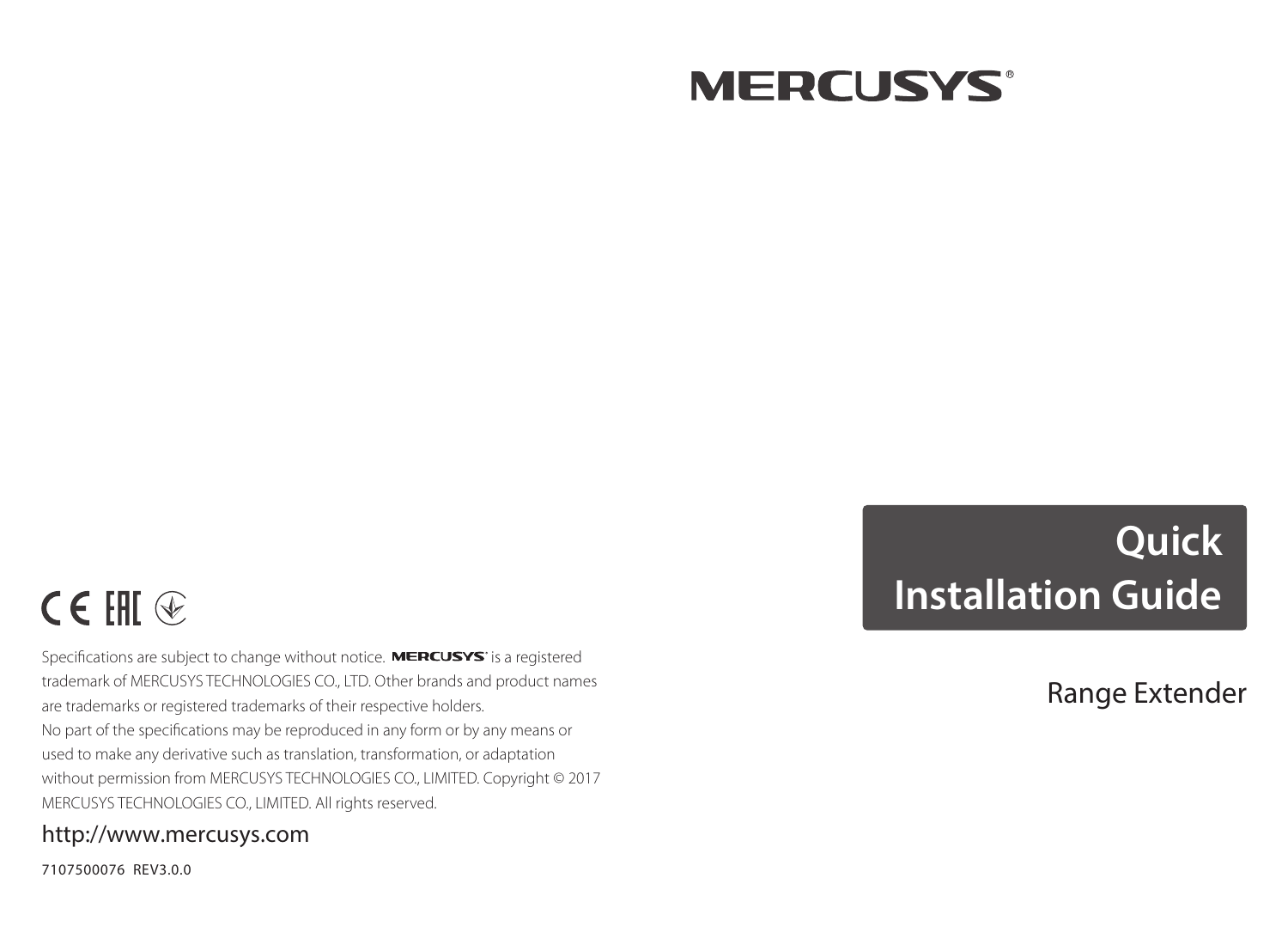# **CONTENTS**

- 01 / English
- 03 / Bahasa Indonesia
- 05 / Български
- 07 / Čeština
- 09 / Eesti
- 11 / Español
- 13 / Hrvatski
- 15 / Latviešu
- 17 / Lietuvių
- 19 / Magyar
- 21 / Polski
- 23 / Português
- 25 / Русский язык
- 27 / Română
- 29 / Slovenčina
- 31 / Srpski jezik/Српски језик
- 33 / Tiếng Việt
- 35 / Українська мова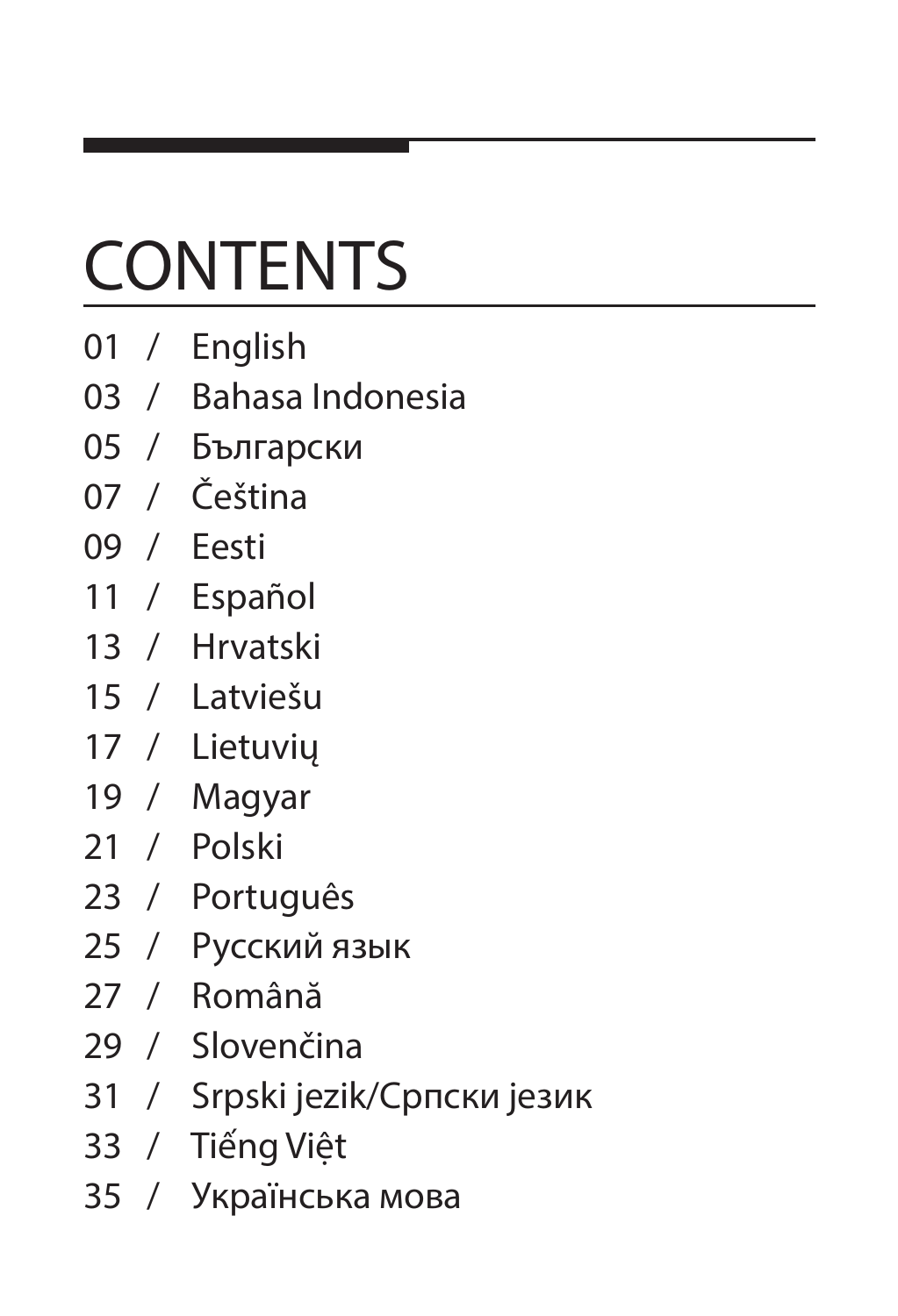### 1 Power on

Plug the extender into a power outlet near your router, and the Signal LED turns solid red.

### 2 Connect to the extender

Connect your wireless device to the extender's network MERCUSYS\_RE\_XXXX.

Note: The default SSID (network name) is printed on the product label at the back of the extender.

### 3 Configure

- a) Launch a web browser and enter http://mwlogin.net. Create a password for future login attempts.
- b) Select your router's host network and enter the network password when prompted.
- c) Check the Signal LED on your extender. Green or orange LED indicates a successful connection.

### 4 Relocate

To achieve better signal quality, plug in the extender halfway between your router and the Wi-Fi dead zone.



\* Image may differ from actual product.

### Enjoy!

Connect your device to the extender using the extended SSID. The default Wi-Fi password is the same as your host network.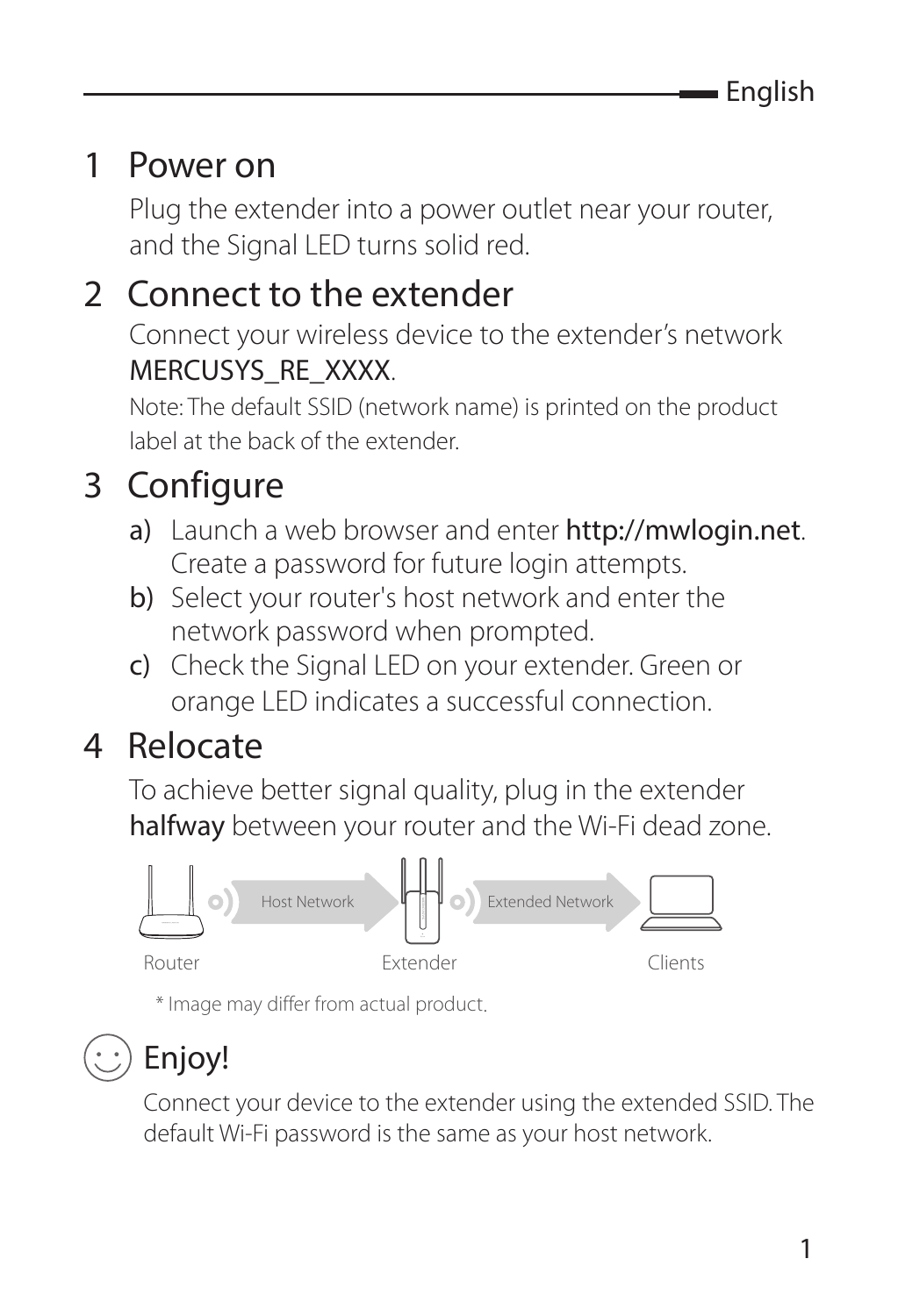### LED Explanation

|              | Blinking Red The extender is connecting to the host network.                           |
|--------------|----------------------------------------------------------------------------------------|
| Solid Red    | The extender is not connected to the host network.                                     |
| Solid Green  | The extender is connected to the host network and<br>works well.                       |
| Solid Orange | The extender is connected to the host network, but is<br>too far away from the router. |

### FAQ (Frequently Asked Questions)

#### Q1 How do I configure the extender using WPS?

- 1 Plug the extender into a power outlet near your router, and wait until the Signal LED is lit and solid red.
- 2 Press the WPS button on your router.<br>3 Within 2 minutes press the WPS or RI
- Within 2 minutes, press the WPS or RESET/WPS button on the extender. The LED should change from blinking to a solid state, indicating a successful WPS connection.

#### Q2 How do I reset the extender?

• With the extender powered on, press and hold the Reset or RESET/WPS button until the Signal LED starts blinking quickly, then release the button. When the Signal LED turn solid on, the reset process is complete.

#### Q3 What should I do if I cannot access the extender's web management page?

- Make sure your wireless device is connected to the extended network using the extended SSID.
- Verify that http://mwlogin.net is correctly entered in the web browser.
- If you are using a computer, make sure it is set to obtain an IP address automatically.
- Refer to Q2 to reset the extender and try again.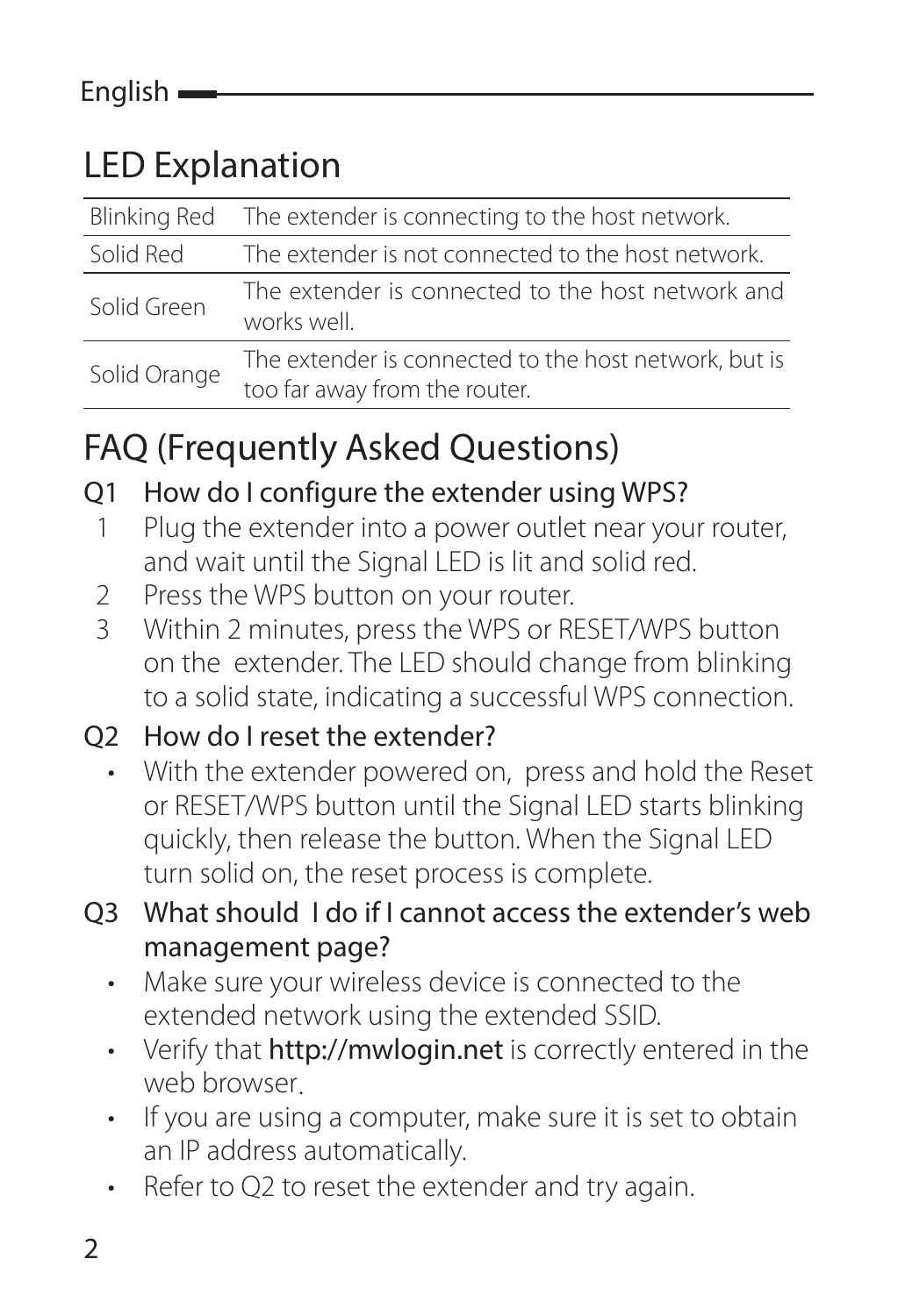### 1 Hidupkan

Colokkan extender ke stopkontak di dekat router Anda, dan LED Sinyal berubah menjadi merah padam.

#### 2 Sambungkan ke ekstender

Sambungkan perangkat nirkabel Anda ke jaringan extender MERCUSYS\_RE\_XXXX.

Catatan: SSID default (nama jaringan) dicetak pada label produk di bagian belakang ekstender.

### 3 Konfigurasikan

- a) Luncurkan web browser dan masukkan http://mwlogin.net. Buat kata sandi untuk upaya login di masa mendatang.
- b) Pilih jaringan host router Anda dan masukkan kata sandi jaringan saat diminta.
- c) Periksa Sinyal LED pada extender Anda. LED hijau atau oranye menunjukkan koneksi yang berhasil.

#### 4 Relokasi

Untuk mendapatkan kualitas sinyal yang lebih baik, pasang extender di antara router dan Wi-Fi dead zone Anda.



\* Gambar mungkin berbeda dari produk yang sebenarnya.

#### Selamat Menikmati!

Sambungkan perangkat Anda ke ekstender menggunakan SSID yang diperluas. Sandi Wi-Fi default sama dengan host network Anda.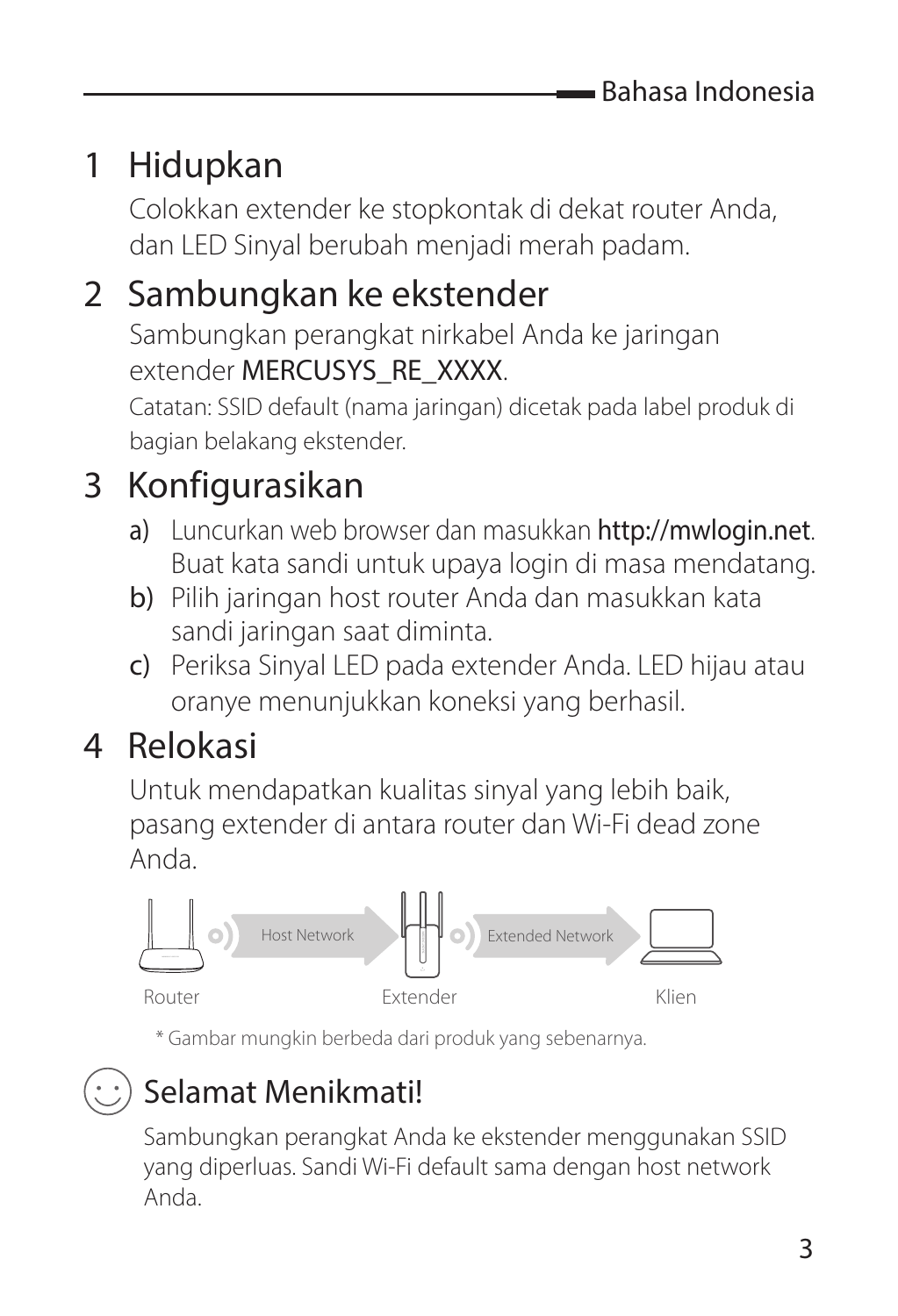### Penjelasan LED

| Merah Kedip | Extender terhubung ke host network.                                     |
|-------------|-------------------------------------------------------------------------|
| Merah       | Extender tidak terhubung ke host network.                               |
| Hijau       | Extender terhubung ke host network dan bekerja<br>dengan baik.          |
| Oranye      | Extender terhubung ke host network, tetapi terlalu<br>jauh dari router. |

### FAQ (Pertanyaan yang Sering Diajukan)

#### Q1 Bagaimana cara mengkonfigurasi extender menggunakan WPS?

- 1 Colokkan extender ke stopkontak di dekat router Anda, dan tunggu sampai LED Sinyal nyala dan berwarna merah.
- 2 Press the WPS button on your router.
- 3 Dalam waktu 2 menit, tekan tombol WPS atau RESET / WPS pada extender. LED akan berubah menjadi tidak kedip, menunjukkan koneksi WPS yang berhasil.

#### Q2 Bagaimana cara mereset ekstender?

- Dengan extender menyala, tekan dan tahan tombol Reset atau RESET / WPS sampai LED Signal mulai berkedip dengan cepat, lalu lepaskan tombolnya. Saat LED Sinyal menyala, proses reset selesai.
- Q3 Apa yang harus saya lakukan jika saya tidak dapat mengakses halaman pengelolaan web extender?
	- Pastikan perangkat nirkabel Anda terhubung ke extended network menggunakan extended SSID.
	- Verifikasi bahwa http://mwlogin.net dimasukkan dengan benar di browser web.
	- Jika Anda menggunakan komputer, pastikan sudah diatur untuk mendapatkan alamat IP secara otomatis.
	- Lihat Q2 untuk mengatur ulang ekstender dan coba lagi.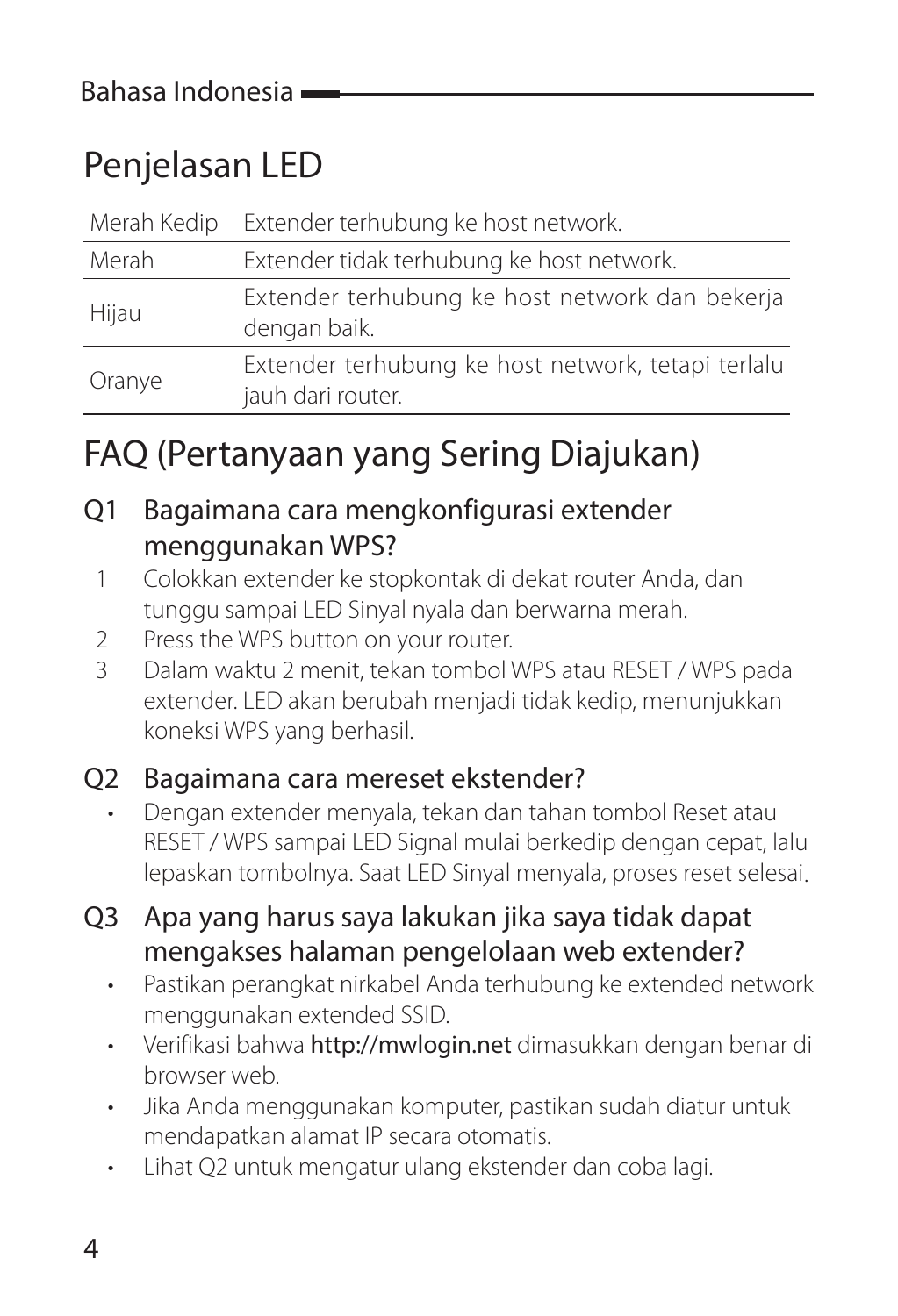#### 1 Включване

Включете удължителя към електрически контакт близо до рутера, и светодиодът (LED) за сигнала започва да свети постоянно червено.

#### 2 Свързване към удължителя

Свържете вашето безжично устройство към мрежата на удължителя MERCUSYS\_RE\_XXXX.

Забележка: SSID (името на мрежата) по подразбиране е отпечатано на етикета на продукта от долната страна на удължителя.

### 3 Конфигуриране

- a) Пуснете уеб браузър и въведете http://mwlogin.net. Създайте парола за бъдещите опити за влизане.
- б) Изберете хост мрежата на вашия рутер и въведете паролата на мрежата при покана.
- в) Проверете LED за сигнала на вашия удължител. Зелен или оранжев LED показва успешна връзка.

#### 4 Преместване

За постигане на по-добро качество на сигнала, поставете удължителя по средата между вашия рутер и мъртвата Wi-Fi зона.



\* Изображението може да се различава от действителния продукт.

### Готово!

Свържете вашето устройство към удължителя, като използвате SSID на удължената мрежа. Wi-Fi паролата по подразбиране е

същата, както на вашата хост мрежа.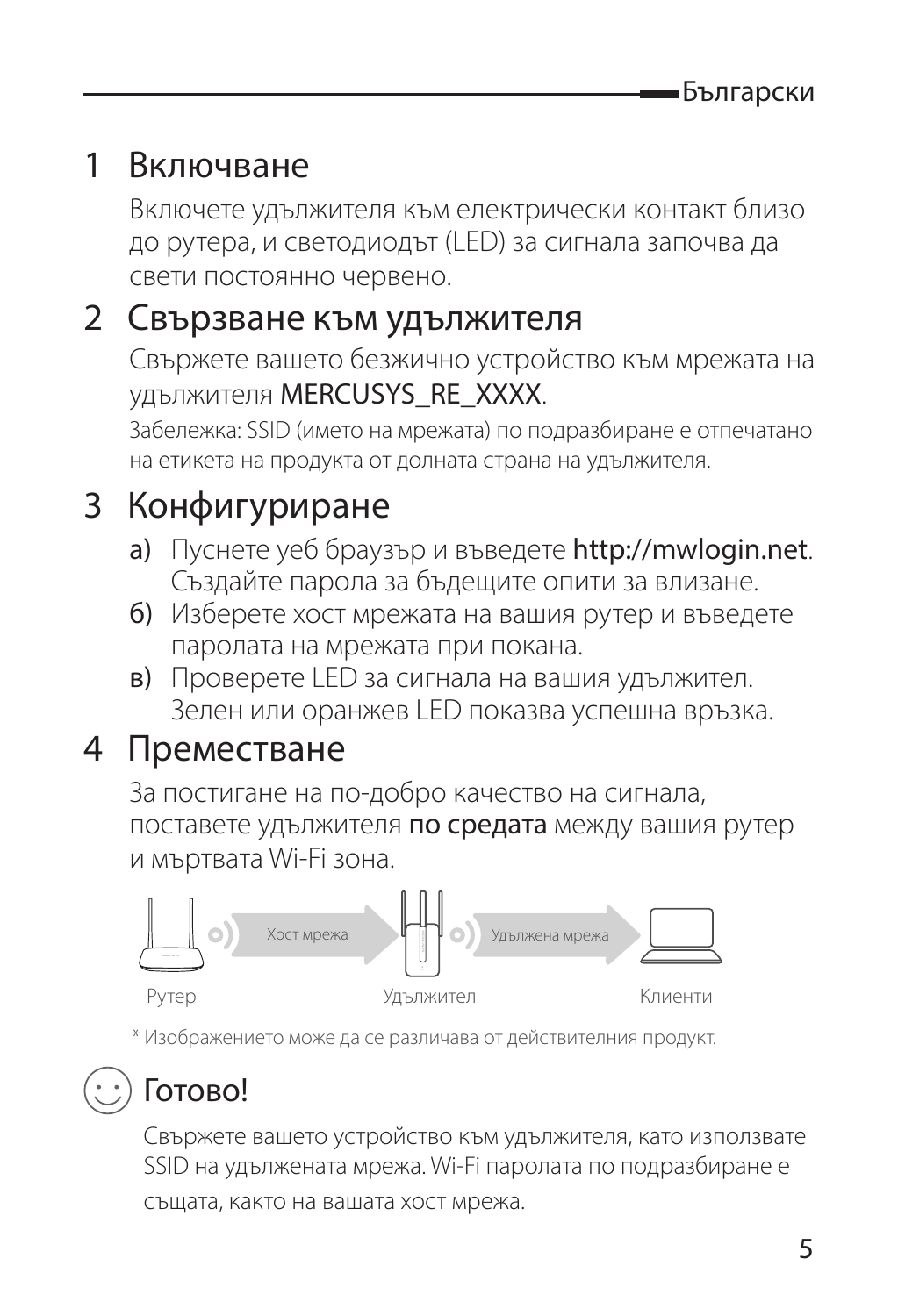### Обяснение на LED

| Мигащо червено     | Удължителят се свързва към хост мрежата.                  |
|--------------------|-----------------------------------------------------------|
| Постоянно червено  | Удължителят не е свързан към хост мрежата.                |
| Постоянно зелено   | Удължителят е свързан към хост мрежата и<br>работи добре. |
| Постоянно оранжево | Удължителят е свързан към хост мрежата, но                |
|                    | е твърде далече от рутера.                                |

#### ЧЗВ (Често задавани въпроси)

#### В1 Как да конфигурирам удължителя като използвам WPS?

- 1 Свържете удължителя към електрически контакт близо до рутера и почакайте, докато LED за сигнала свети постоянно червено.
- 2 Натиснете WPS бутона на вашия рутер.<br>3 По 2 минути натиснете WPS или PECET/
- 3 До 2 минути натиснете WPS или РЕСЕТ/WPS бутона на удължителя. LED трябва да се промени от мигащо на постоянно състояние, с което да покаже успешна WPS връзка.

#### В2 Как да ресетирам удължителя?

- При включен удължител, натиснете и задръжте бутона Ресет или РЕСЕТ/WPS, докато сигналният LED започне да мига бързо, след което отпуснете бутона. Когато сигналният LED започне да свети постоянно, процесът на ресетиране е завършен.
- В3 Какво да правя, ако не мога да осъществя достъп до страницата за уеб управление на удължителя?
	- Уверете се, че вашето безжично устройство е свързано към удължената мрежа с удължения SSID.
	- Проверете дали http://mwlogin.net е правилно въведено в уеб браузъра.
	- Ако използвате компютър, уверете се, че е настроен да получава IP адрес автоматично.
	- Вижте В2 за ресетиране на удължителя и опитайте отново.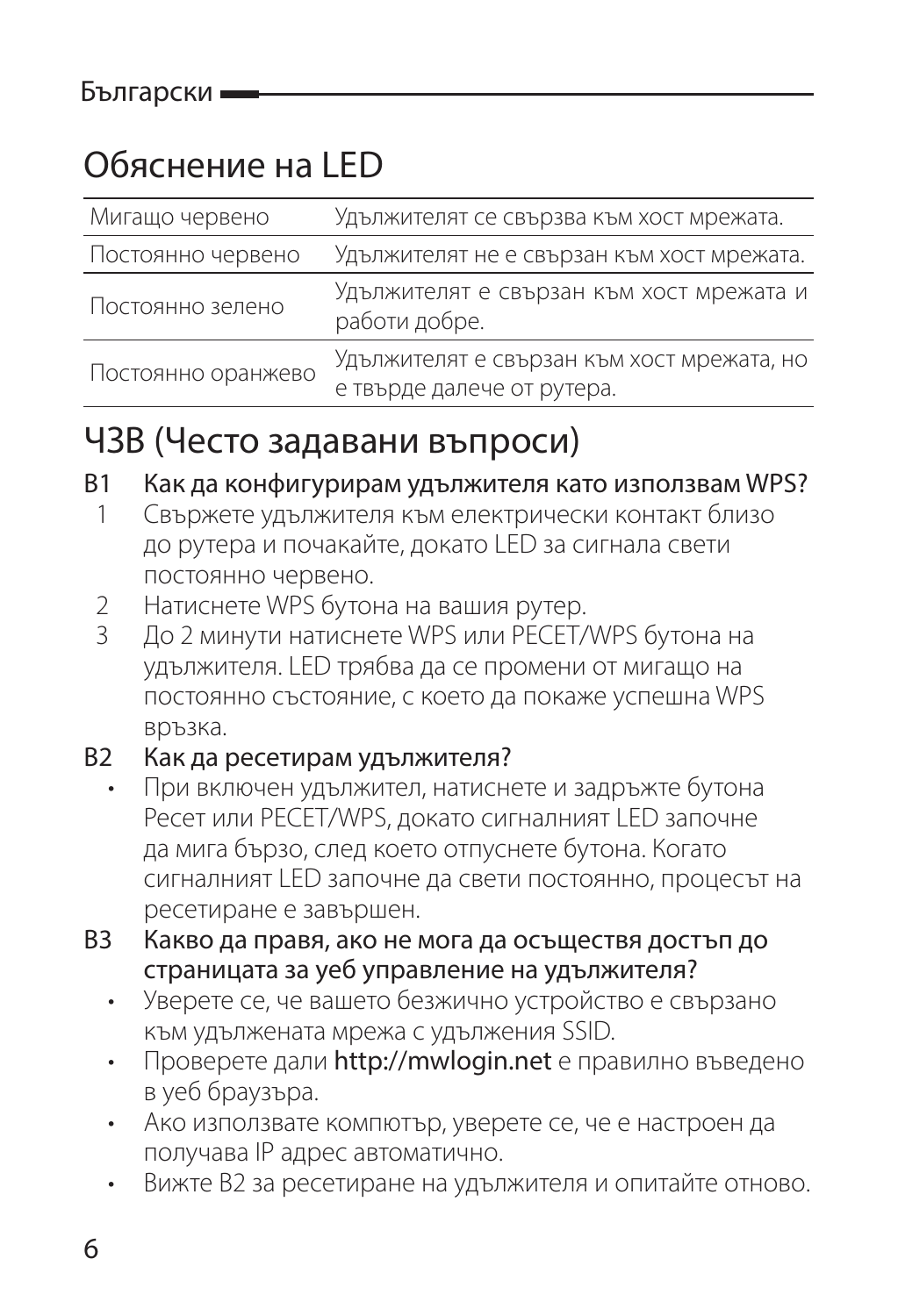### 1 Zapněte zařízení

Připojte extender do zásuvky poblíž routeru, signalizační LED bude trvale svítit.

### 2 Připojte extender

Připojte bezdrátové zařízení k síti extenderu MERCUSYS\_RE\_XXXX.

Poznámka: Výchozí SSID (jméno sítě) je uvedeno na výrobním štítku na zadní straně extenderu.

### 3 Nakonfigurujte zařízení

- a) Spusťte webový prohlížeč a vložte do adresového řádku http://mwlogin.net. Vytvořte heslo pro budoucí přihlášení.
- b) Vyberte hostitelskou síť vašeho routeru a vložte heslo k síti, jestliže je požadováno.
- c) Zkontrolujte signalizační LED na extenderu. Zelená nebo oranžová LED signalizuje úspěšné připojení.

### 4 Přemístěte zařízení

Pro lepší kvalitu signálu připojte extender napůl cesty mezi vaším routerem a oblastí, kde Wi-Fi signál není dostupný.



\* Obrázek se může lišit od skutečného výrobku.



#### Užívejte si rozšířené Wi-Fi!

Připojte své zařízení k extenderu pomocí rozšířeného SSID. Výchozí heslo Wi-FI je stejné jako heslo vaší hostitelské sítě.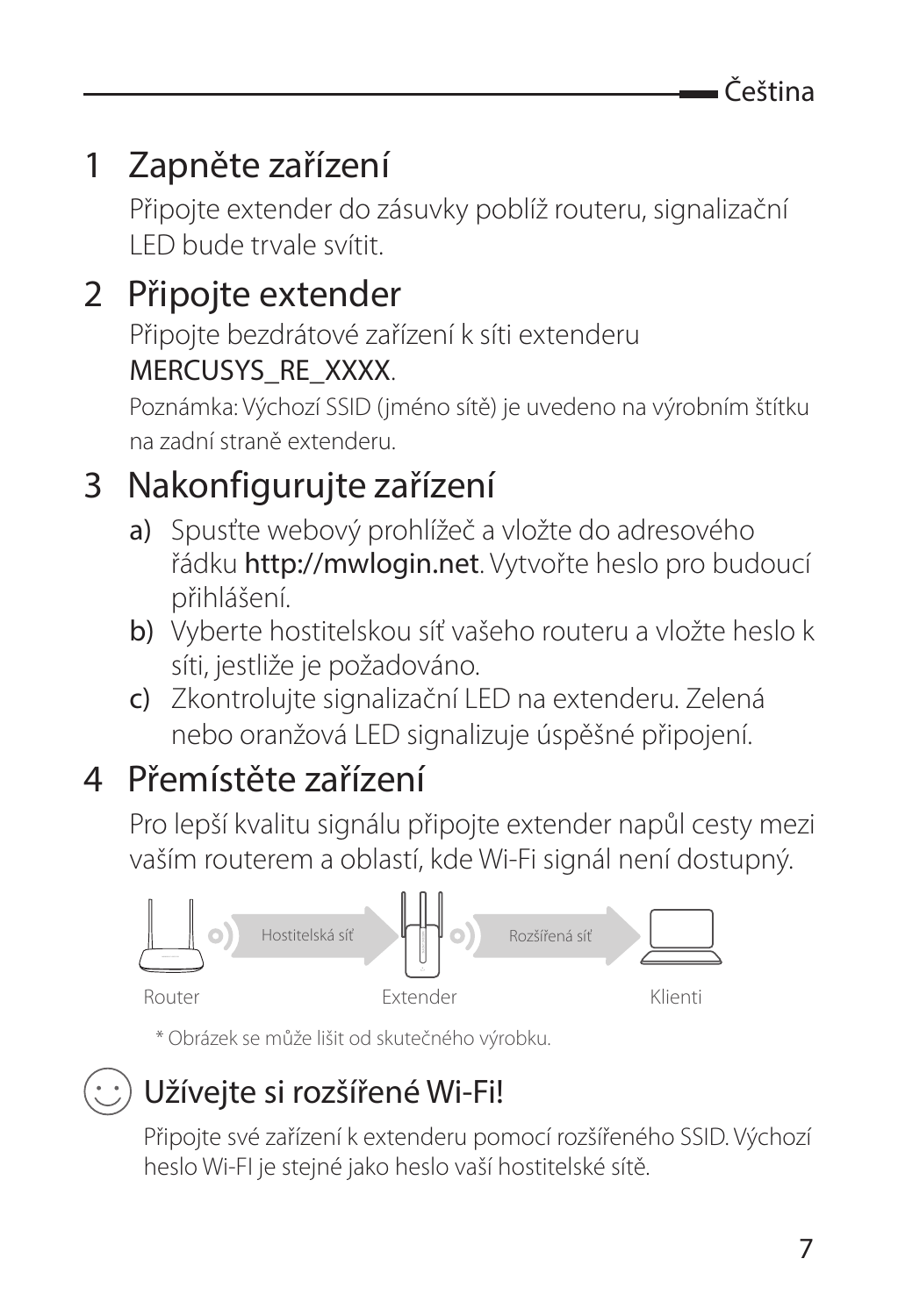### Vysvětlení LED

| Blikající červená     | Extender se připojuje k hostitelské síti.                                    |
|-----------------------|------------------------------------------------------------------------------|
| Červená trvale svítí  | Extender není připojen k hostitelské síti.                                   |
| Zelená trvale svítí   | Extender je připojen k hostitelské síti a funguje<br>správně.                |
| Oranžová trvale svítí | Extender je připojen k hostitelské síti, ale je příliš<br>daleko od routeru. |

### FAQ (Často Kladené Otázky)

#### Q1 Jak nakonfiguruji extender pomocí WPS?

- 1 Připojte extender do elektrické zásuvky poblíž vašeho routeru a počkejte, dokud nezačne signalizační LED svítit trvale červeně.
- 2 Stiskněte tlačítko WPS na routeru.<br>3 Rěbem 2 minut stiskněte tlačítko
- 3 Během 2 minut stiskněte tlačítko WPS nebo RESET/WPS na extenderu. LED by měla přejít z blikání k trvalému svícení, což signalizuje úspěšné WPS spojení.

#### Q2 Jak resetuji extender?

- Při zapnutém extenderu stiskněte a držte tlačítko RESET nebo RESET/WPS, dokud signalizační LED nezačne rychle blikat. Potom tlačítko uvolněte. Jakmile signalizační LED začne trvale svítit, proces resetování je dokončen.
- Q3 Co mám dělat, když se nemohu dostat na stránku webové správy extenderu?
	- Ujistěte se, že vaše bezdrátové zařízení je připojeno k rozšířené síti pomocí rozšířeného SSID.
	- Ověřte, že http://mwlogin.net je správně zadána ve webovém prohlížeči.
	- Jestliže používáte počítač, ujistěte se, že je nastaven na automatické získání IP adresy.
	- Proveďte kroky v Q2, resetujte extender a zkuste to znovu.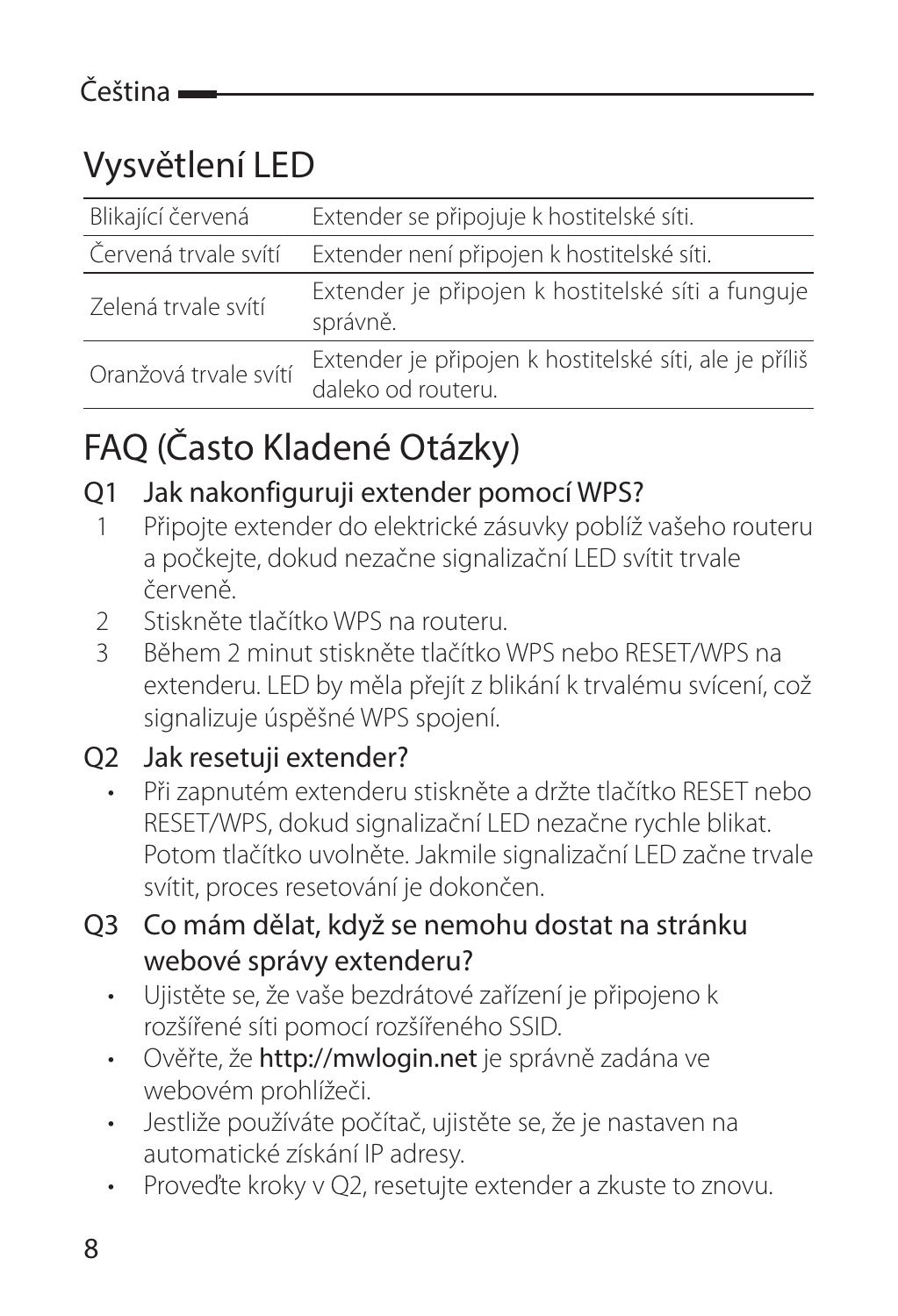Eesti

### 1 Toide sisse lülitatud

Ühendage leviala laiendaja ruuteri läheduses asuva pistikupesaga ja signaaltuli muutub punaseks.

### 2 Ühendage leviala laiendaja

Ühendage juhtmevaba seade leviala laiendaja võrku MERCUSYS\_RE\_XXXX.

Märkus: vaikimisi SSID (võrgunimi) on trükitud leviala laiendaja tagaküljel olevale tootesildile.

### 3 Seadistage

- a) Käivitage veebibrauser ja sisestage http://mwlogin.net. Looge parool tulevaste sisselogimiste jaoks.
- b) Valige oma ruuteri host-võrk ja sisestage võrguparool. kui seda küsitakse.
- c) Vaadake leviala laiendaja signaaltuld. Roheline või oranž tuli tähistab edukat ühendust.

### 4 Muutke asukohta

Parema signaalikvaliteedi saavutamiseks ühendage leviala laiendaja vooluvõrku kohas, mis asub poolel teel ruuteri ja WiFi surnud tsooni vahel.



\* Pilt võib tegelikust tootest erineda..

### Nautige!

Ühendage oma seade leviala laiendajaga, kasutades laiendatud SSID-nime. Vaikimisi WiFi-parool on sama kui teie host-võrgul.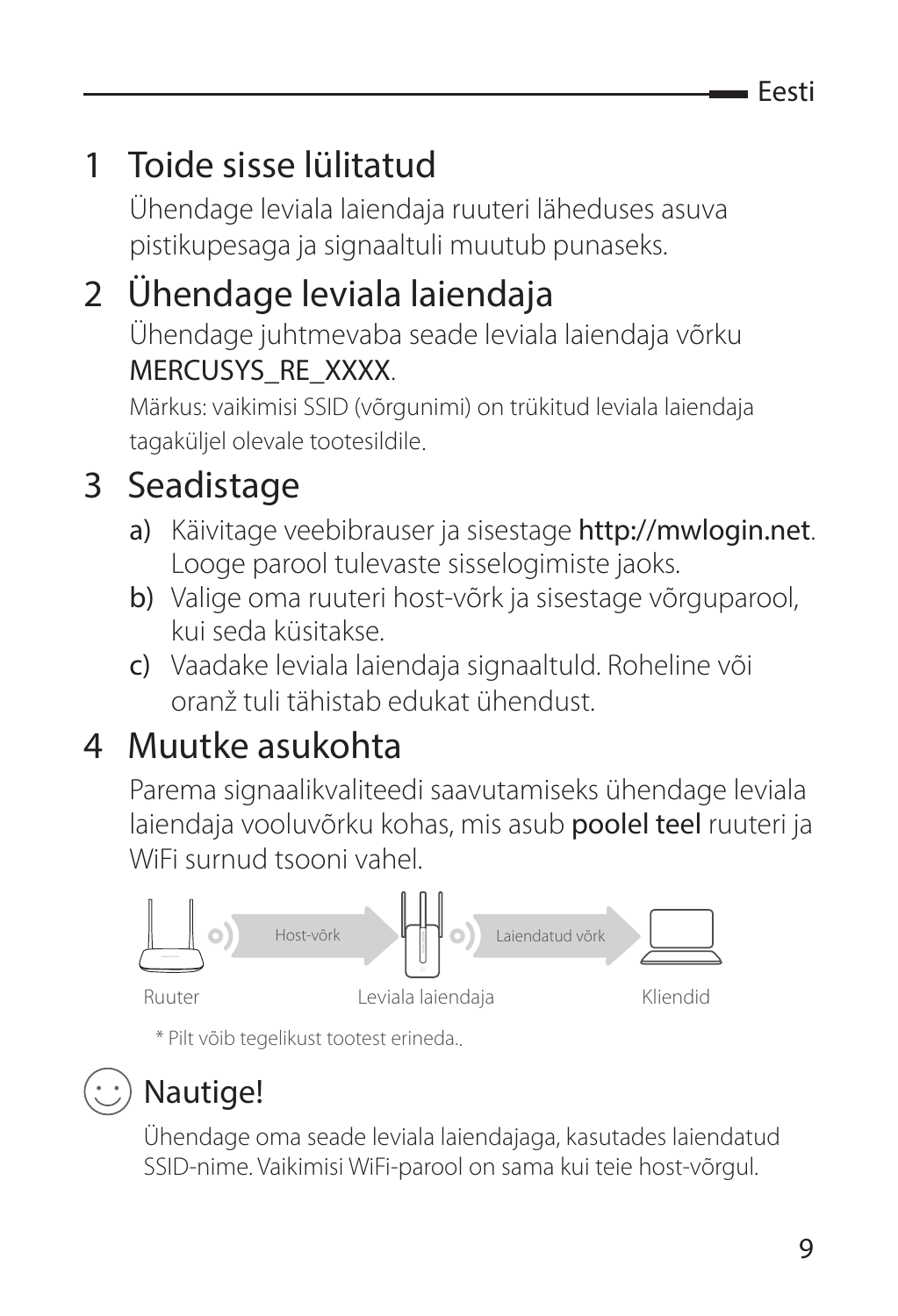### Signaaltulede tähendus

| Vilkuv punane  | Leviala laiendaja loob ühendust host-võrguga.                                    |
|----------------|----------------------------------------------------------------------------------|
| Pidev punane   | Leviala laiendaja ei ole host-võrguga ühendatud.                                 |
| Pidev roheline | Leviala laiendaja on host-võrguga ühendatud ja<br>töötab hästi.                  |
| Pidev oranž    | Leviala laiendaja on host-võrguga ühendatud, aga<br>asub ruuterist liiga kaugel. |

### KKK (korduma kippuvad küsimused)

#### K1 Kuidas seadistada leviala laiendajat WPS-i abil?

- 1 Ühendage leviala laiendaja ruuteri läheduses asuva pistikupesaga ning oodake, kuni signaaltuli hakkab põlema ja muutub punaseks.
- 2 Vajutage ruuteri WPS-nuppu.<br>3 Vajutage 2 minuti jooksul levia
- 3 Vajutage 2 minuti jooksul leviala laiendaja WPS- või RESET/WPSnuppu. Signaaltuli peaks vilkumise lõpetama ja püsivalt põlema jääma, mis tähendab, et WPS-ühendus on loodud.

#### K2 Kuidas leviala laiendajat lähtestada?

- Kui leviala laiendaja on sisse lülitatud, vajutage ja hoidke all nuppu Reset või RESET/WPS, kuni signaaltuli hakkab kiiresti vilkuma, seejärel vabastage nupp. Kui signaaltuli jääb püsivalt põlema, on lähtestamine lõpule viidud.
- K3 Mida ma pean tegema, kui ma ei pääse leviala laiendaja veebihalduse lehele?
	- Veenduge, et teie traadita võrgu seade on lühendatud laiendatud võrguga laiendatud SSID-nime kasutades.
	- Veenduge, et http://mwlogin.net on veebilehitsejasse õigesti sisestatud.
	- Kui kasutate arvutit, veenduge, et see on seadistatud automaatselt IP-aadressi hankima.
	- Leviala laiendaja lähtestamiseks lugege punkti K2 ja proovige uuesti.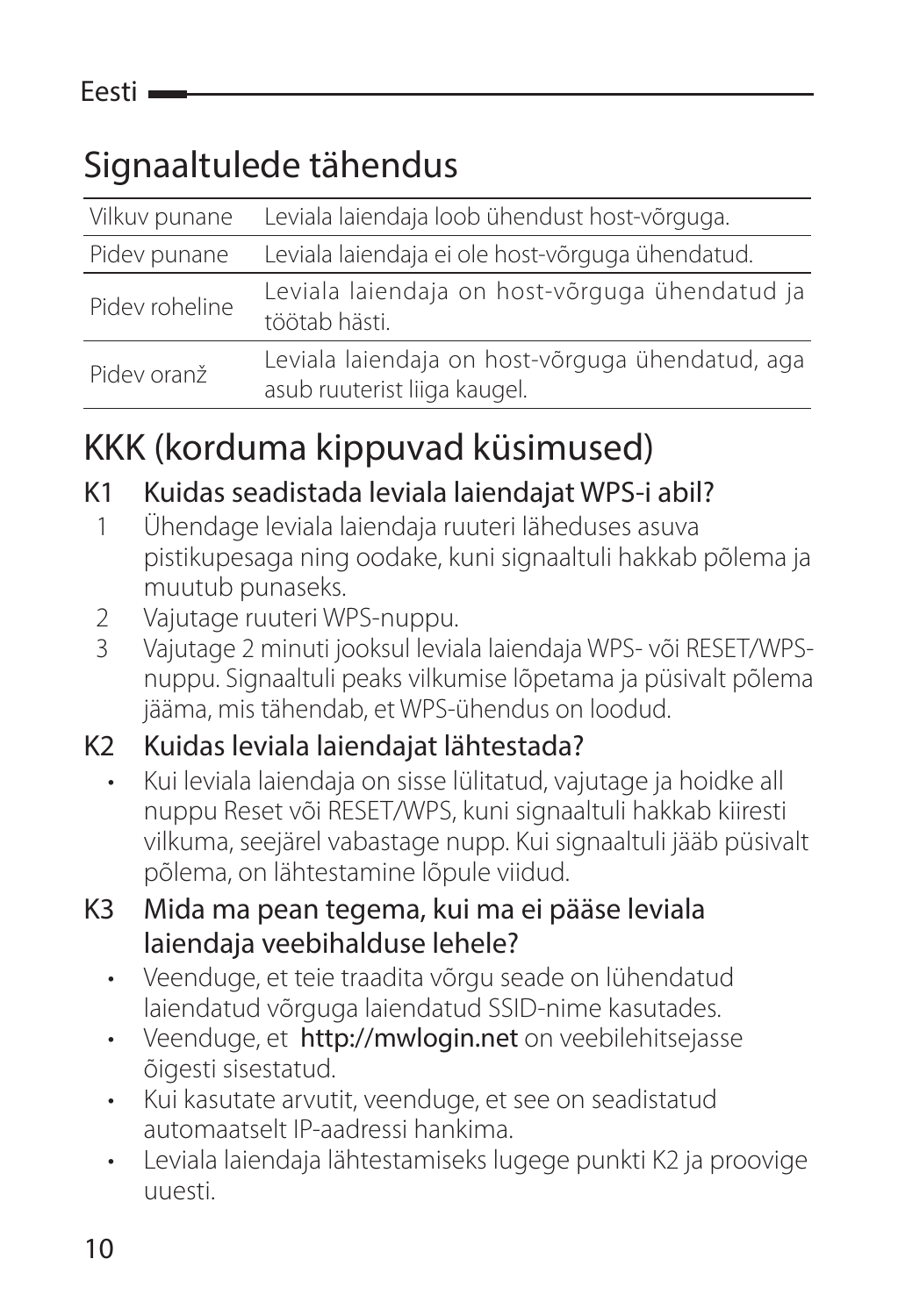### 1 Encendido

Conecte el extensor a un toma de corriente cerca de su router, y el LED de señalización se tornará rojo fijo.

### 2 Conécte el extensor

Conecte su dispositivo inalámbrico a la red del extensor MERCUSYS\_RE\_XXXX.

Nota: El SSID predeterminado (nombre de red) se imprime en la etiqueta del producto en la parte posterior del extensor.

### 3 Configure

- a) Inicie su navegador web e ingrese a http://mwlogin.net. Crea una contraseña para futuros intentos de inicio de sesión.
- b) Seleccione la red de host de su router e ingrese la contraseña de la red cuando se le solicite.
- c) Verifique el LED de señal en su extensor. El LED verde o naranja indica una conexión exitosa.

### 4 Reubicar

Para lograr una mejor calidad de señal, conecte el extensor a medio camino entre su router y la zona sin señal de Wi-Fi.



\* La imagen puede diferir del producto real.

### Disfruta!

Conecte su dispositivo al extensor con el SSID extendido. La contraseña de Wi-Fi predeterminada es la misma que la de su red principal.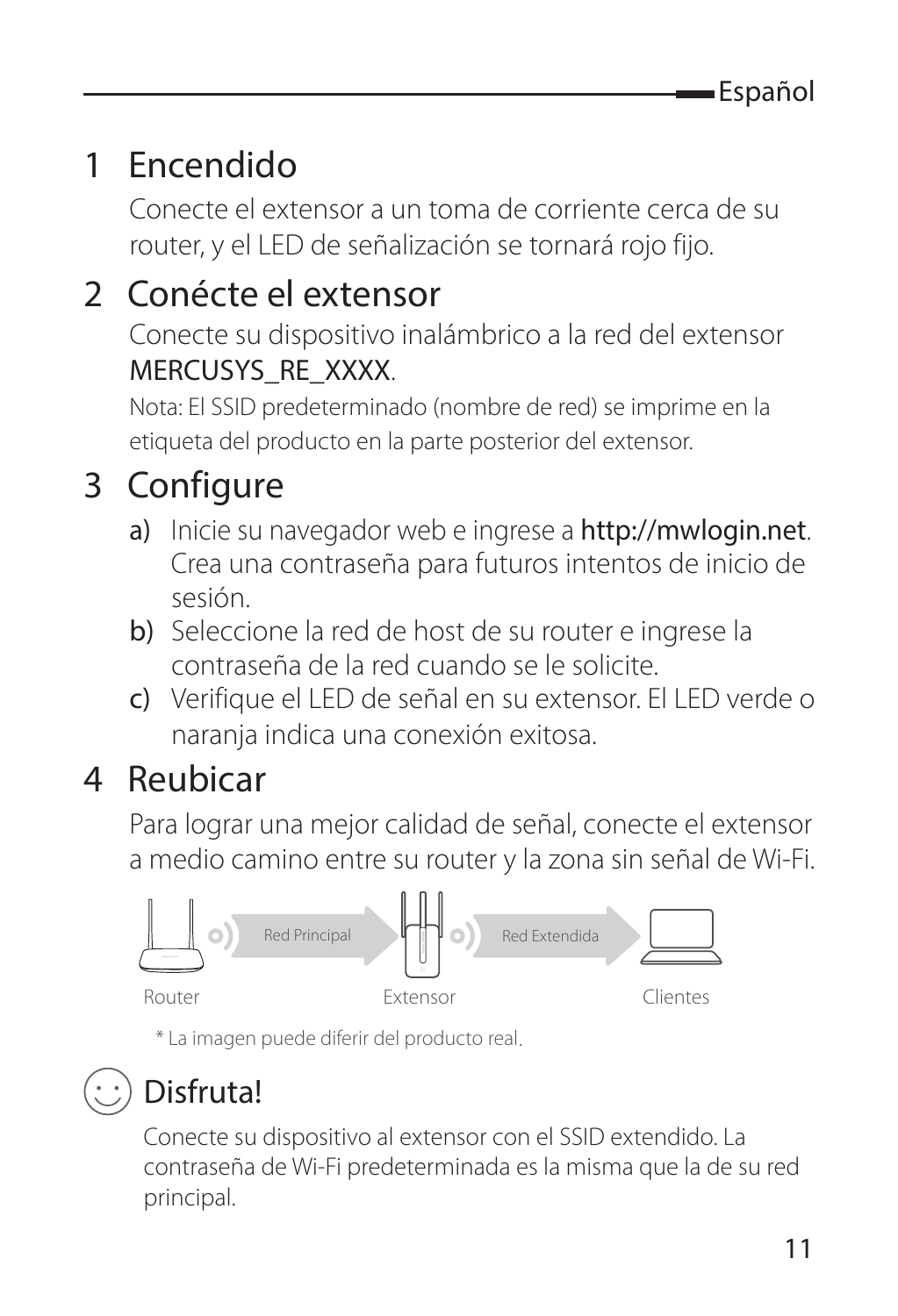### Explicación de los LED

|                | Rojo intermitente El extensor se está conectando a la red principal.                    |
|----------------|-----------------------------------------------------------------------------------------|
| Rojo sólido    | El extensor no está conectado a la red principal.                                       |
| Verde sólido   | El extensor está conectado a la red principal y<br>funciona bien.                       |
| Naranja Sólido | El extensor está conectado a la red principal, pero<br>está demasiado lejos del router. |

#### PF (Preguntas Frecuentes)

#### P1 ¿Cómo configurar el extensor con WPS?

- 1 Conecte el extensor en un toma de corriente cerca de su router, y espere hasta que el LED de señalización esté encendido y en rojo fiio.
- 2 Presione el botón WPS en su router.
- 3 Después de 2 minutos, presione el botón WPS o RESET/ WPS en el extensor. El LED debe cambiar de parpadeo a un estado sólido, lo que indica que la conexión WPS ha sido exitosa.

#### P2 ¿Cómo restablezco el extensor?

- Con el extensor encendido, presione y mantenga presionado el botón de Restablecer o RESET / WPS hasta que el LED de señal comience a parpadear rápidamente, luego suelte el botón. Cuando el LED de señal se vuelve sólido, el proceso de reinicio se ha completado.
- P3 ¿Qué debo hacer si no puedo acceder a la página de administración web del extensor?
	- Asegúrese de que su dispositivo inalámbrico esté conectado a la red extendida utilizando el SSID extendido.
	- Verifique que http://mwlogin.net se ingrese correctamente en el navegador web.
	- Si está utilizando una computadora, asegúrese de que esté configurado para obtener una dirección IP automáticamente.
	- Consulte la pregunta P2 para restablecer el extensor e intente nuevamente.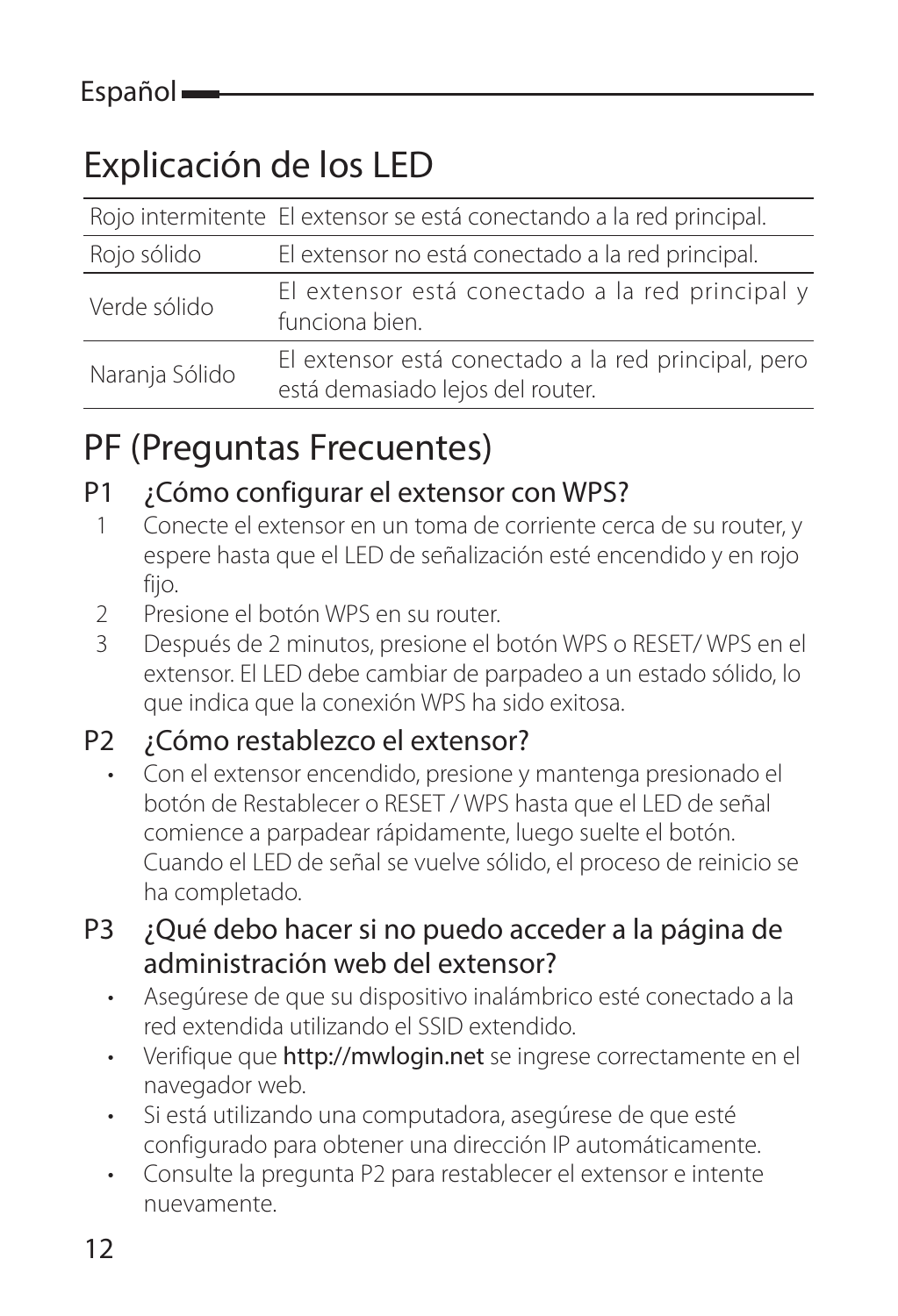### 1 Ukliučite

Priključite produžni kabl u utičnicu u blizini vašeg usmjerivača, i LED signal će postati crven.

### 2 Povežite s pojačivačem

Povežite bežični uređaj s mrežom pojačivača MERCUSYS\_RE\_XXXX.

Napomena: Zadani SSID (naziv mreže) napisan je na oznaci proizvoda na stražnjoj strani pojačivača.

### 3 Podesite

- a) Pokrenite web preglednik i unesite http://mwlogin. net. Napravite lozinku za buduće prijavljivanje.
- b) Odaberite host mrežu vašeg usmjerivača i unesite mrežnu lozinku kada se to od vas zatraži.
- c) Provjerite LED signal na vašem pojačivaču. Zelena ili narančasta LED lampica označava uspješnu vezu.

### 4 Premjestite

Da biste postigli bolji kvalitet signala, priključite pojačivač na pola puta između usmjerivača i Wi-Fi mrtve zone.



\* Slika se može razlikovati od stvarnog proizvoda.

### Uživaite!

Povežite svoj uređaj s pojačivačem pomoću proširenog SSID-a. Zadana Wi-Fi lozinka ista kao i kod Host mreže.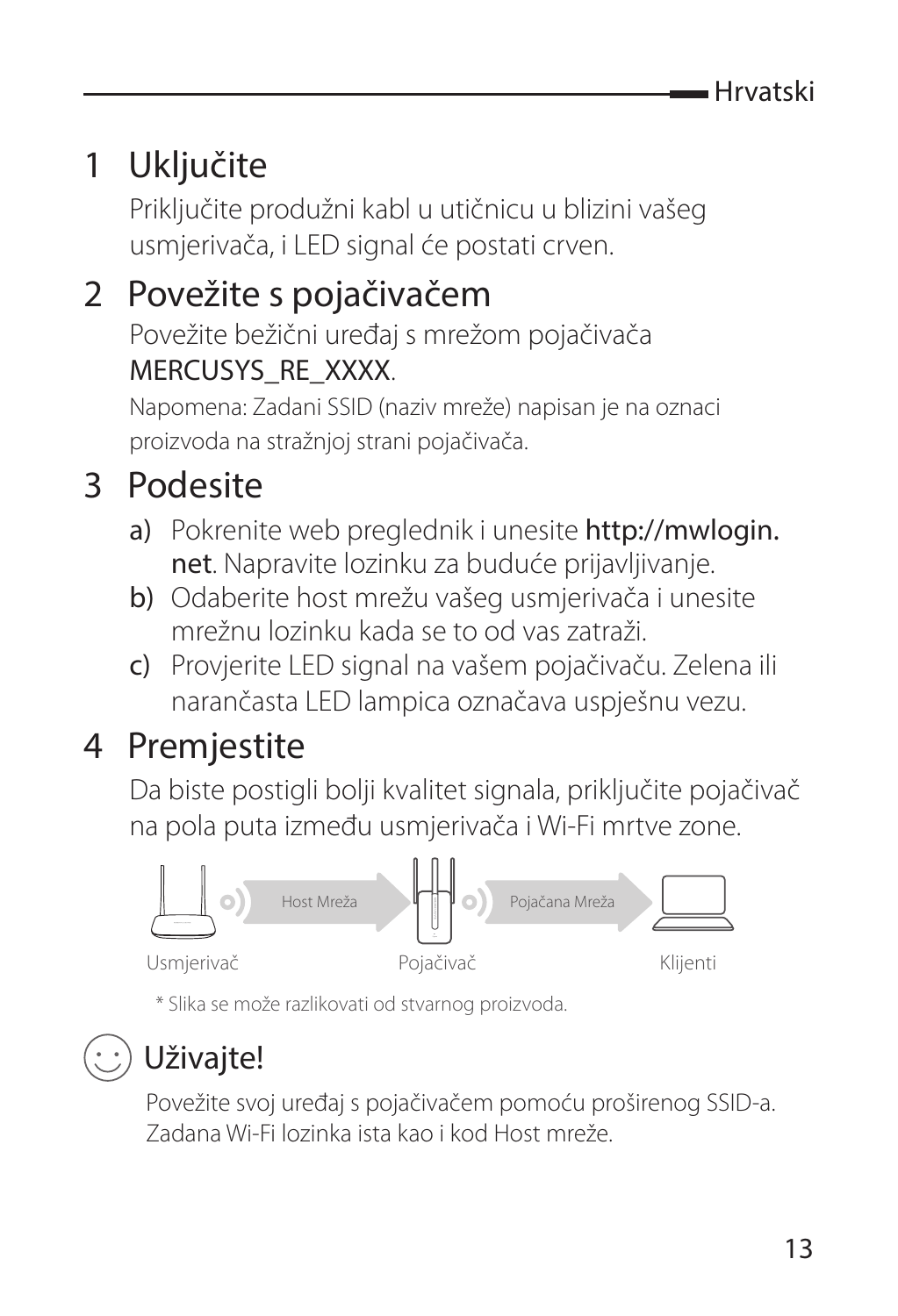### LED Objašnjenje

|                  | Trepćuće Crveno Pojačivač se povezuje s Host mrežom.                          |
|------------------|-------------------------------------------------------------------------------|
| Mirna Crvena     | Pojačivač nije povezan s Host mrežom.                                         |
| Mirna Zelena     | Pojačivač je povezan s Host mrežom i dobro<br>funkcionira.                    |
| Mirna Narančasta | Pojačivač je povezan s Host mrežom, ali je previše<br>udaljen od usmjerivača. |

### ČPP (Često Postavljana Pitanja)

P1 Kako konfigurirati pojačivač pomoću WPS-a?

- 1 Priključite pojačivač u utičnicu u blizini usmjerivača i pričekajte dok LED lampica ne zasvijetli i postane crvena.
- 2 Pritisnite gumb WPS na usmjerivaču.
- 3 U roku od 2 minute pritisnite gumb WPS ili RESET / WPS na pojačivaču. LED bi se trebao promjeniti od treptaja do mirnog stanja, ukazujući na uspješno WPS povezivanje.
- P2 Kako mogu resetirati pojačivač?
	- Kad je pojačivač uključen, pritisnite i držite gumb Reset ili RESET / WPS dok LED Signal ne počne brzo treptati, a zatim otpustite tipku. Kad se LED lampica uključi i umiri, resetiranje signala je završeno.
- P3 Što trebam učiniti ako ne mogu pristupiti stranici za upravljanje webom pojačivača?
	- Provjerite je li bežični uređaj povezan s pojačanom mrežom pomoću proširenog SSID-a.
	- Provjerite je li http://mwlogin.net ispravno unesen u web preglednik.
	- Ako koristite računalo, provjerite je li postavljen da automatski dobavlja IP adresu.
	- Pogledajte P2 za resetiranje pojačivača i pokušajte ponovo.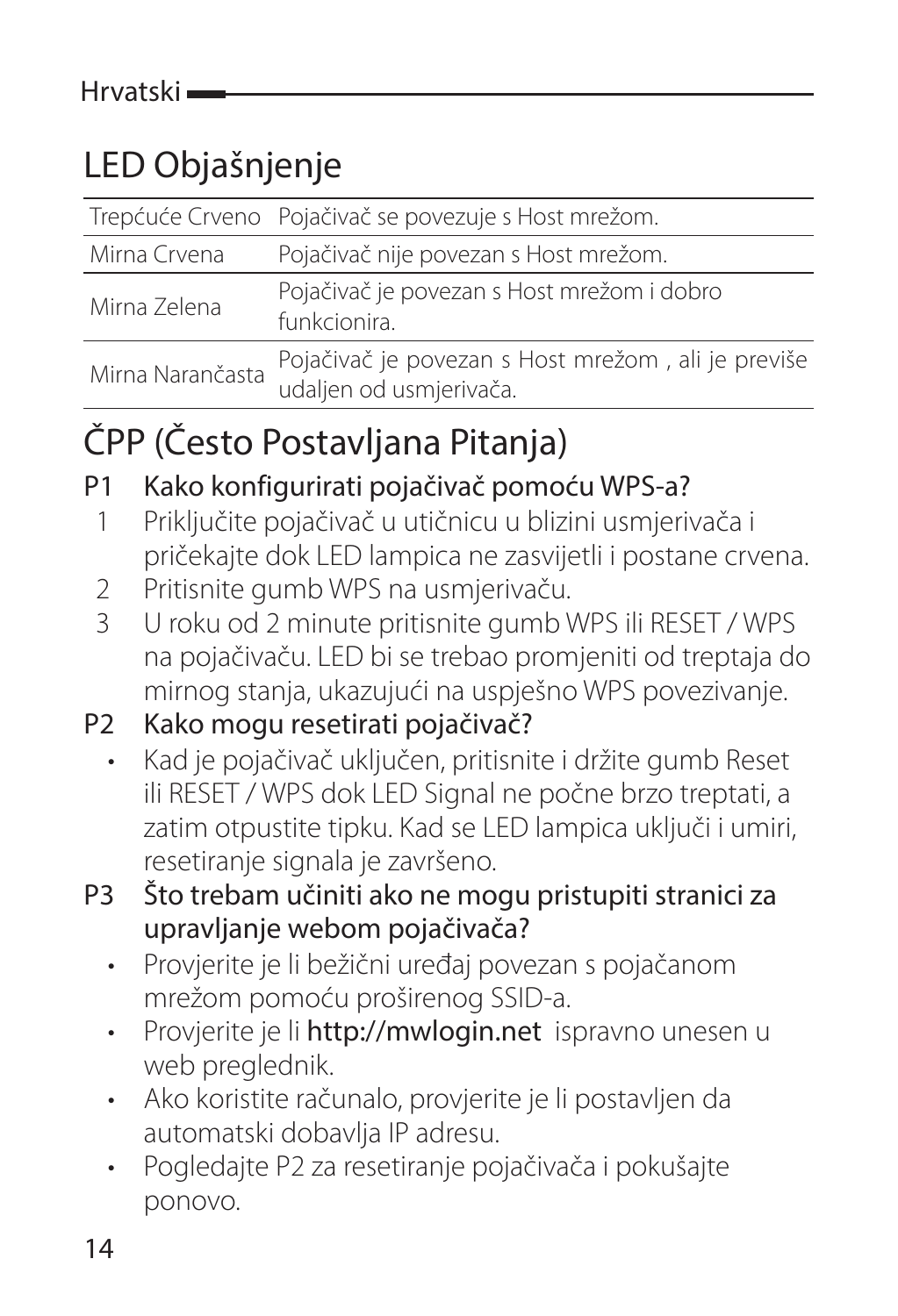#### 1 Ieslēgšana

Pievienojiet signāla pastiprinātāju sienas kontaktligzdai netālu no maršrutētāja, un signāla gaismas diode iedegsies sarkanā krāsā.

#### 2 Savienošana ar pastiprinātāju

Pievienojiet savu bezvada ierīci pastiprinātāja tīklam MERCUSYS\_RE\_XXXX.

Noklusējuma SSID (tīkla nosaukums) ir uzdrukāts uz izstrādājuma etiķetes pastiprinātāja aizmugurē.

#### 3 Konfigurēšana

- a) Palaidiet tīmekļa pārlūkprogrammu un atveriet vietni http://mwlogin.net. Izveidojiet paroli turpmākajām pieteikšanās reizēm.
- b) Atlasiet sava maršrutētāja saimniekdatora tīklu un pēc uzvednes parādīšanas ievadiet tīkla paroli.
- c) Pārbaudiet sava pastiprinātāja signāla gaismas diodi. Zaļas un oranžas krāsas gaismas diode norāda uz veiksmīgu savienojumu.

#### 4 Pārvietošana

Lai panāktu labāku signāla kvalitāti, pieslēdziet pastiprinātāju pusceļā starp maršrutētāju un Wi-Fi bezpārklājuma zonu.



\* Attēls var atšķirties no reālā izstrādājuma.

### Lietošana!

Pievienojiet savu ierīci pastiprinātājam, izmantojot paplašināto SSID. Noklusējuma Wi-Fi parole ir tāda pati kā resursdatora tīkla parole.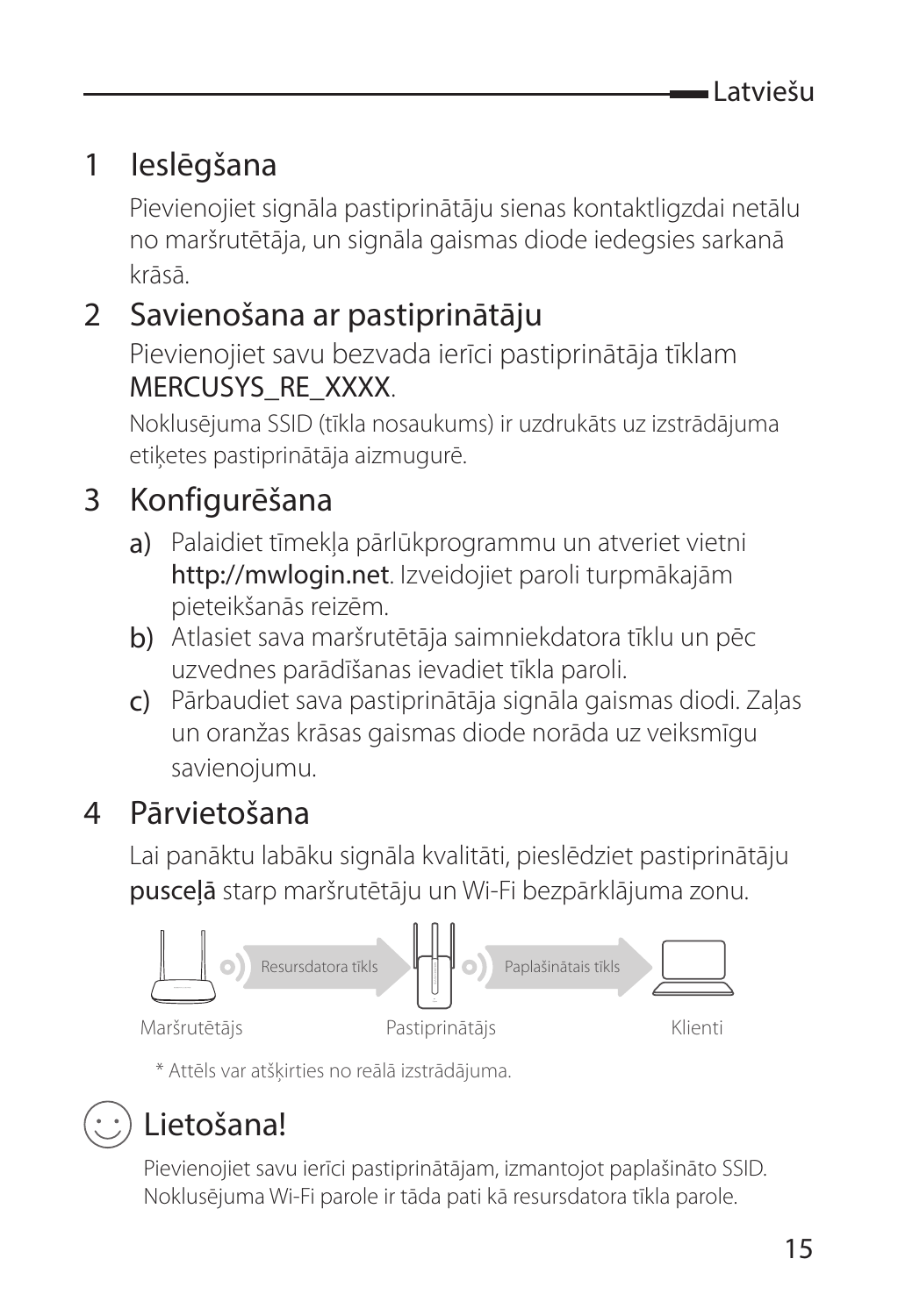### Gaismas diožu (LED) skaidrojums

| Mirgo sarkanā<br>krāsā | Tiek izveidots pastiprinātāja savienojums ar<br>resursdatora tīklu.                           |
|------------------------|-----------------------------------------------------------------------------------------------|
|                        | Deg sarkanā krāsā Pastiprinātājs nav pievienots resursdatora tīklam.                          |
| Deg zalā krāsā         | Pastiprinātājs ir pievienots resursdatora tīklam un<br>darbojas kā paredzēts.                 |
| Deg oranžā krāsā       | Pastiprinātājs ir pievienots resursdatora tīklam, taču<br>atrodas pārāk tālu no maršrutētāja. |

#### BUJ (bieži uzdotie jautājumi)

#### 1. jautājums. Kā konfigurēt pastiprinātāju, izmantojot WPS?

- 1) Pievienojiet pastiprinātāju sienas kontaktligzdai netālu no maršrutētāja un uzgaidiet, līdz signāla gaismas diode iedegas un deg sarkanā krāsā.
- 2) Nospiediet maršrutētāja WPS pogu.
- 3) Divu minūšu laikā nospiediet pastiprinātāja WPS vai RESET/WPS pogu. Gaismas diodei ir jāpārtrauc mirgot un jādeg nepārtraukti, norādot, ka WPS savienojums ir izveidots veiksmīgi.

#### 2. jautājums. Kā atiestatīt pastiprinātāju?

- Kad pastiprinātājs ieslēgts, turiet nospiestu pogu Reset (Atiestatīt) vai RESET/WPS, līdz sāk bieži mirgot signāla gaismas diode, tad atlaidiet pogu. Kad signāla gaismas diode deg nepārtraukti, atiestate ir pabeigta.
- 3. jautājums. Kas jādara, ja nevar atvērt pastiprinātāja tīmekļa pārvaldības lapu?
	- Pārliecinieties, ka Jūsu bezvadu ierīce ir pievienota paplašinātajam tīklam, izmantojot paplašināto SSID.
	- Pārbaudiet, vai tīmekļa pārlūkprogrammā ir pareizi ievadīta adrese http://mwlogin.net
	- Ja lietojat datoru, pārbaudiet, vai tas ir iestatīts IP adreses automātiskai iegūšanai.
	- Lai atiestatītu pagarinātāju, skatiet 2. jautājumu un mēģiniet vēlreiz.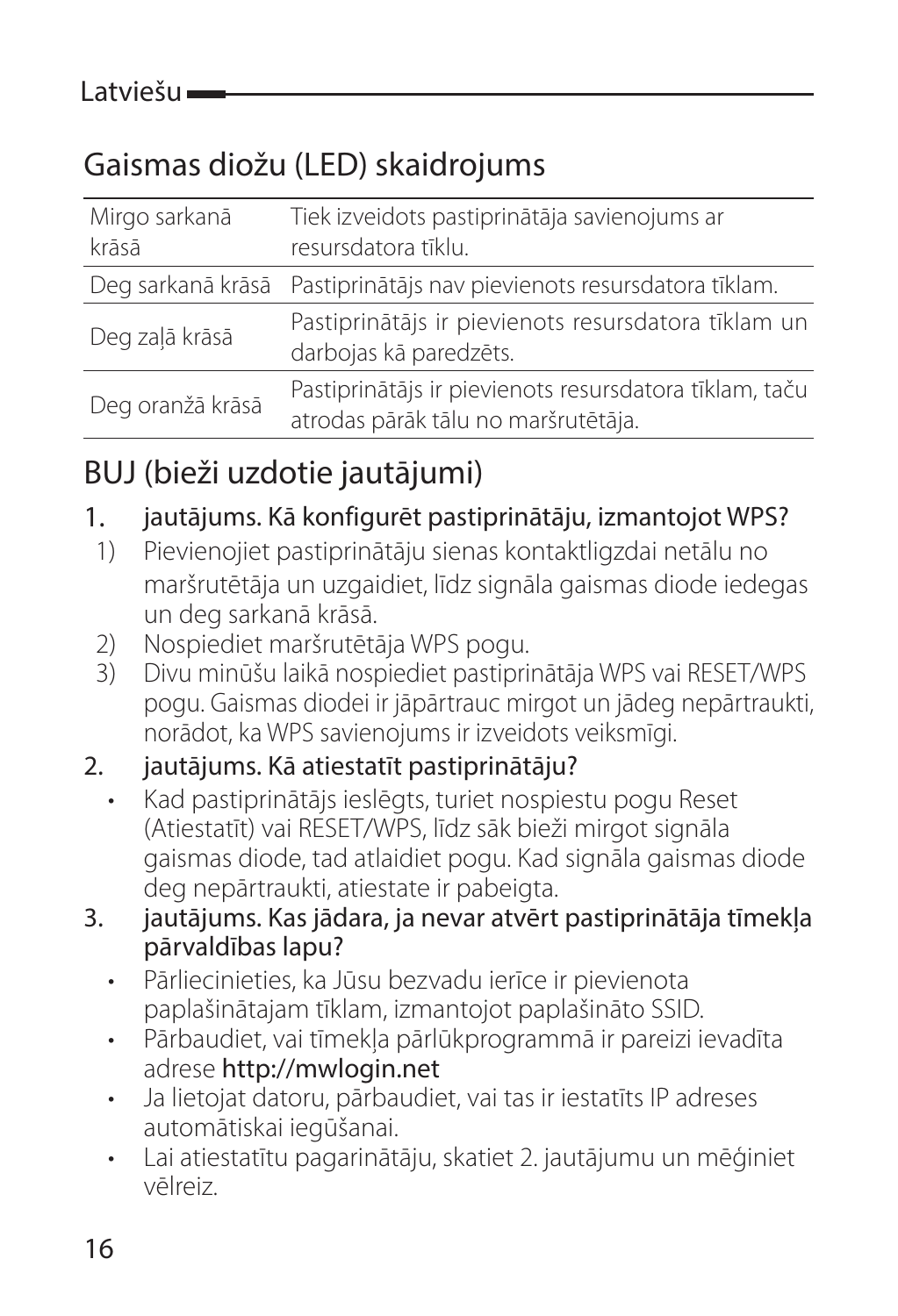### 1 Įjungti

Prijunkite signalo stiprintuvą prie lizdo netoli maršrutizatoriaus. Turėtų įsižiebti raudona LED lemputė.

### 2 Prijunkite prie tinklo

Prijunkite belaidį įrenginį prie stiprintuvo tinklo vadinamo MERCUSYS\_RE\_XXXX.

Pastaba: numatytasis tinklo pavadinimas yra ant lipduko prietaiso gale.

### 3 Sukonfigūruokite

- a) Atidarykite savo naršyklę ir įveskite http://mwlogin.net. Sukurkite būsimų prisijungimų slaptažodį.
- b) Pasirinkite pagrindinį maršrutizatoriaus tinklą ir įveskite jo slaptažodį.
- c) Patikrinkite stiprintuvo diodą. Žalia ar oranžinė spalva reiškia sėkmingą ryšį.

#### 4 Perkelkite

Norint pasiekti optimalią signalo stiprumą, padėkite signalo stiprintuvą pusiaukelėje tarp maršrutizatoriaus ir belaidžio tinklo negyvosios zonos.



\* Vaizdas gali skirtis nuo faktinio produkto.

### Naudokitės tinklu!

Prijunkite savo įrenginį prie stiprintuvo, pasirinkdami jo tinklą. Numatytasis tinklo slaptažodis yra toks pat kaip ir pagrindinio tinklo.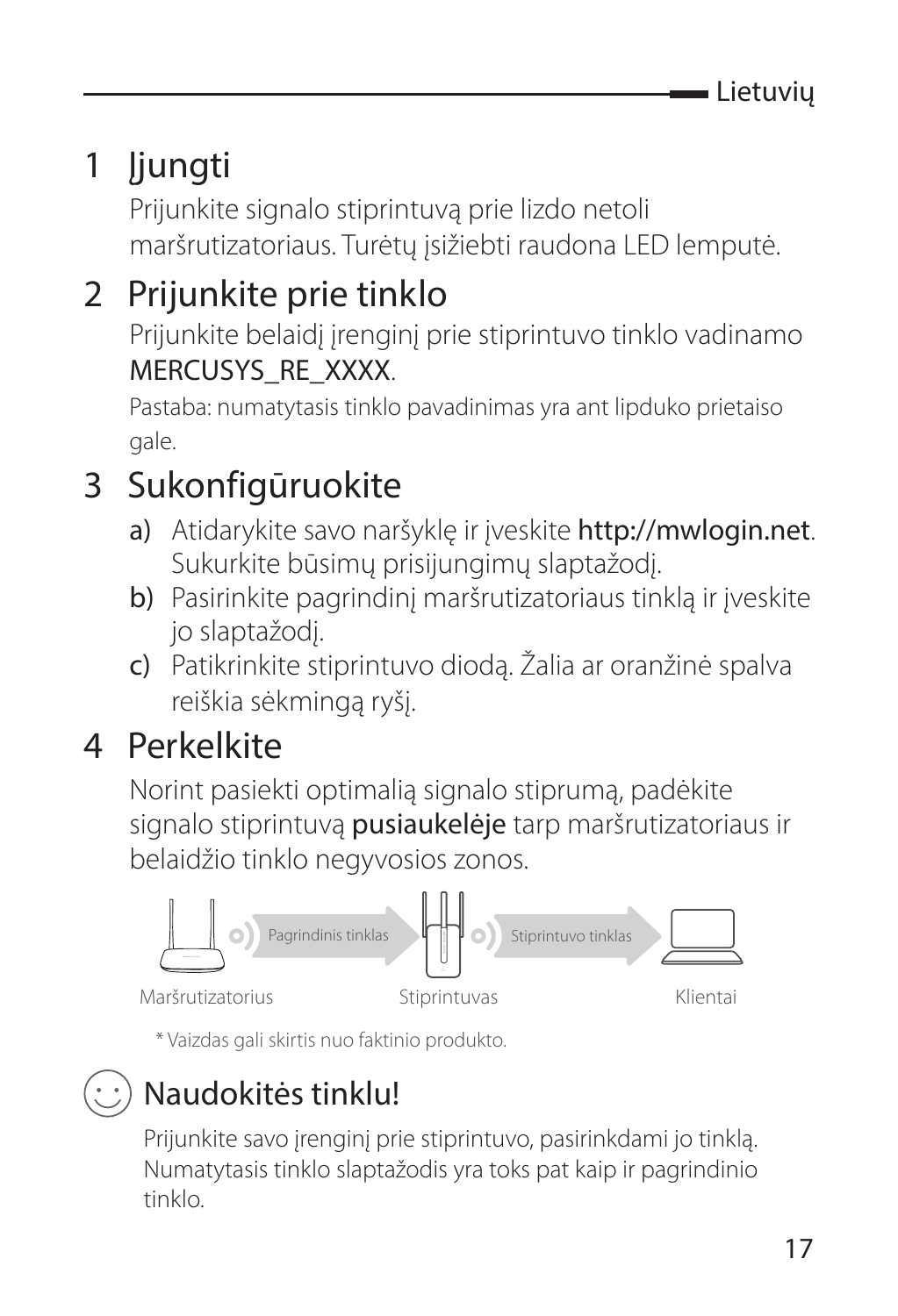#### LED aprašymas

| Mirksi raudona   | Stiprintuvas jungiasi prie pagrindinio tinklo.                                                     |
|------------------|----------------------------------------------------------------------------------------------------|
| Šviečia raudona  | Stiprintuvas nėra prijungtas prie pagrindinio tinklo.                                              |
| Šviečia žalia    | Stiprintuvas yra prijungtas prie pagrindinio tinklo, o<br>signalo stiprumas yra teisingas.         |
| Šviečia oranžinė | Stiprintuvas yra prijungtas prie pagrindinio tinklo,<br>tačiau yra per toli nuo maršrutizatoriaus. |

#### DUK (Dažniausiai užduodami klausimai)

K1 Kaip aš galiu sukonfigūruoti stiprintuvą naudodamas WPS?

- 1 Prijunkite stiprintuvą prie lizdo netoli maršrutizatoriaus.LED turėtų įsižiebti raudona. Turėtų įsižiebti raudona LED lemputė.
- 2 Paspauskite WPS mygtuką maršrutizatoriuje.<br>3 Per 2 minutes paspauskite WPS arba RESET/V
- Per 2 minutes paspauskite WPS arba RESET/WPS mygtuką ant stiprintuvo. LED turi nustoti mirksėti ir pradėti šviesti. Tai reiškia, kad yra teisingas WPS ryšys.

#### K2 Kaip galiu atkurti signalo stiprintuvo gamyklinius nustatymus?

- liungus maitinima, palaikykite paspaude mygtuką Reset arba RESET/WPS ant stiprintuvo, kol LED pradės mirksėti. Atstatymo procesas bus baigtas, kai LED lemputė vėl įsijungs.
- K3 Ką daryti, jei neturiu prieigos prie stiprintuvo valdymo puslapio?
	- Įsitikinkite, kad esate prijungtas prie stiprintuvo belaidžio tinklo.
	- Isitikinkite, kad jūsų adresas įvedamas naršyklėje http://mwlogin.net.
	- Jei naudojate kompiuterį, įsitikinkite, kad jis automatiškai gauna IP adresą.
	- Eikite prie K2, kad akurti gamyklinius nustatymus ir bandykite dar kartą.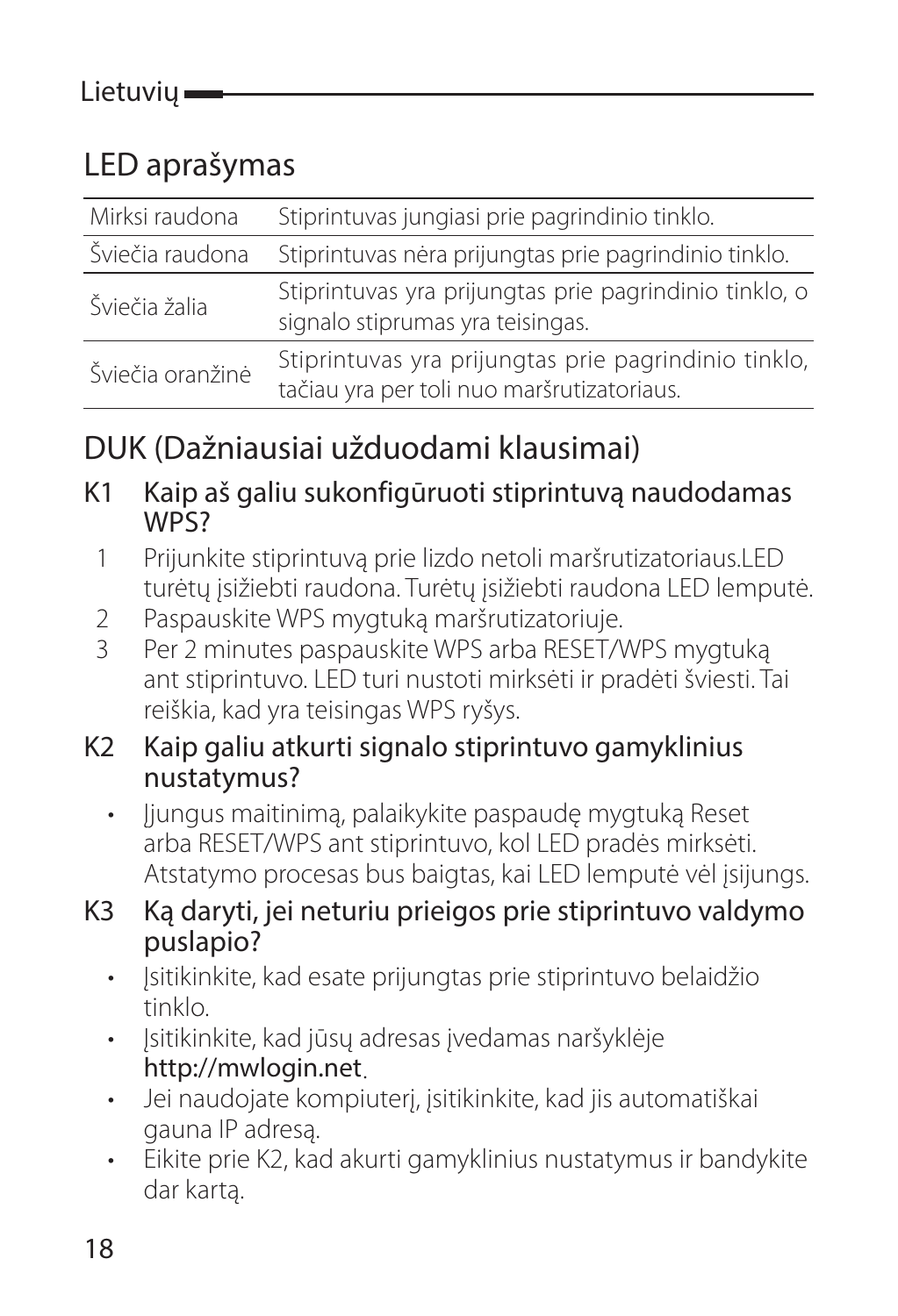### 1 Bekapcsolás

Csatlakoztassa a jelerősítőt az elektromos hálózathoz a router közelében, a jelerősség LED pirosan fog világítani.

### 2 Kapcsolódjon a jelerősítőhöz

Csatlakozzon a vezeték nélküli eszközével a jelerősítő hálózatához MERCUSYS\_RE\_XXXX.

Megjegyzés: Az alapértelmezett SSID (hálózat neve) a jelerősítő címkéjére van nyomtatva.

### 3 Konfigurálás

- a) Nyisson meg egy web böngészőt és írja be a címsorba http://mwlogin.net. Hozzon létre egy jelszót a későbbi bejelentkezéshez.
- b) Válassza ki az erősíteni kívánt hálózatot és írja be a hálózati biztonsági kulcsot ha szükséges.
- c) Nézze meg a jelerősség LED-et a jelismétlőn. A zöld vagy narancssárga szin sikeres kapcsolódást jelent.

### 4 Helyezze át

A jobb jelerősség elérésének érdekében a jelismétlőt félúton helyezze el a router és gyenge Wi-Fi jel zóna között.



\* A kép különbözhet az aktuális terméktől.

### Élvezze!

CKapcsolódjon eszközével a jelismétlő által létrehozott hálózathoz. Az alapértelmezett Wi-Fi jelszó megegyezik az eredeti hálózat jelszavával.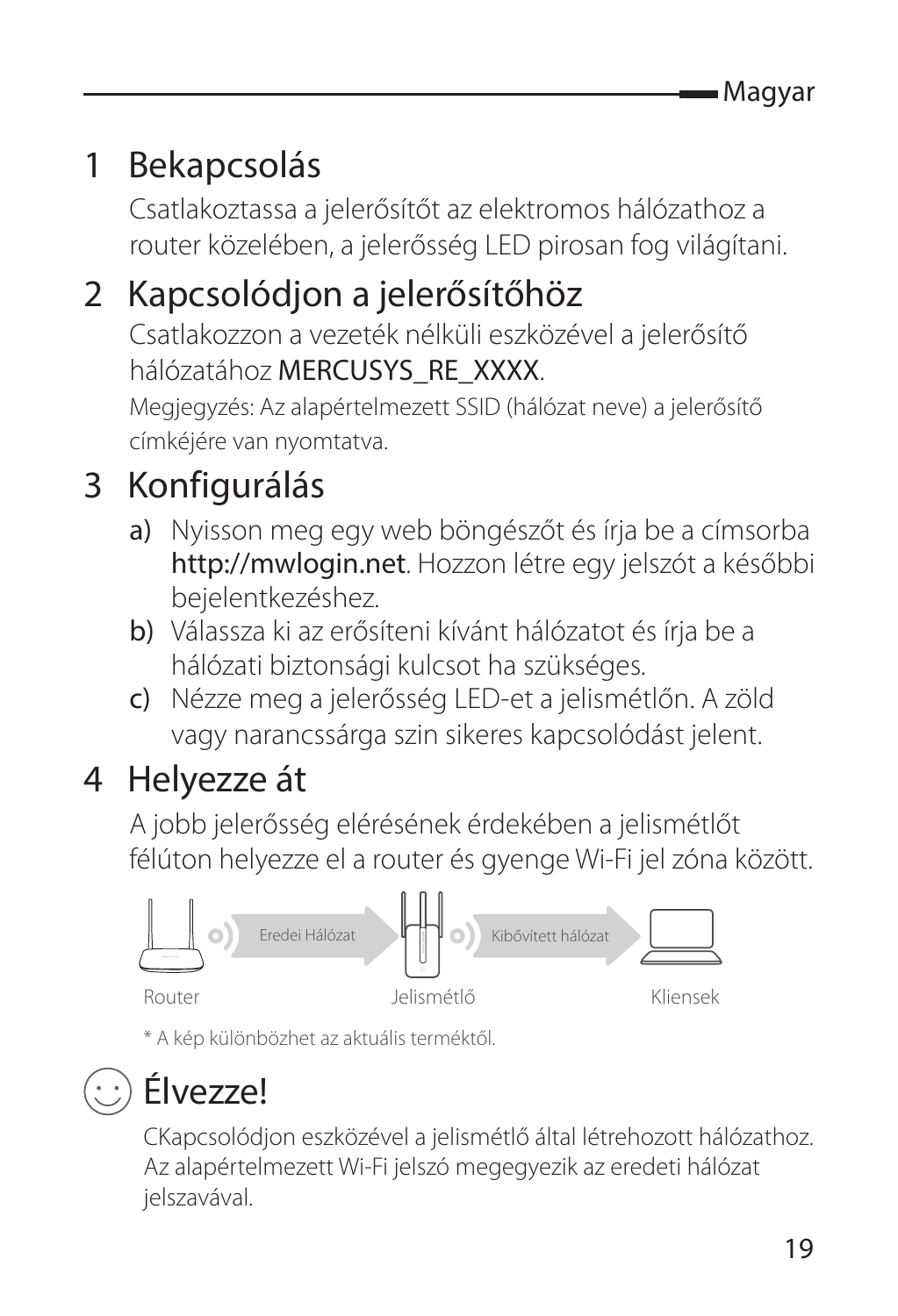### LED Magyarázat

|                | Villogó Piros A jelismétlő kapcsolódni próbál az eredeti hálózathoz.  |
|----------------|-----------------------------------------------------------------------|
| Világító Piros | A jelismétlő nem kapcsolódik az eredeti hálózathoz.                   |
| Világító Zöld  | A jelismétlő kapcsolódott az eredeti hálózathoz,<br>kíválóan működik. |
| Világító       | A jelismétlő kapcsolódott az eredeti hálózathoz de túl                |
| Narancssárga   | messze van a routertől.                                               |

### FAQ (Gyakran Ismételt Kérdések)

Q1 Hogyan állíthatom be a jelismétlőt WPS használatával?

- 1 Csatlakoztassa a jelerősítőt az elektromos hálózathoz a router közelében, várjon amíg a jelerősség LED pirosan nem világít.
- 2 Nyomja meg a WPS gombot a routerén.<br>3 Nyomja mog a WPS vagy PESET ANDS go
- Nyomja meg a WPS vagy RESET/WPS gombot a jelismétlőn is 2 percen belül. A WPS LED villogó állapotból világító állapotba vált, ezzel jelzi a sikeres kapcsolódást.
- Q2 Hogyan állítom vissza az alapértelmezett beállításokba a ielismétlőt?
	- Nyomja be a RESET/WPS gombot miközben az eszköz csatlakoztatva van az elektromos hálózathoz mindaddig, amíg a jelerősség LED el nem kezd gyorsan villogni. Ez után elengedheti a gombot. Ha a jelerősség LED újra világít, a visszaállítási folyamat befelyeződött.
- Q3 Mit tegyek ha nem érem el a jelismétlő webes kezelőfelületét?
	- Győződjön meg arról, hogy az eszköz a jelismétlő hálózatához van csatlakozva az SSID ellenőrzésével.
	- Győződjön meg arról, hogy a http://mwlogin.net helyesen van begépelve a böngészőbe.
	- Ha számítógépet használ, győződjön meg arról hogy az IP cím használata automatikus.
	- A Q2 alapján állítsa vissza az eszközt a gyári beállításokra és próbálja újra.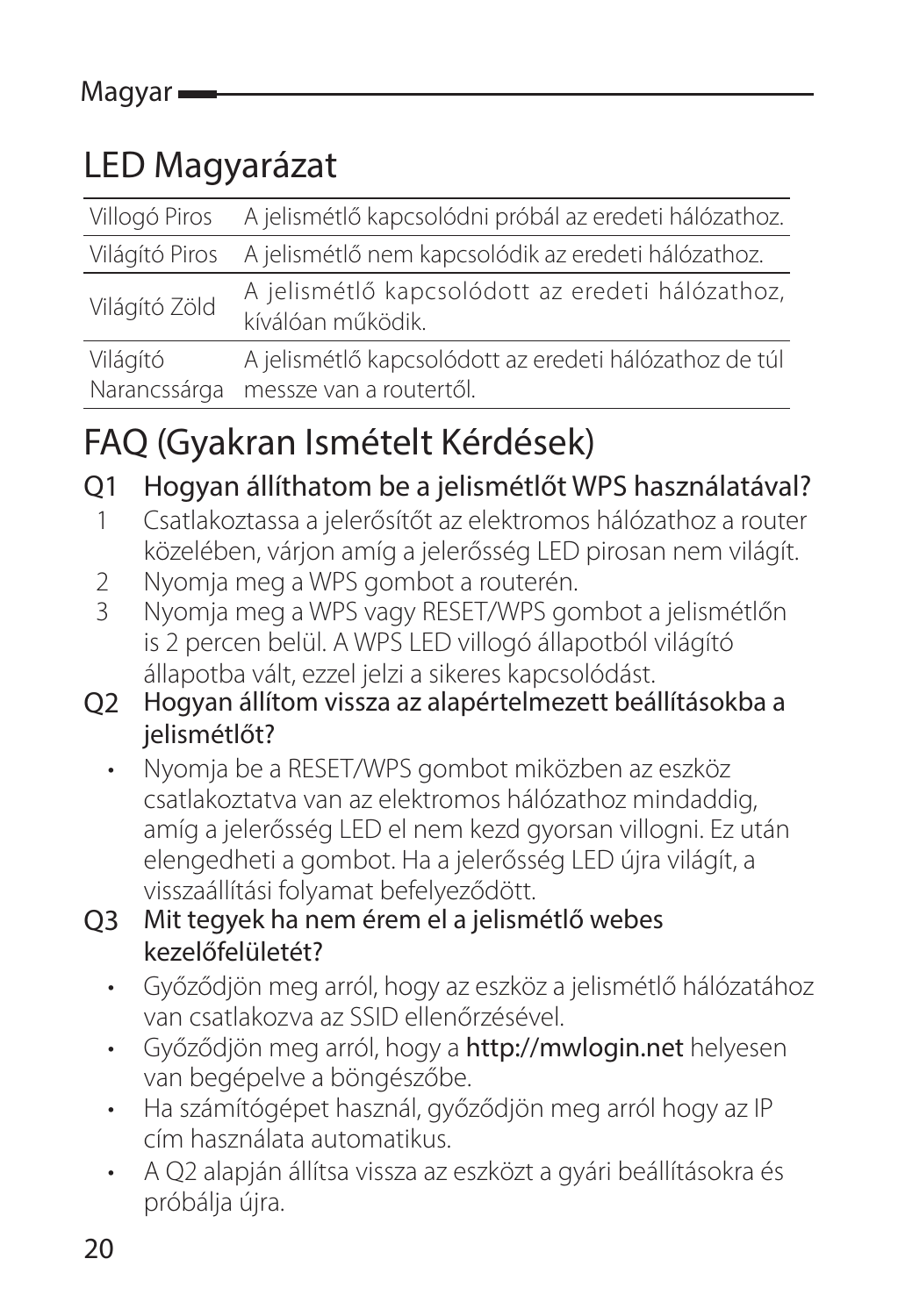### 1 Włącz

Podłącz wzmacniacz do gniazdka w pobliżu routera. Dioda powinna zaświecić się na czerwono.

### 2 Połacz z siecia

Połącz swoje urządzenie bezprzewodowe z siecią wzmacniacza o nazwie MERCUSYS\_RE\_XXXX. Uwaga: Domyślna nazwa sieci znajduje się na naklejce z tyłu urządzenia.

### 3 Skonfiguruj

- a) Uruchom przeglądarkę internetową i wpisz http://mwlogin.net. Utwórz hasło na potrzebę przyszłych logowań.
- b) Wybierz sieć główną swojego routera i wprowadź do niej hasło.
- c) Sprawdź diodę na wzmacniaczu. Kolor zielony lub pomarańczowy oznacza udane połączenie.

#### 4 Przestaw

Aby osiągnąć optymalną siłę sygnału, umieść wzmacniacz w **połowie** odległości pomiędzy routerem a martwa strefa sieci bezprzewodowej.



\* Urządzenie na obrazku może różnić się od rzeczywistego produktu.

## Korzystaj z sieci!

Podłącz swoje urządzenie do wzmacniacza, wybierając jego sieć. Domyślne hasło sieci jest takie samo jak sieci głównej.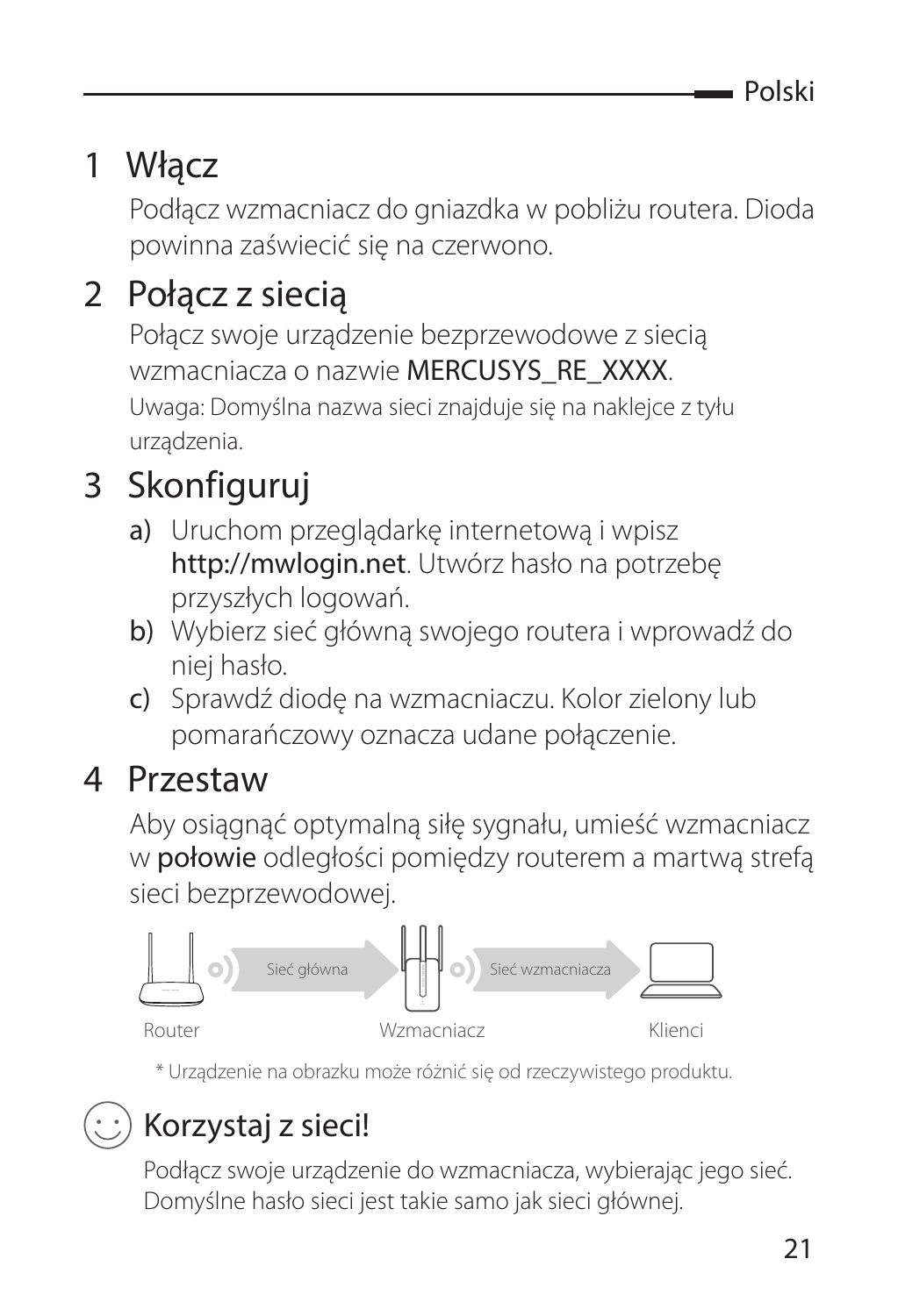### Opis diody

|                   | Miga na czerwono Wzmacniacz łączy się z siecią główną.                       |
|-------------------|------------------------------------------------------------------------------|
|                   | Świeci na czerwono Wzmacniacz nie jest połączony z siecią główną.            |
| Świeci na zielono | Wzmacniacz jet połączony z siecią główną, a siła<br>sygnału jest prawidłowa. |
| Świeci na         | Wzmacniacz jet połączony z siecią główną, ale                                |
| pomarańczowo      | znajduje się zbyt daleko od routera.                                         |

#### FAQ (Często zadawane pytania)

- Q1 W jaki sposób mogę skonfigurować wzmacniacz używając WPS?
	- 1 Podłącz wzmacniacz do gniazdka w pobliżu routera. Dioda powinna zaświecić się na czerwono.
	- 2 Naciśnij przycisk WPS na routerze<br>3 W cjagu 2 minut naciśnii przycisk
	- 3 W ciągu 2 minut naciśnij przycisk WPS lub RESET/WPS na wzmacniaczu. Dioda powinna przestać migać i zacząć się świecić. Oznacza to prawidłowe połączenie WPS.

#### Q2 Jak mogę zresetować wzmacniacz?

- Przy włączonym zasilaniu, naciśnij i przytrzymaj przycisk Reset lub RESET/WPS na wzmacniaczu, do momentu, aż dioda zacznie migać. Proces resetowania zakończy się, gdy dioda zapali się ponownie.
- Q3 Co mogę zrobić, jeżeli nie mam dostępu do strony zarządzania wzmacniaczem?
	- Upewnij się, że jesteś połączony z siecią bezprzewodową wzmacniacza.
	- Upewnij się, że w przeglądarce wpisany został adres http://mwlogin.net.
	- Jeżeli korzystasz z komputera, upewnij się, że pobiera on adres IP automatycznie.
	- Przejdź do punktu Q2, aby zresetować wzmacniacz i spróbuj ponownie.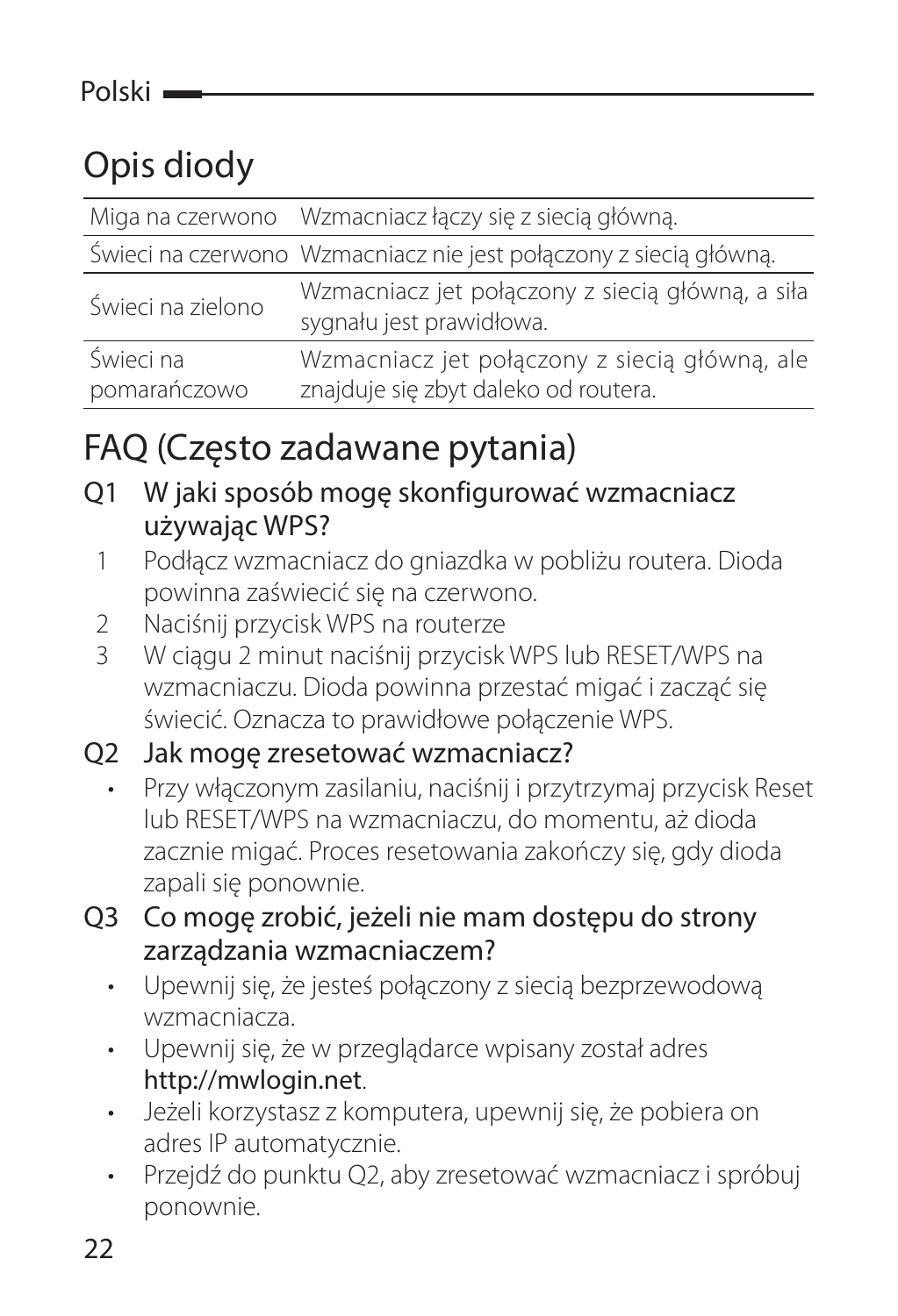### 1 Ligando

Conecte o repetidor a uma tomada elétrica perto do seu roteador e o LED de sinal ficará vermelho fixo.

### 2 Conecte ao repetidor

Conecte seu dispositivo wireless à rede do repetidor MERCUSYS\_RE\_XXXX.

Aviso: O SSID padrão (nome da rede) é impresso no rótulo do produto na parte de trás do repetidor.

### 3 Configurando

- a) Inicie um navegador web e digite http://mwlogin.net. Crie uma senha para tentativas de login futuras.
- b) Selecione a rede principal do roteador e digite a senha da rede quando solicitado.
- c) Verifique o LED de sinal no seu repetidor. O LED verde ou laranja indica uma conexão bem sucedida.

### 4 Reposicionando

Para obter uma melhor qualidade de sinal, conecte o repetidor no meio do caminho entre o seu roteador e a "zona de sombra" Wi-Fi.



\* A imagem pode diferir do produto real.

### Aproveite!

Conecte seu dispositivo ao repetidor utilizando o SSID estendido. A senha padrão do Wi-Fi é a mesma da sua rede principal.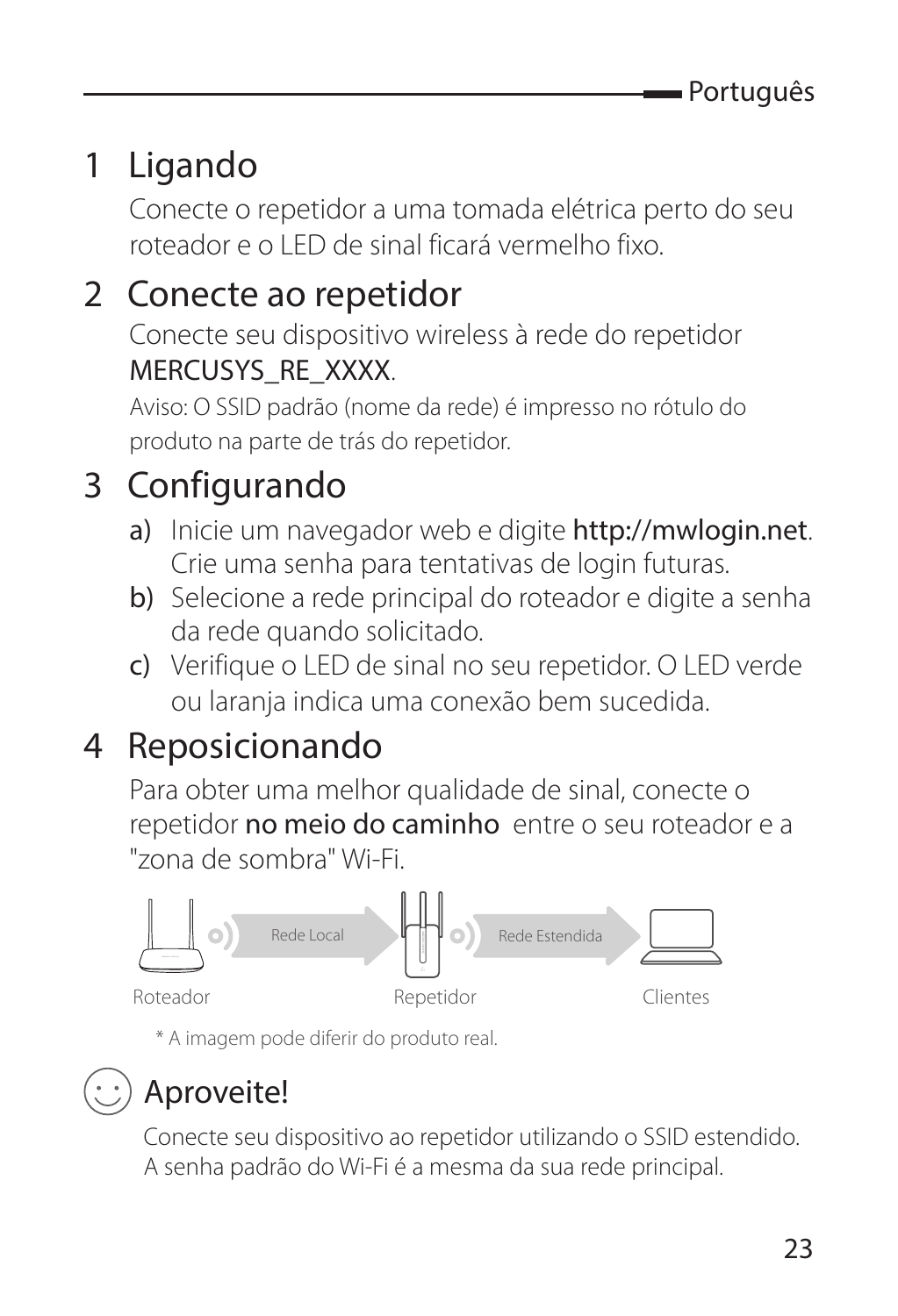### Explicações sobre LEDs

|               | Vermelho Piscante O repetidor está conectado à rede principal.                      |
|---------------|-------------------------------------------------------------------------------------|
| Vermelho Fixo | O repetidor não está conectado à rede principal.                                    |
| Verde Fixo    | O repetidor está conectado à rede principal e<br>opera normalmente.                 |
| Laranja Fixo  | O repetidor está conectado à rede principal, porém<br>está muito longe do roteador. |

### FAQ (Perguntas Frequentes)

#### P1 Como configurar o repetidor utilizando WPS?

- 1 Conecte o repetidor em uma tomada elétrica próxima ao seu roteador e espere até que o LED Signal esteja aceso e vermelho fixo.
- 2 Pressione o botão WPS no seu roteador.
- 3 Dentro de 2 minutos, pressione o botão WPS ou RESET/WPS no repetidor. O LED deve passar de piscante para fixo, indicando uma conexão de sucesso.

#### P2 Como eu reinicio o repetidor?

• Com o repetidor ligado, pressione e mantenha pressionado o botão Reset ou RESET/WPS até o LED de sinal começar a piscar rapidamente, então solte o botão. Quando os LEDs ligarem, o processo de reinicialização estará completo.

#### P3 O que fazer caso eu não consiga acessar a página de gerenciamento?

- Verifique se o seu dispositivo sem fio está conectado à rede estendida usando o SSID estendido.
- Verifique se http://mwlogin.net está corretamente inserido no navegador.
- Se você estiver usando um computador, verifique se ele está configurado para obter um endereço IP automaticamente.
- Verifique a P2 para reiniciar o repetidor e tente novamente.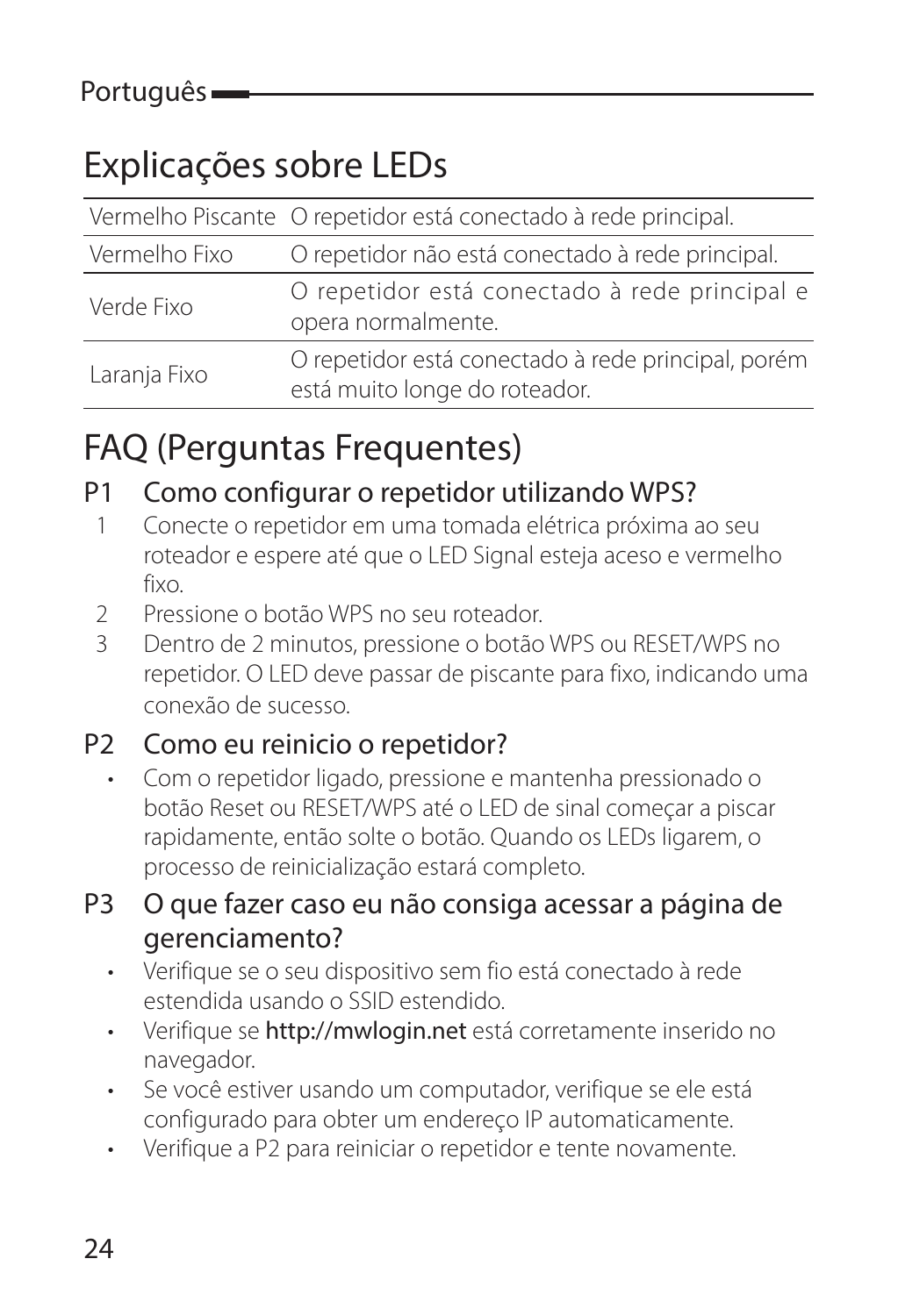#### 1 Включение

Подключите усилитель Wi-Fi сигнала в электророзетку рядом с вашим роутером, дождитесь, пока индикатор cигнала не загорится красным.

#### 2 Подключение к усилителю

Подключите ваше беспроводное устройство к сети услителя MERCUSYS\_RE\_XXXX.

Примечание: Имя сети (SSID) по умолчанию указано на наклейке на задней панели устройства.

#### 3 Настройка

- a) Введите в адресной строке вашего браузера http://mwlogin.net. Создайте пароль для последующего входа в систему.
- б) Выберите основную сеть вашего роутера и укажите пароль сети при запросе.
- в) Проверьте индикатор сигнала на вашем усилителе. Зелёный или оранжевый цвет индикатора означает, что подключение выполнено успешно.

#### 4 Перемещение

Для достижения наилучшего качества сигнала установите усилитель между вашим роутером и "мёртвой зоной" Wi-Fi.



\* Изображение может отличаться от настоящего устройства.



### Готово!

Подключите ваше устройство к усилителю Wi-Fi сигнала, используя SSID расширенной сети. Пароль сети Wi-Fi по умолчанию совпадает с паролем вашей основной сети.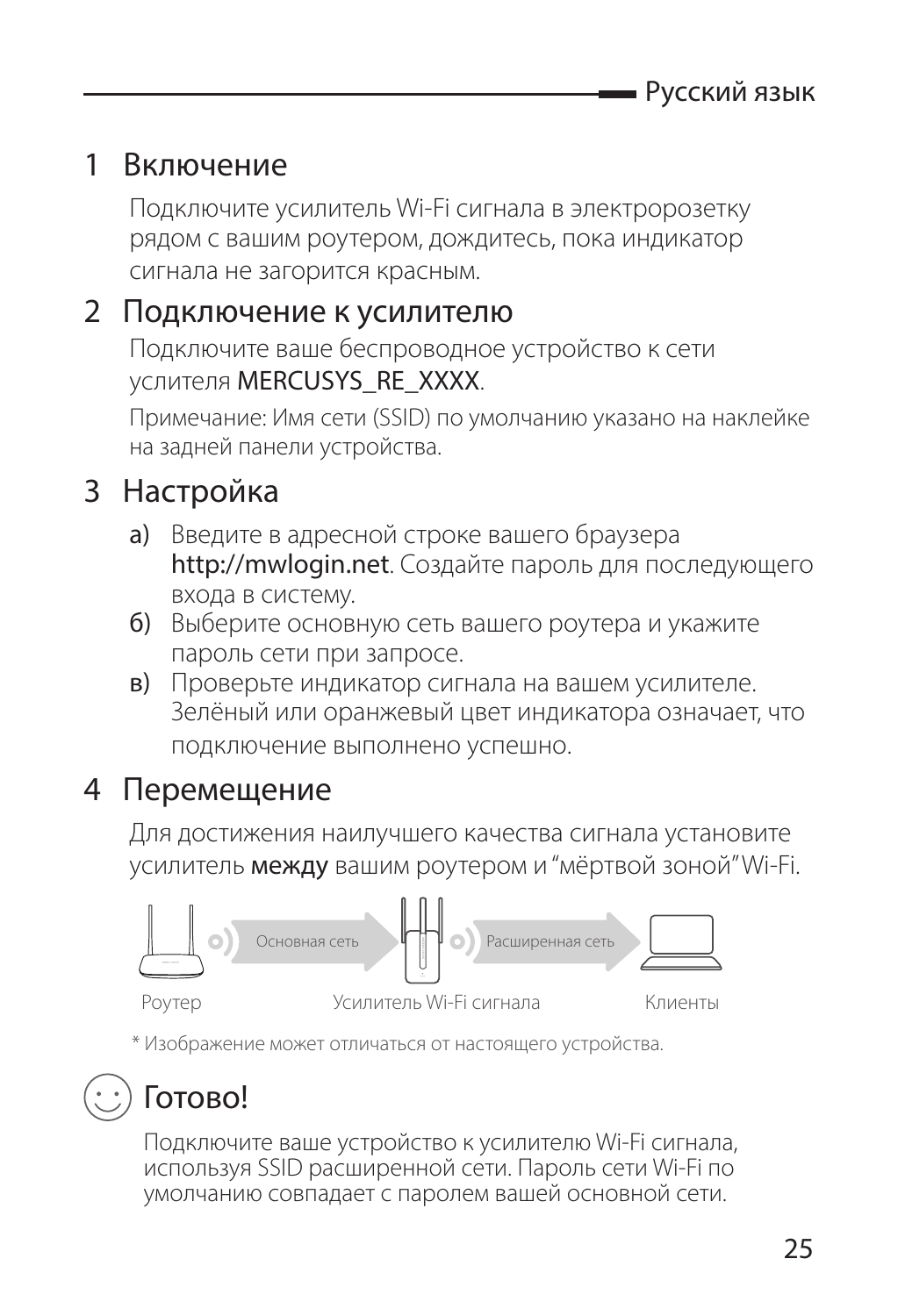#### Индикаторы

| Мигает красным  | Усилитель подключается к основной сети.                                          |
|-----------------|----------------------------------------------------------------------------------|
| Горит красным   | Усилитель не подключён к основной сети.                                          |
| Горит зелёным   | Усилитель подключён к основной сети и<br>работает в нормальном режиме.           |
| Горит оранжевым | Усилитель подключён к основной сети, но<br>расположен слишком далеко от роутера. |

#### FAQ (Часто задаваемые вопросы)

В1 Как настроить усилитель Wi-Fi сигнала с помощью WPS?

- 1 Подключите усилитель в электророзетку рядом с вашим роутером, дождитесь, пока индикатор сигнала не загорится красным.
- 2 Нажмите кнопку WPS на вашем роутере.<br>3 В пределах 2 минут зажмите кнопку WPS и
- В пределах 2 минут зажмите кнопку WPS или RESET/WPS на вашем усилителе. Индикатор перестанет мигать и загорится, когда WPS-соединение будет успешно установлено.

#### В2 Как сбросить настройки усилителя?

• Не отключая питания усилителя, нажмите и удерживайте кнопку RESET/WPS и дождитесь, пока индикатор сигнала не станет быстро мигать, затем отпустите кнопку. Если индикатор сигнала будет гореть постоянно, это означает, что процедура сброса успешно выполнена.

#### В3 Что делать, если я не могу зайти в веб-утилиту настройки?

- Убедитесь, что ваше беспроводное устройство подключено к расширенной сети с помощью SSID расширенной сети.
- Проверьте, правильно ли вы ввели в адресной строке http://mwlogin.net.
- Если вы пользуетесь компьютером, укажите в настройках параметров IP "Получить IP-адрес автоматически".
- Выполните пункт В2 для сброса настроек усилителя и повторите попытку.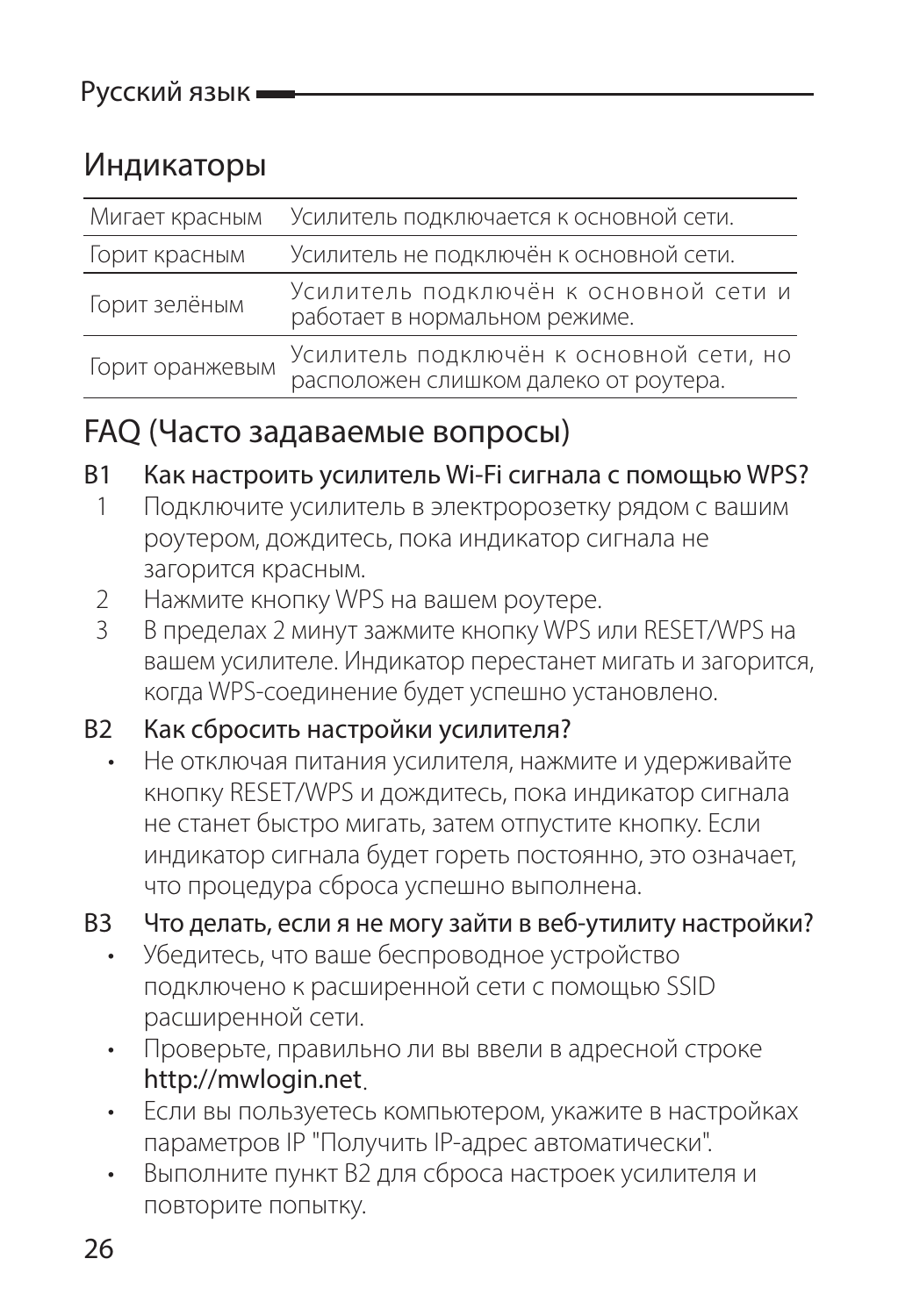#### 1 Pornirea

Introdu extenderul într-o priză electrică aflată în apropierea routerului și așteaptă ca LED-ul de semnal să devină roșu solid.

#### 2 Conectarea la extender

Conectează dispozitivul tău wireless la rețeaua

MERCUSYS\_RE\_XXXX emisă de extender.

Notă: SSID-ul implicit (numele rețelei wireless) este imprimat pe eticheta de pe spatele extenderului.

#### 3 Configurarea

- a) Deschide un browser web și tastează http://mwlogin.net în bara de adrese. Creează o parolă pentru autentificările ulterioare.
- b) Selectează rețeaua routerului tău și completează parola rețelei când este solicitată.
- c) Verifică starea LED-ului de semnal pe extender. Culorile verde sau portocaliu indică o conexiune reușită.

#### 4 Relocarea

Pentru a obține o calitate bună a semnalului, amplasează extenderul la jumătatea distanței dintre router și zona Wi-Fi cu semnal slab.



\* Produsele reale pot diferi de imaginile prezentate.

### $\langle \cdot \rangle$  Distractie plăcută pe Internet!

Conectează dispozitivul tău wireless la extender utilizând numele rețelei extinse. Parola Wi-Fi implicită este aceeași cu cea a rețelei principale.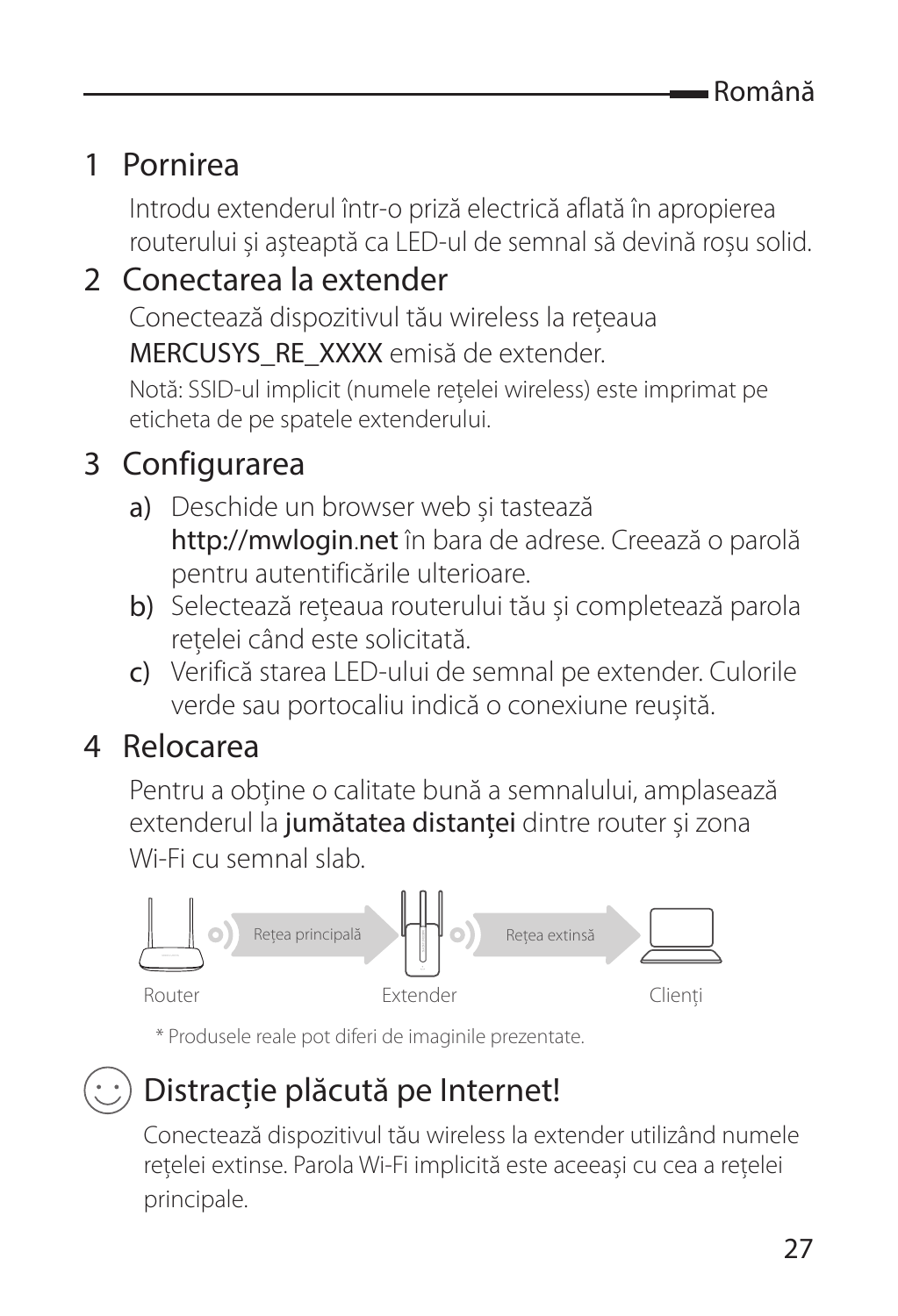#### Semnificații LED

|                  | Roșu intermitent Extenderul se conectează la rețeaua principală.                            |
|------------------|---------------------------------------------------------------------------------------------|
| Rosu solid       | Extenderul nu este conectat la rețeaua principală.                                          |
| Verde solid      | Extenderul este conectat la rețeaua principală și<br>functionează corect.                   |
| Portocaliu solid | Extenderul este conectat la rețeaua principală dar<br>este amplasat prea departe de router. |

#### Întrebări frecvente (FAQ)

## Î1 Cum configurez extenderul utilizând WPS?<br>
1 Introdu extenderul într-o priză electrică aflati

- 1 Introdu extenderul într-o priză electrică aflată în apropierea routerului și așteaptă ca LED-ul de semnal să devină roșu solid.
- 2 Apasă butonul WPS de pe routerul tău.<br>3 În cel mult 2 minute, apasă butonul WP
- În cel mult 2 minute, apasă butonul WPS sau RESET/WPS de pe extender. LED-ul ar trebui să își schimbe starea din intermitent în solid, indicând o conexiune WPS realizată cu succes.

#### Î2 Cum pot reseta extenderul?

- În timp ce extenderul este alimentat, apasă și menține apăsat butonul Reset sau RESET/WPS până când LED-ul de semnal începe să lumineze intermitent rapid, apoi eliberează butonul. Când LED-ul de semnal luminează solid, procesul de resetare este complet.
- Î3 Ce ar trebui să fac în cazul în care nu pot accesa pagina de administrare web a extenderului?
	- Asigură-te că dispozitivul tău este conectat wireless la SSID-ul rețelei extinse.
	- Asigură-te că http://mwlogin.net este corect introdus în browserul web.
	- Dacă utilizezi un computer, asigură-te că este configurat să obțină automat o adresă IP.
	- Consultă Î2 pentru a reseta extenderul și încearcă din nou.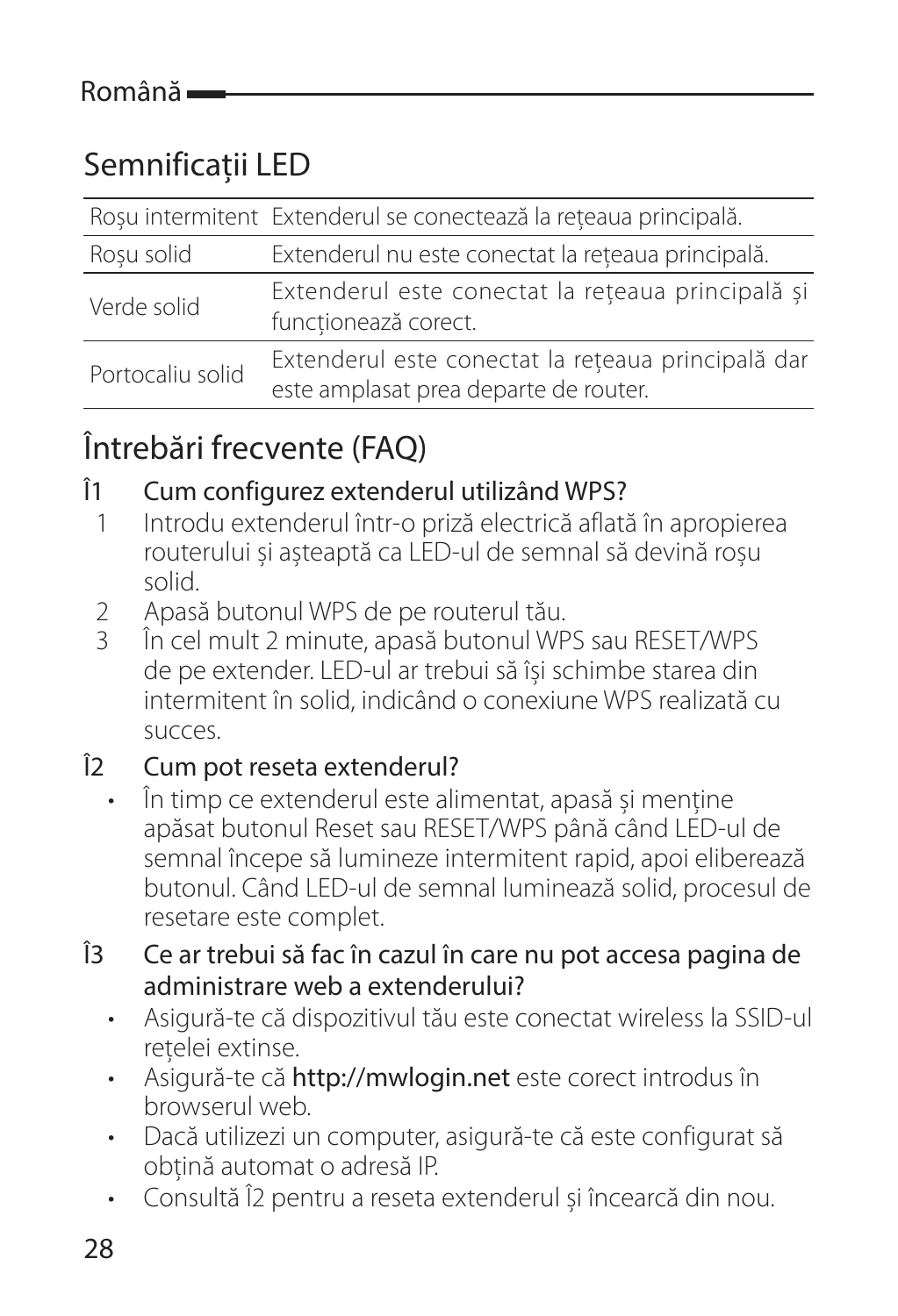### 1 Zapnutie

Zasuňte rozširovač dosahu do sieťovej zásuvky v blízkosti smerovača a signálová dióda LED začne svietiť načerveno.

### 2 Pripojenie k rozširovaču dosahu

Pripojte svoje bezdrôtové zariadenie k sieti rozširovača dosahu MERCUSYS\_RE\_XXXX.

Poznámka: Predvolený názov SSID (názov siete) je vytlačený na štítku produktu na zadnej časti rozširovača dosahu.

### 3 Konfigurácia

- a) Spustite webový prehliadač a zadajte http://mwlogin.net. Pre budúce pokusy o prihlásenie si vytvorte heslo.
- b) Vyberte hostiteľskú sieť svojho smerovača a po vyzvaní zadajte heslo siete.
- c) Skontrolujte signálovú diódu LED na svojom rozširovači dosahu. Zelená alebo oranžová farba diódy LED indikuje úspešné pripojenie.

### 4 Premiestnenie

Aby ste dosiahli lepšiu kvalitu signálu, pripojte rozširovač dosahu doprostred medzi váš smerovač a mŕtvu zónu Wi-Fi.



\* Obrázok sa môže líšiť od skutočného produktu.



### Hotovo!

Pripojte svoje zariadenie k rozširovaču dosahu pomocou rozšírenej SSID. Predvolené heslo Wi-Fi je rovnaké ako vašej hostiteľskej siete.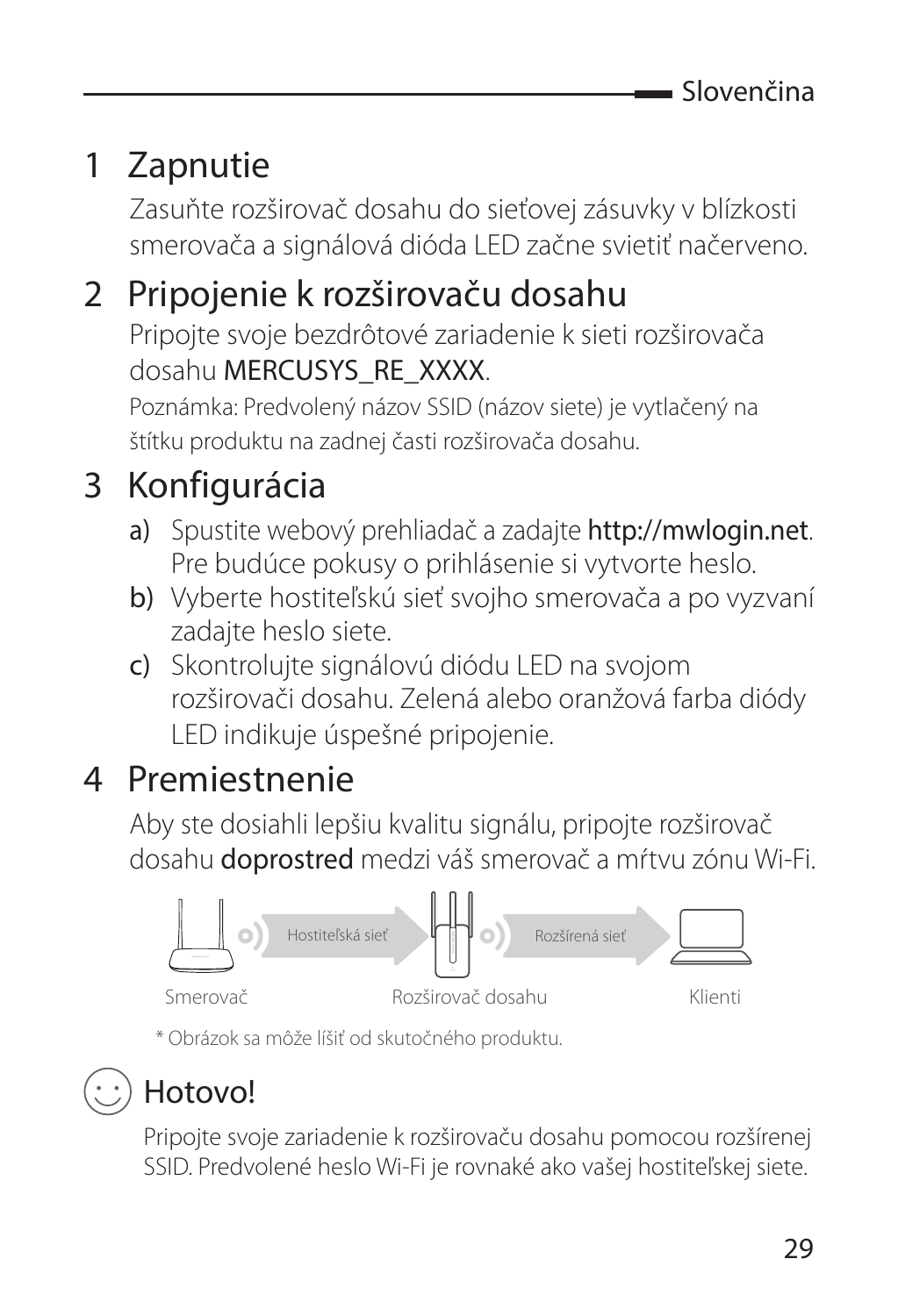### Vysvetlenie LED indikátorov

|               | Červená bliká Rozširovač dosahu sa pripája k hostiteľskej sieti.          |
|---------------|---------------------------------------------------------------------------|
|               | Červená svieti Rozširovač dosahu nie je pripojený k hostiteľskej sieti.   |
| Zelená svieti | Rozširovač dosahu je pripojený k hostiteľskej sieti a<br>funquje správne. |
| Oranžová      | Rozširovač dosahu je pripojený k hostiteľskej sieti, ale                  |
| svieti        | je príliš ďaleko od smerovača.                                            |

### Najčastejšie otázky

Q1 Ako sa konfiguruje rozširovač dosahu pomocou WPS?

- 1 Zasuňte rozširovač dosahu do sieťovej zásuvky v blízkosti smerovača a počkajte, kým sa signálová dióda LED rozsvieti načerveno a zostane svietiť.
- 2 Stlačte tlačidlo WPS na smerovači.<br>3 Do 2 minút stlačte tlačidlo WPS ak
- 3 Do 2 minút stlačte tlačidlo WPS alebo RESET/WPS na rozširovači dosahu. Dióda by mala prestať blikať a začať svietiť a indikovať úspešné pripojenie WPS.

#### Q2 Ako sa dá rozširovač dosahu resetovať?

- Pri zapnutom rozširovači dosahu, stlačte a podržte tlačidlo Reset alebo RESET/WPS, kým signálová dióda LED začne rýchlo blikať a potom tlačidlo uvoľnite. Keď signálová dióda LED začne trvale svietiť, proces resetovania je dokončený.
- Q3 Čo robiť, ak sa nemôžem prihlásiť na stránku webovej správy rozširovača dosahu?
	- Uistite sa, že vaše bezdrôtové zariadenie je pripojené k rozšírenej sieti pomocou rozšírenej SSID.
	- Overte, či je správne zadaná lokalita http://mwlogin.net vo webovom prehliadači.
	- Ak používate počítač, uistite sa, že je nastavený na automatické získavanie adresy IP.
	- Pozrite sa na otázku Q2, resetujte rozširovač dosahu a skúste to znova.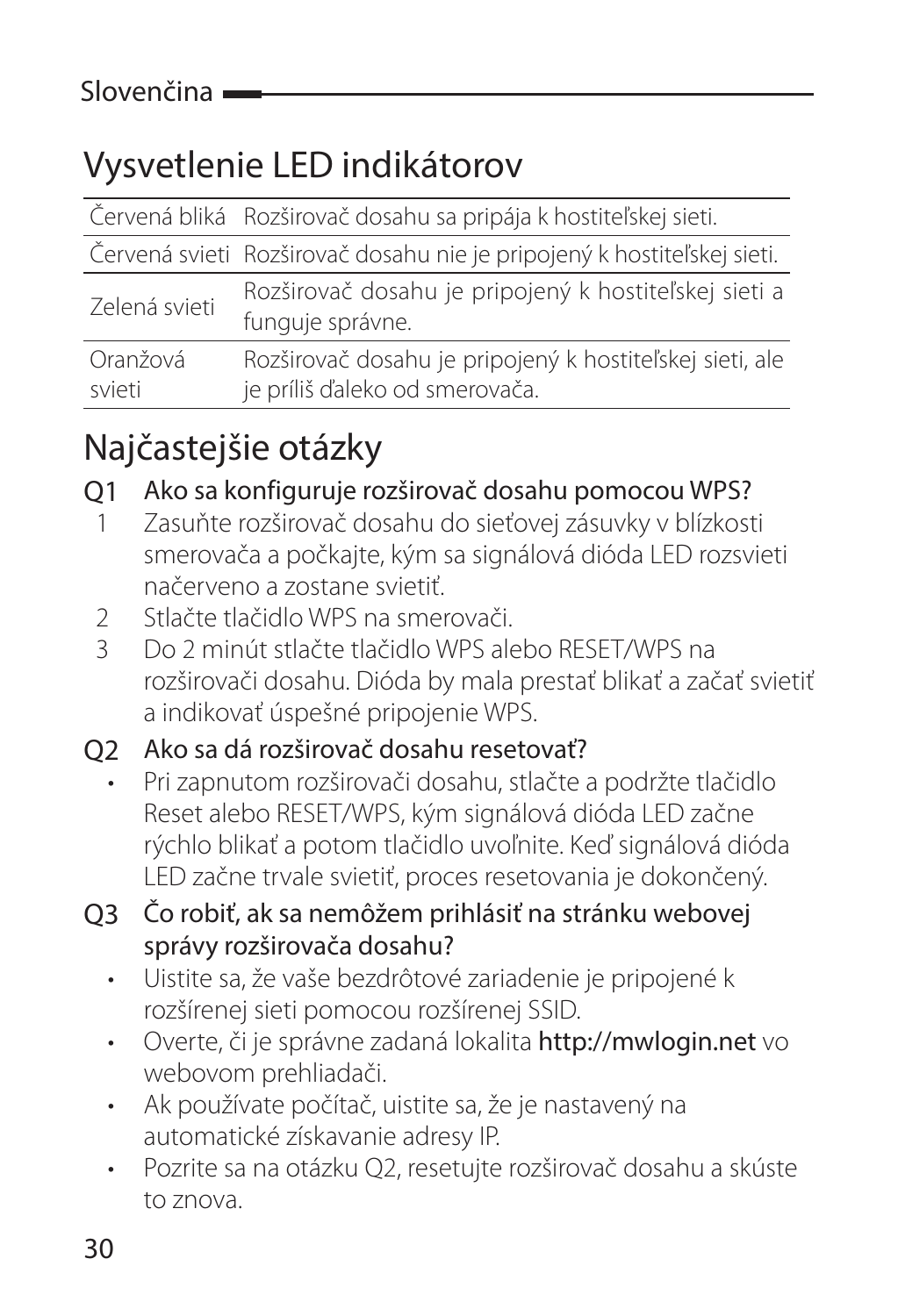#### 1 Напајање укључено

Прикључите продужетак у утичницу у близини вашег рутера, а ЛЕД сигнала постаје чврста црвена.

#### 2 Укључите у продужетак

Повежите свој бежични уређај са мрежом екстендера MERCUSYS\_RE\_XXXX.

Напомена: Подразумевани ССИД (мрежно име) се штампа на етикети производа на полеђини екстендера.

#### 3 Подеси

- a) Покрените веб претраживач и унесите http://mwlogin.net. Креирајте лозинку за будуће покушаје за пријављивање.
- б) Изаберите мрежу домаћина вашег рутера и унесите мрежну лозинку када то затражите.
- ц) Проверите ЛЕД сигнал на екстендеру. Зелена или наранџаста ЛЕД показује успешну везу.

#### 4 Релоцирајте

Да бисте постигли бољи квалитет сигнала, прикључите екстендер на пола пута између вашег рутера и Ви-Фи мртве зоне.



\* СЛика се можда разликује од стварног производа.

### Уживајте!

Повежите свој уређај са екстендером помоћу проширеног ССИД-а. Подразумевана лозинка Ви-Фи је иста као ваша мрежа домаћина.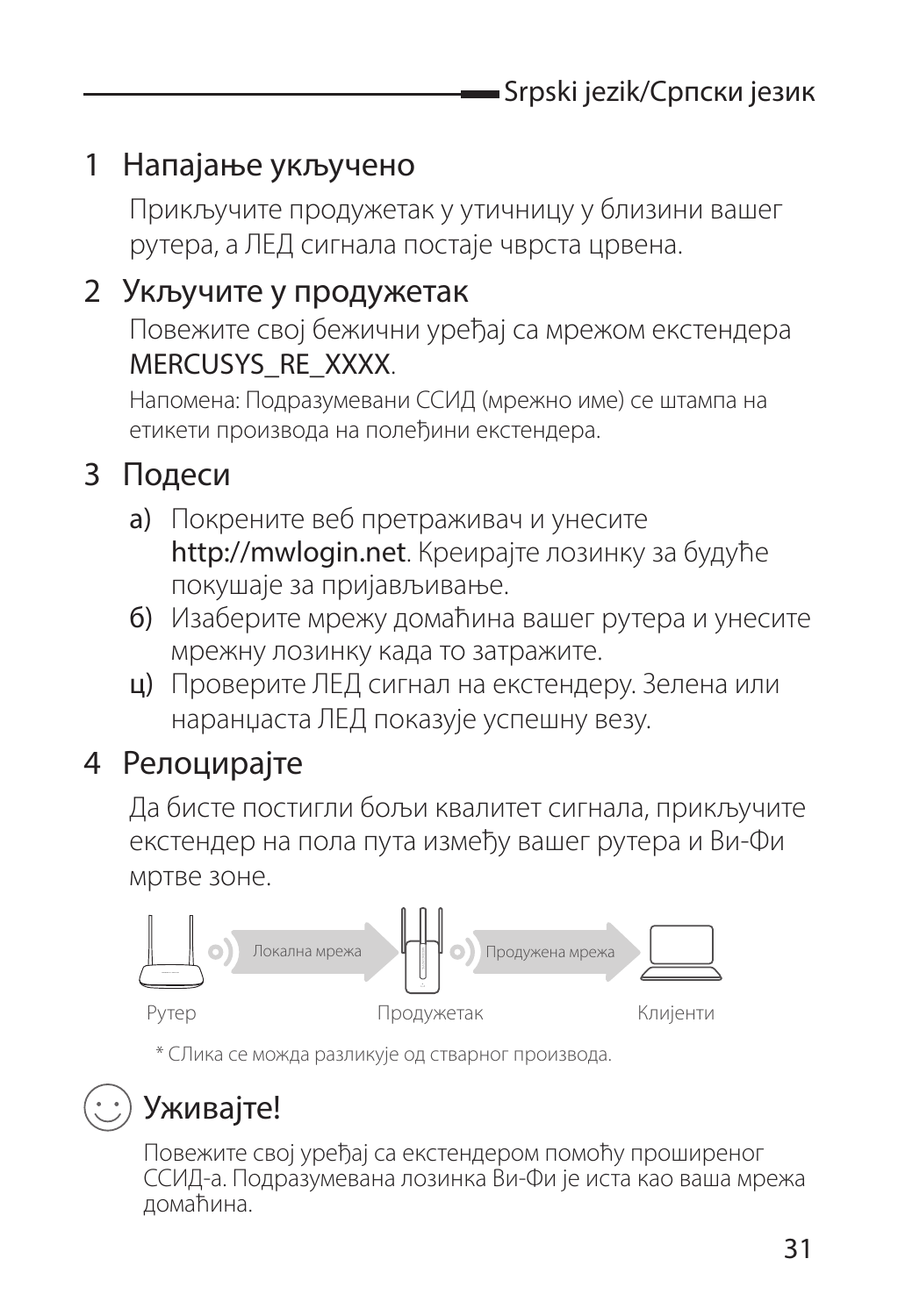#### ЛЕД Објашњење

| Светлеће црвено      | Продужетак се повезује на локалну мрежу.                              |
|----------------------|-----------------------------------------------------------------------|
| Стално црвено        | Продужетак се није конектовао на локалну<br>мрежу.                    |
| Стално зелено        | Продужетак се није повезао на локалну мрежу и<br>ради дорбо.          |
| Стално<br>наранчасто | Продужетак се повезао на локалну мрежу али је<br>предалеко од рутера. |

#### Често постављана питања

#### П1 Како да конфигуришем продужетак користећи ВПС?

- 1 Прикључите продужетак у утичницу у близини вашег рутера и сачекајте док ЛЕД индикатор сигнала не буде осветљен и солидан црвен.
- 2 Притисните ВПС дугме на свом рутеру.<br>2 ИРОССОВ 2 МИЛЯ ВРИТИСНИТО ТАСТОР ВГ
- 3 У року од 2 минута притисните тастер ВПС или РЕСЕТ/ВПС на екстендеру. ЛЕД би требало да се промени од треперења до чврстог стања, што указује на успешну ВПС везу.

#### П2 Како да ресетујем продужетак?

- Са укљученим екстендером притисните и задржите тастер Ресет или РЕСЕТ / ВПС док ЛЕД диода сигнала не почне брзо да трепери, а затим отпустите дугме. Када ЛЕД сигнала постане чврста, процес ресетовања је завршен.
- П3 Шта да радим ако не могу да приступим страници за управљање веб стране?
	- Проверите да ли је бежични уређај повезан са проширеном мрежом помоћу проширеног ССИД-а.
	- Проверите да ли http://mwlogin.net исправно унесете у веб прегледач.
	- Ако користите рачунар, проверите да ли је подешено да аутоматски добије ИП адресу.
	- Погледајте одељак П2 да бисте ресетовали продужетак и покушали поново.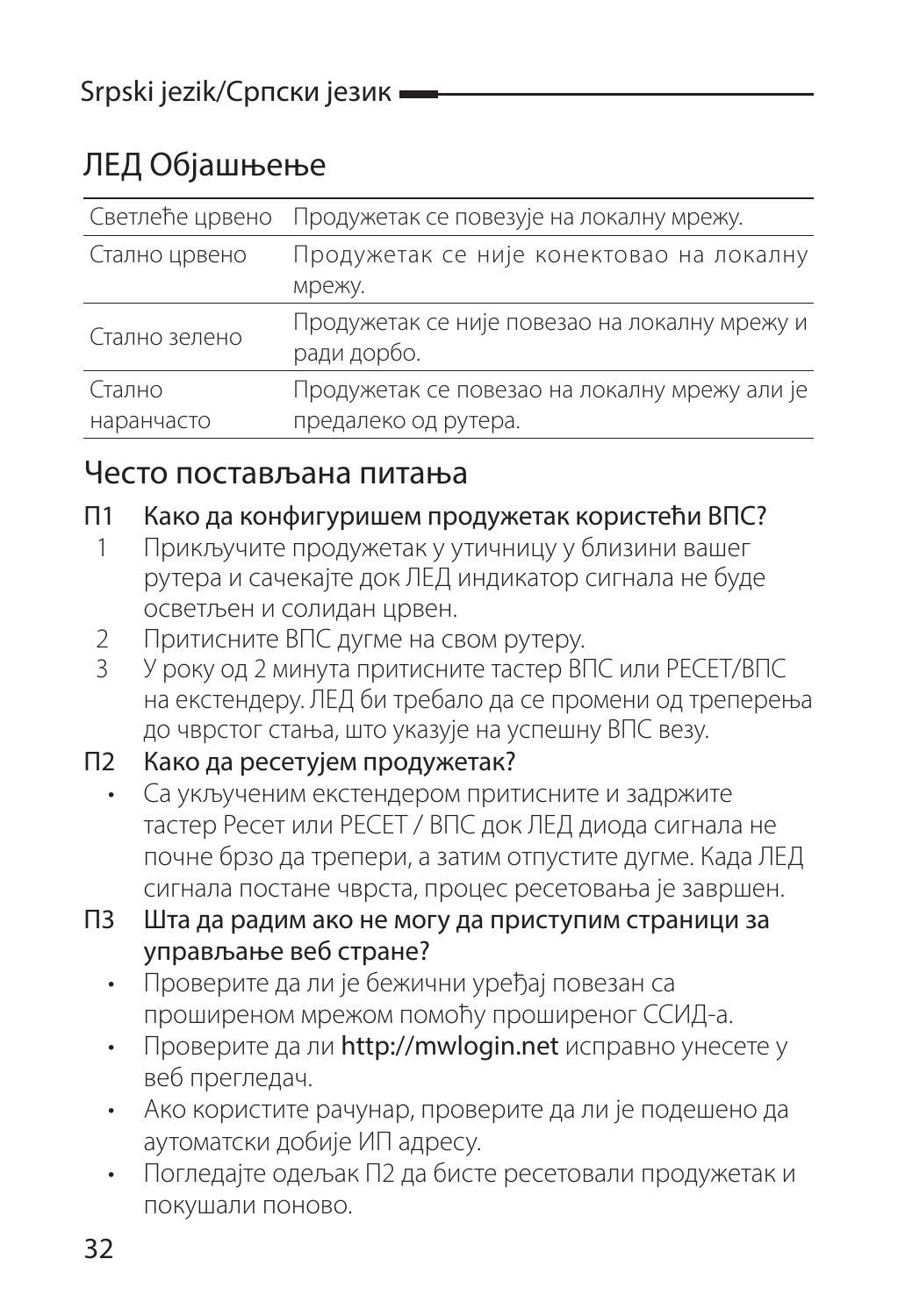## 1 Mở nguồn

Cắm bộ mở rộng sóng vào ổ điện gần router của bạn và đèn LED chuyển sang màu sáng đỏ.

### 2 Kết nối với bộ mở rộng sóng Kết nối thiết bị Wi-Fi của bạn đến mạng của bộ mở rông sóng MERCUSYS\_RE\_XXXX.

Lưu ý: SSID mặc định (tên mang) được in trên nhãn ở mặt sau của bộ mở rộng sóng.

### 3 Cấu hình

- a) Khởi chạy trình duyệt web và nhập http://mwlogin.net. Tạo mật mã cho những lần đăng nhập sau này.
- b) Chọn mạng chủ router của bạn và nhập mật mã khi được nhắc nhở.
- c) Kiểm tra đèn LED trên bộ mở rộng sóng của bạn. Đèn LED xanh lục hoặc cam hiển thị kết nối thành công.

### 4 Đặt lại vị trí

Để đạt được chất lượng tín hiệu tốt, cắm bộ mở rộng sóng giữa router của bạn và khu vực không có Wi-Fi.



\* Hình ảnh có thể khác so với sản phẩm thực tế.

### Thưởng thức!

Kết nối thiết bị của bạn đến bộ mở rộng sóng bằng cách sử dụng SSID mở rộng. Mật mã Wi-Fi mặc định giống với mạng chủ của bạn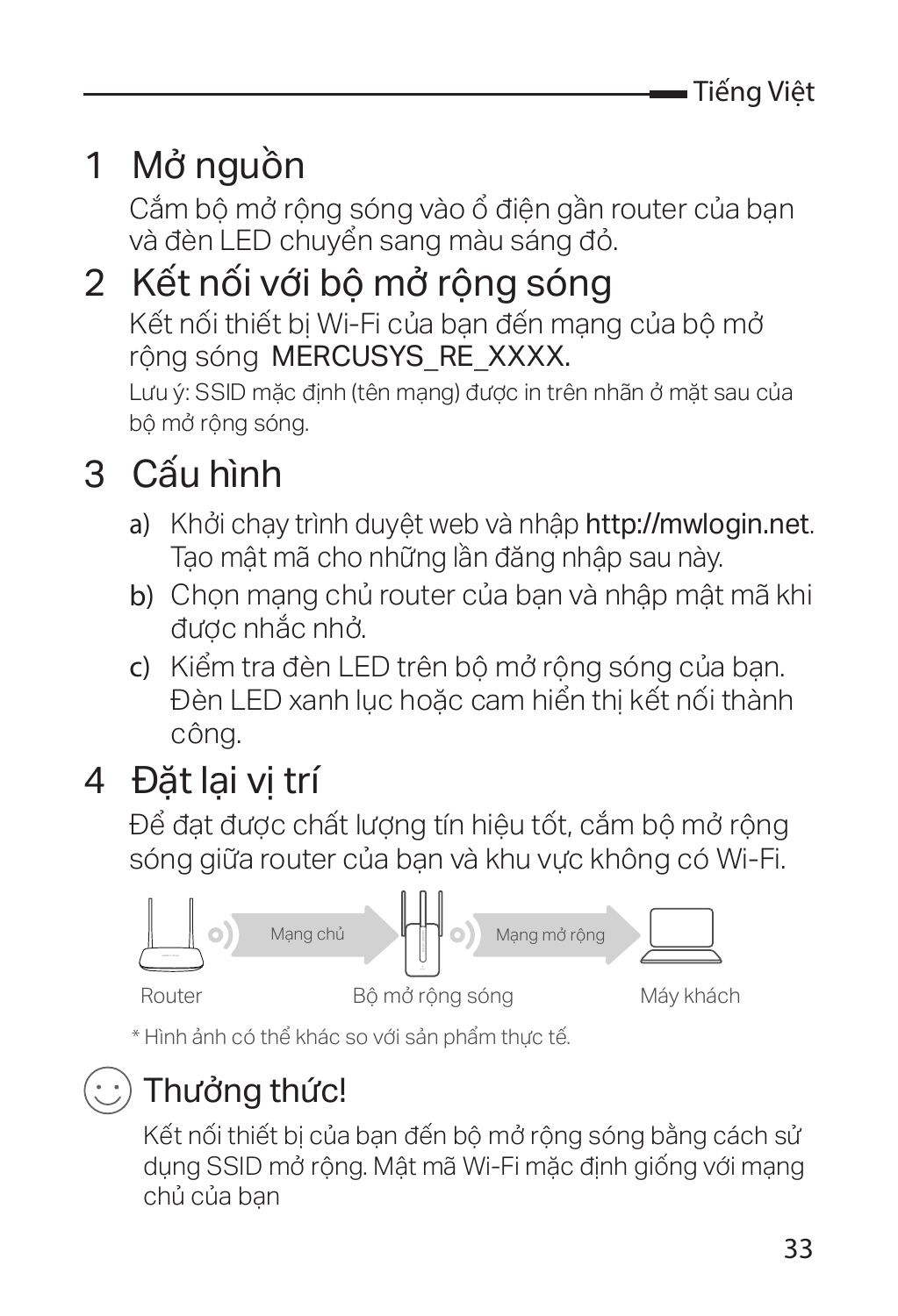### Giải thích đèn LED

| Chớp Đỏ       | Bô mở rông sóng đang kết nối với mang chủ.                                        |
|---------------|-----------------------------------------------------------------------------------|
| Sáng Đỏ       | Bộ mở rộng sóng không kết nối với mạng chủ.                                       |
| Sáng Xanh luc | Bộ mở rộng sóng đã được kết nối với mạng chủ<br>và hoat đông tốt.                 |
| Sáng Cam      | Bộ mở rộng sóng đã được kết nối với mang chủ,<br>nhưng khoảng cách quá xa router. |

### FAQ (Các câu hỏi thường gặp)

- Q1 Tôi phải làm gì để cấu hình bộ mở rộng sóng sử dung WPS?
	- 1 Cắm bộ mở rộng sóng vào ổ điện gần router của bạn và chờ cho đến khi đèn LED bật và sáng đỏ.
	- 2 Bấm nút WPS trên router của bạn.<br>3 Trong vòng 2 phút bấm nút WPS k
	- Trong vòng 2 phút, bấm nút WPS hoặc RESET/WPS trên bộ mở rộng sóng. Đèn LED sẽ chuyển từ trạng thái chớp nháy sang sáng đứng, hiển thị kết nối WPS thành công.

#### Q2 Tôi phải làm gì để đặt lại bộ mở rộng sóng?

- Với bộ mở rộng sóng đã được cấp nguồn, bấm và giữ nút Reset hoặc nút RESET/WPS cho đến khi đèn LED bắt đầu chớp nhanh, sau đó buông nút RESET/WPS. Khi đèn LED chuyển sang sáng đứng, quá trình đặt lại hoàn tất.
- Q3 Tôi phải làm gì nếu không thể truy cập vào trang web quản lý của bộ mở rộng sóng?
	- Đảm bảo rằng thiết bị Wi-Fi của bạn được kết nối với mạng mở rộng sử dụng SSID mở rộng.
	- Chắc chắn rằng bạn đã nhập chính xác http://mwlogin.net vào trình duyệt web.
	- Nếu bạn sử dụng máy tính, đảm bảo rằng thiết bị được cài đặt để tự động nhận địa chỉ IP.
	- Tham khảo Q2 để đặt lại bộ mở rộng sóng và thử lại.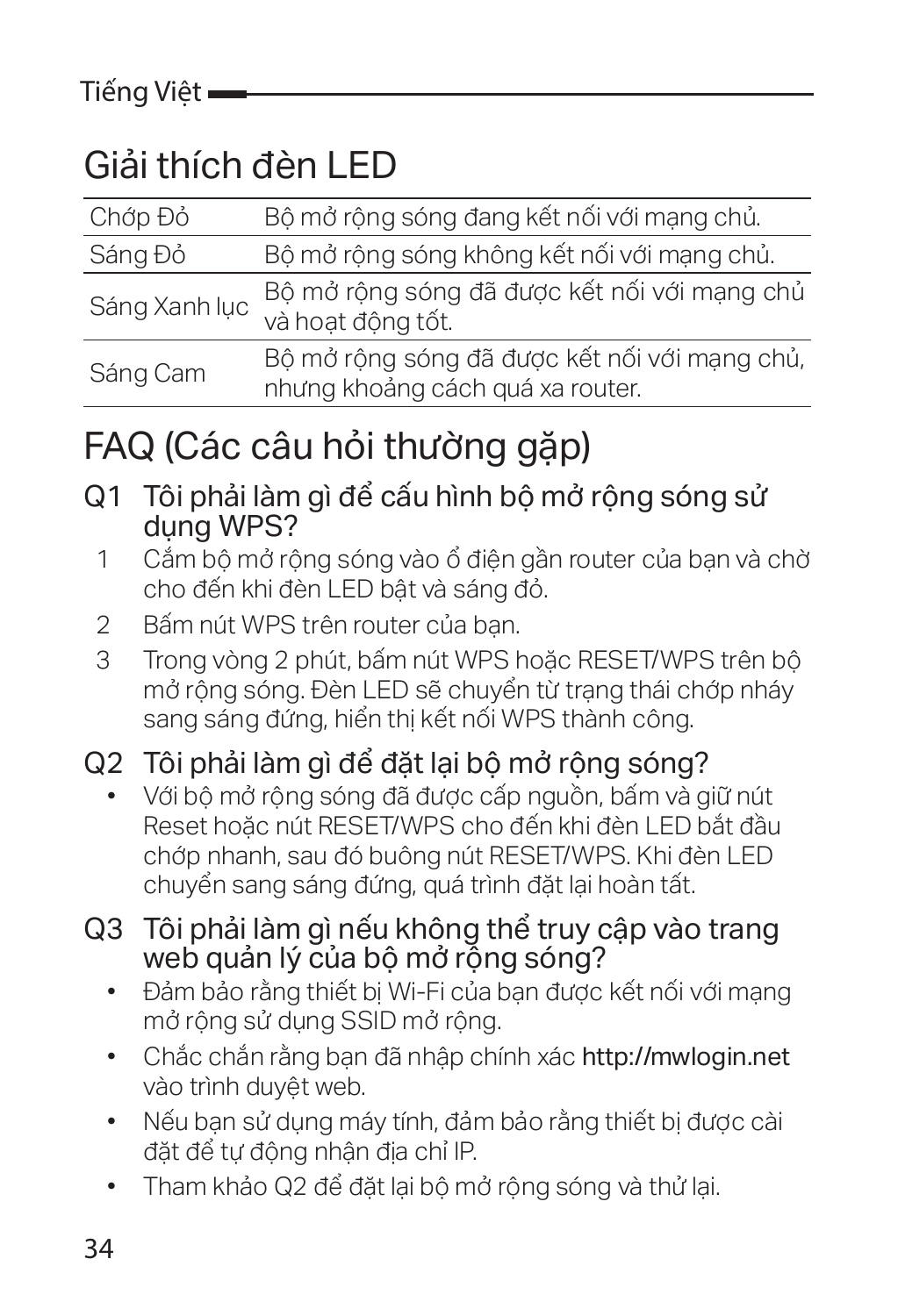### 1 Увімкнути живлення

Підключіть розширювач до розетки біля маршрутизатора, світлодіодний індикатор повинен стати червоним.

#### 2 Підключіться до розширювача

Підключіть Ваш бездротовий пристрій до мережі поширювача MERCUSYS\_RE\_XXXX.

Примітка. За умовчанням SSID (ім'я мережі) друкується на наліпці на задній стороні розширювача.

### 3 Налаштувати

- a) Відкрийте web-браузер і введіть http://mwlogin.net. Створіть пароль для авторизації входу.
- б) Оберіть бездротову мережу маршрутизатора (до якої необхідно підключитись) та введіть пароль мережі, коли з'явиться запит.
- в) Перевірте світлодіодний індикатор розширювача. Зелений або помаранчевим означає успішне з'єднання.

### 4 Перемістити

Щоб досягти кращої якості сигналу, розташуйте розширювач посередині між вашим маршрутизатором та мертвою зоною Wi-Fi.



\* Зображення може відрізнятися від продукту.

### Насолоджуйтесь!

Підключіть свій пристрій до розширювача за допомогою розширеного SSID. За замовчуванням Wi-Fi пароль такий самий, як і у вашій мережі.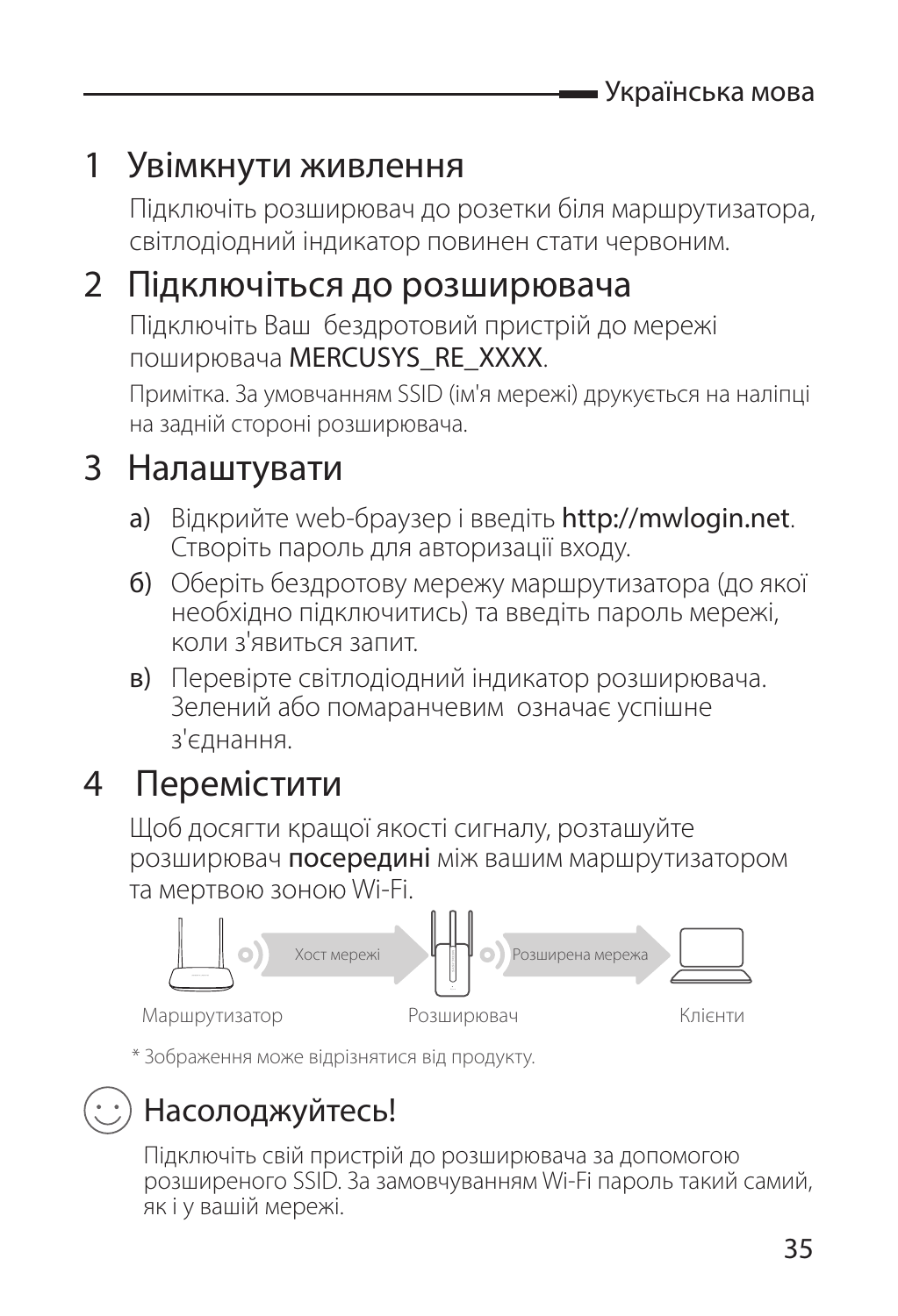### Пояснення світлодіодних індикаторів

|                    | Мигаючий червоний Розширювач підключається до хоста мережі. |
|--------------------|-------------------------------------------------------------|
| Світиться червоним | Розширювач не підключений до хоста мережі.                  |
| Світиться зеленим  | Розширювач підключений до хоста мережі і<br>працює добре.   |
| Світиться          | Розширювач підключений до хоста мережі,                     |
| помаранчевим       | але занадто далеко від маршрутизатора.                      |

### FAQ (найбільш розповсюдженні питання)

#### Q1 Як налаштувати розширювач за допомогою WPS?

- 1 Підключіть розширювач до розетки біля вашого маршрутизатора та зачекайте, доки світлодіодний індикатор засвітиться червоним.
- 2 Натисніть кнопку WPS на вашому маршрутизаторі.
- 3 Протягом 2 хвилин натисніть WPS або RESET/WPS кнопку на розширювачі. Світлодіод повинен перестати блимати, що свідчить про успішне WPS з'єднання.

#### Q2 Як скинути розширювач до заводських налаштувань?

- На увімкненому розширювачі, натисніть та утримуйте кнопку Reset або RESET/WPS, доки світлодіодні індикатори не почнуть швидко блимати, після чого відпустіть кнопку. Коли світлодіодний індикатор засвітиться, процес перезавантаження буде завершено.
- Q3 Що робити, якщо я не можу отримати доступ до сторінки керування розширювача?
	- Переконайтеся, що ваш бездротовий пристрій підключено до розширеної мережі, за допомогою розширеного SSID.
	- Перевірте правильність введення адреси http://mwlogin.net в web-браузері.
	- Якщо ви підключаєтесь за допомогою комп'ютера, переконайтеся, що в налаштуваннях обрано отримання IP-адреси автоматично.
	- Зверніться до розділу Q2, щоб скинути розширювач до заводських налаштувань, і повторіть спробу.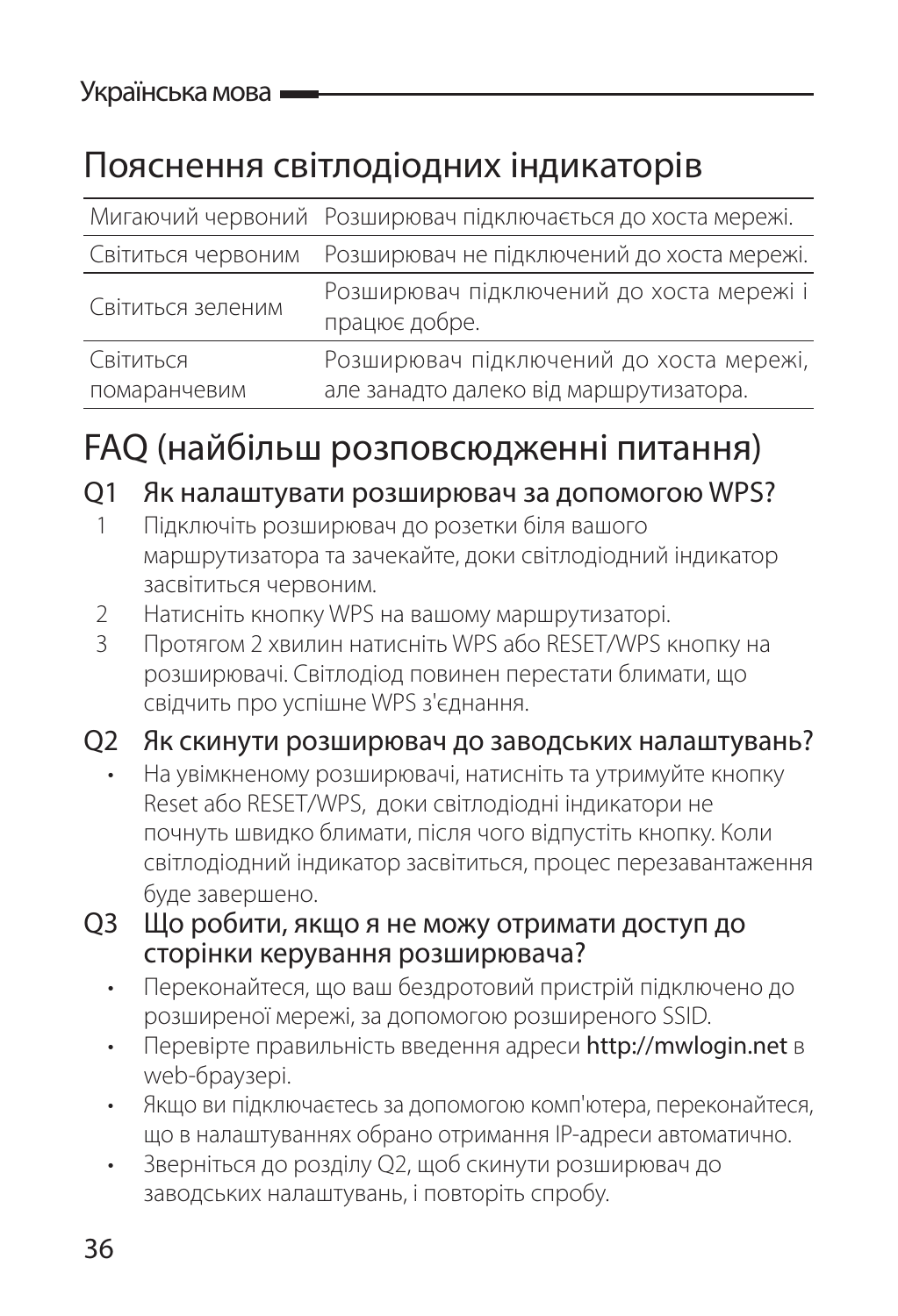### English

MERCUSYS hereby declares that the device is in compliance with the essential requirements and other relevant provisions of directives 2014/53/EU, 2009/125/EC and 2011/65/EU. The original EU declaration of conformity may be found at http://www.mercusys.com/en/ce.

#### Български

MERCUSYS декларира, че това устройство е в съответствие със съществените изисквания и другите приложими разпоредби на Директиви 2014/53/EC, 2009/125/EO и 2011/65/EC.

Оригиналната ЕС Декларация за съответствие, може да се намери на http://www.mercusys.com/en/ce.

#### Čeština

MERCUSYS tímto prohlašuje, že toto zařízení je ve shodě se základními požadavky a dalšími příslušnými ustanoveními směrnic 2014/53/EU, 2009/125/ES a 2011/65/EU. Originál EU prohlášení o shodě lze nalézt na http://www.mercusys.com/en/ce.

#### Eesti

MERCUSYS kinnitab käesolevaga, et see seade vastab direktiivide 2014/53/EL, 2009/125/EÜ ja 2011/65/EL olulistele nõuetele ja muudele asjakohastele sätetele.

ELi vastavusdeklaratsiooni originaali leiate aadressilt http://www.mercusys.com/en/ce.

#### Hrvatski

MERCUSYS ovime izjavljuje da je uređaj u skladu sa bitnim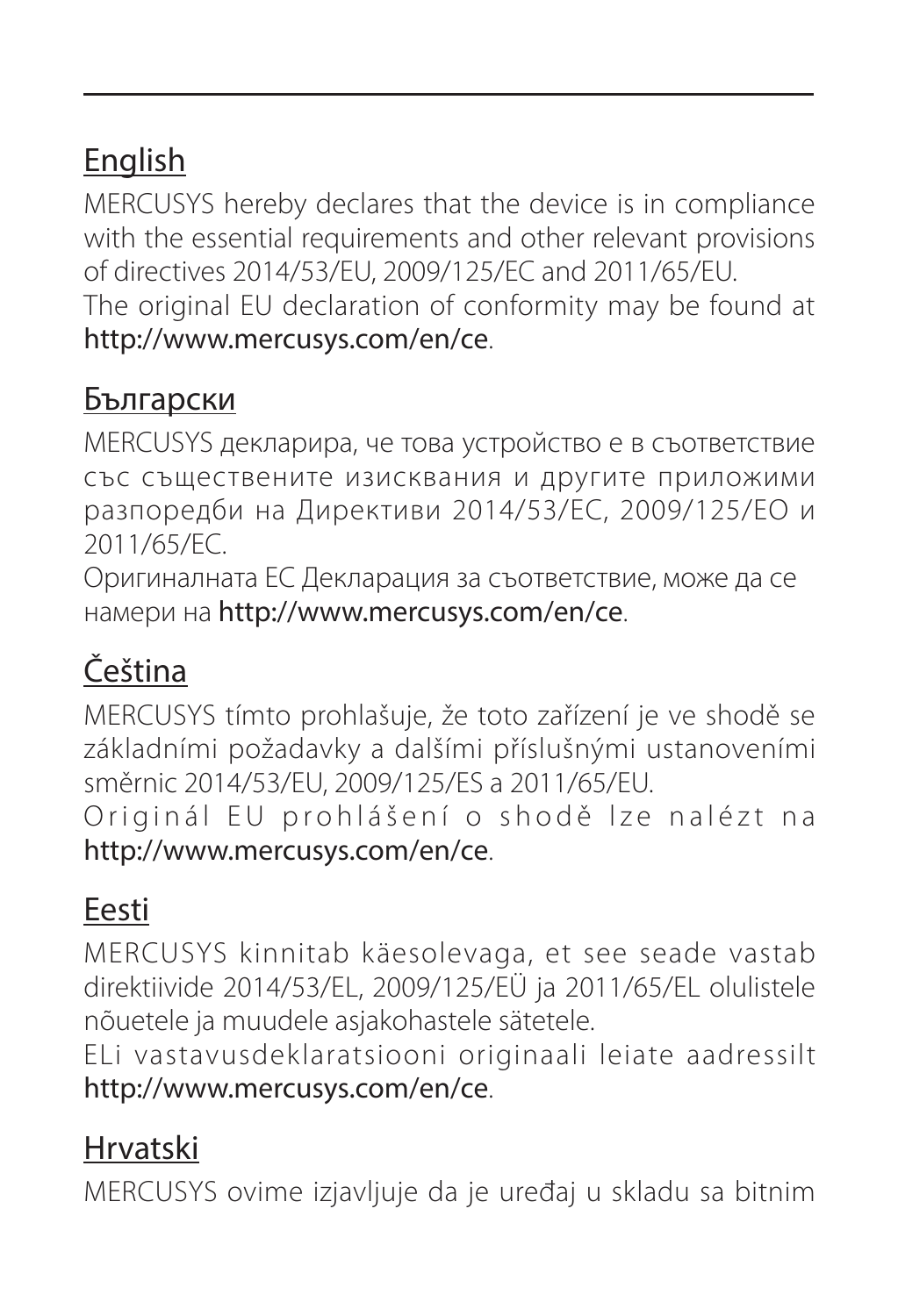zahtievima i drugim relevantnim odredbama direktiva 2014/53/EU, 2009/125/EC i 2011/65/EU.

Originalna EU deklaracija o sukladnosti može se naći na http://www.mercusys.com/en/ce.

#### Latviešu

MERCUSYS ar šo paziņo, ka šī ierīce atbilst direktīvu 2014/53/ ES, 2009/125/EK un 2011/65/ES svarīgākajām prasībām un citiem saistītajiem nosacījumiem.

Oriģinālo ES atbilstības deklarāciju var atrast vietnē http://www.mercusys.com/en/ce.

#### Lietuvių

MERCUSYS pareiškia, kad šis prietaisas atitinka esminius reikalavimus ir kitas susijusias direktyvų nuostatas 2014/53/ES, 2009/125/EB ir 2011/65/ES.

Originali EU atitikties deklaracija yra http://www.mercusys.com/en/ce.

#### Magyar

A MERCUSYS ezúton kijelenti, hogy ez a berendezés az alapvető követelményekkel és más, az idevonatkozó 2014/53/ EU, 2009/125/EK és a 2011/65/EU irányelvek rendelkezéseivel összhangban van.

Az eredeti EU megfelelőségi nyilatkozat megtalálható a http://www.mercusys.com/en/ce oldalon.

#### Polski

MERCUSYS deklaruje, że niniejsze urządzenie spełnia wszelkie stosowne wymagania oraz jest zgodne z postanowieniami dyrektyw 2014/53/UE, 2009/125/WE i 2011/65/UE.

Pełna deklaracja zgodności UE znajduje się na stronie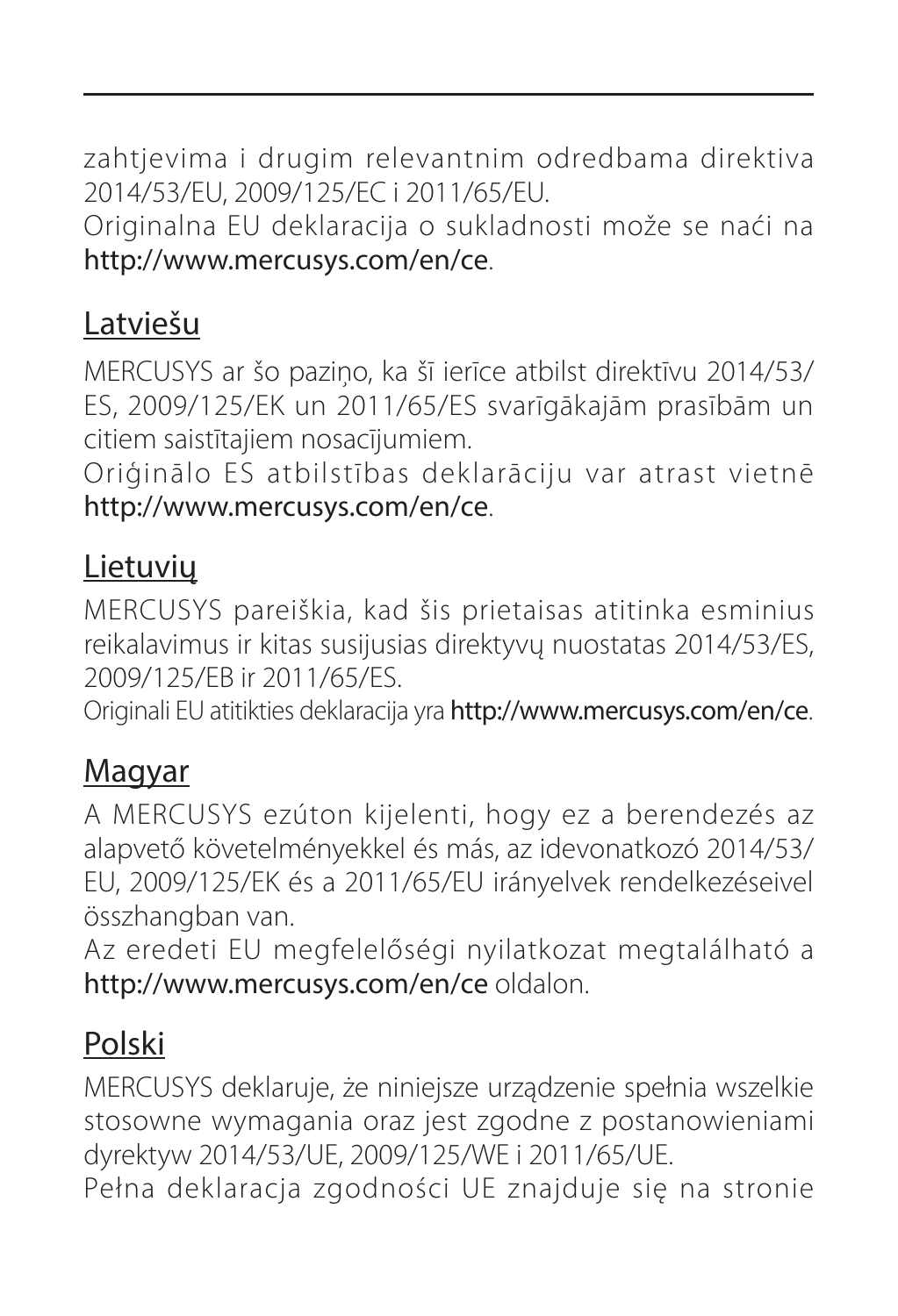http://www.mercusys.com/en/ce.

#### Русский язык

Настоящим MERCUSYS заявляет, что данное устройство отвечает всем необходимым требованиям и прочим соответствующим нормам директив 2014/53/EU, 2009/125/ EC и 2011/65/EU.

Оригинальный документ декларации соответсвия ЕС можно найти на сайте http://www.mercusys.com/en/ce.

#### Română

MERCUSYS declară prin prezenta că acest echipament este în conformitate cu cerințele esențiale și alte prevederi relevante ale directivelor 2014/53/UE, 2009/125/CE și 2011/65/UE. Declarația de conformitate UE originală poate fi găsită la adresa http://www.mercusys.com/en/ce.

#### Slovenčina

MERCUSYS týmto vyhlasuje, že toto zariadenie je v zhode so základnými požiadavkami a ďalšími príslušnými ustanoveniami smerníc 2014/53/EÚ, 2009/125/ES a 2011/65/EÚ. Originál EU vyhlásenia o zhode možno náisť na http://www.mercusys.com/en/ce.

#### Srpski jezik/Српски језик

MERCUSYS ovim izjavljuje da je ovaj uređaj u saglasnosti sa osnovnim zahtevima i ostalim relevantnim merama direktiva 2014/53/EU, 2009/125/EC and 2011/65/EU.

Originalnu EU izjavu o saobraznosti možete pronaći na http://www.mercusys.com/en/ce.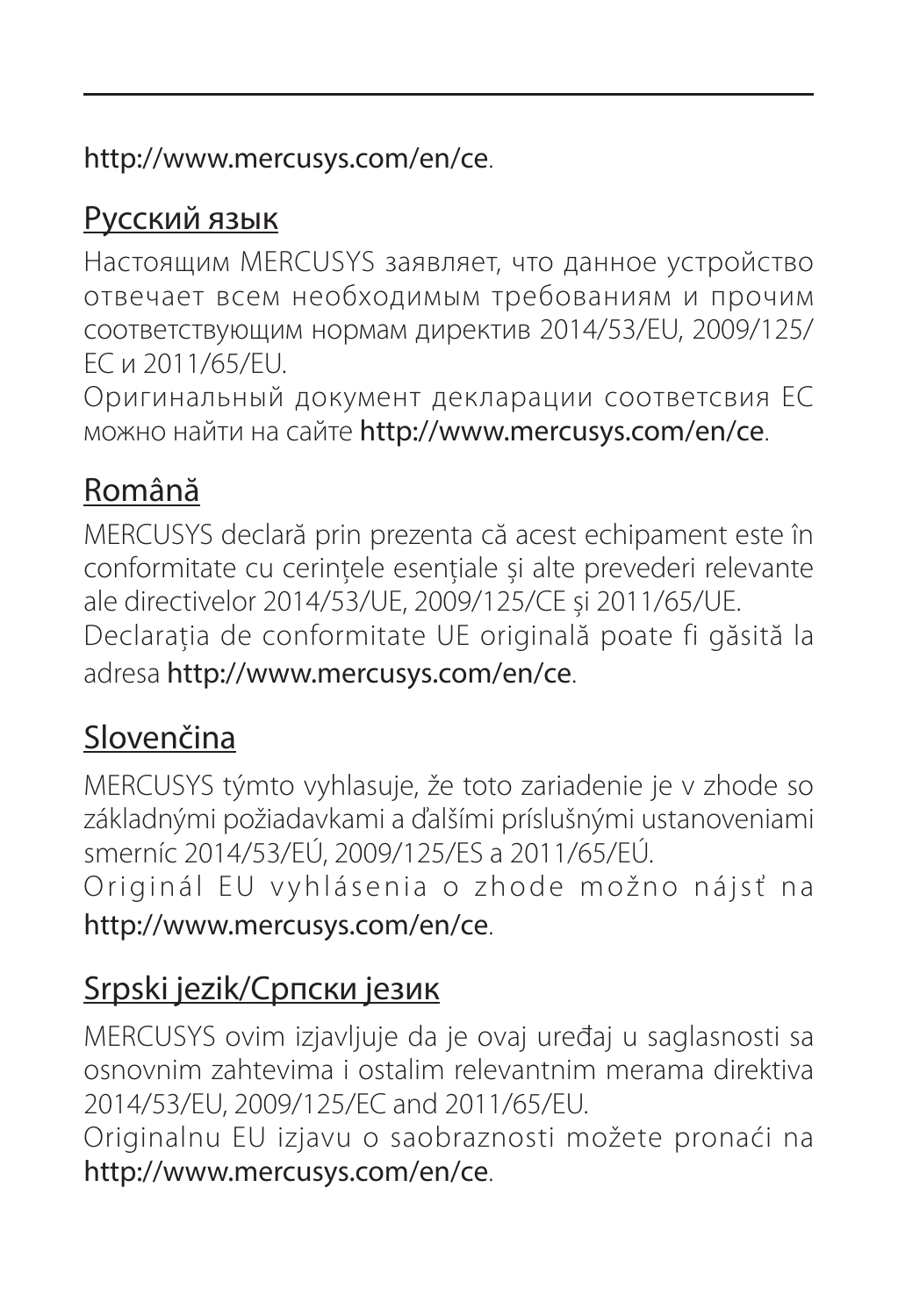#### Українська мова

Цим MERCUSYS заявляє, що даний пристрій відповідає основним та іншим відповідним вимогам директив 2014/53/EU, 2009/125/EC та 2011/65/EU.

Оригінал Декларації відповідності ЄС Ви можете знайти за посиланням http://www.mercusys.com/en/ce.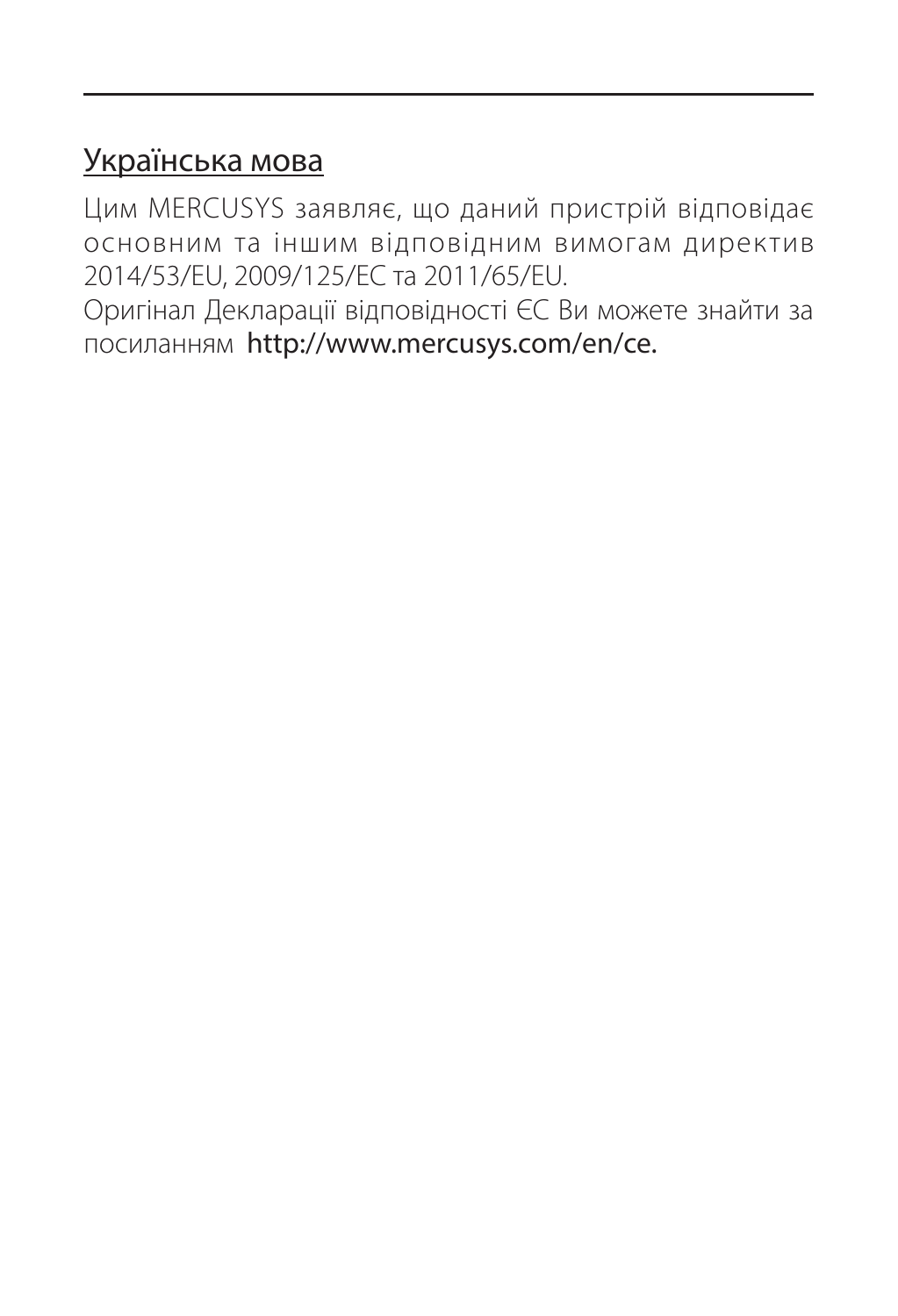#### English

#### Safety Information

- Keep the device away from water, fire, humidity or hot environments.
- Do not attempt to disassemble, repair, or modify the device.
- Do not use the device where wireless devices are not allowed.
- The socket-outlet shall be installed near the equipment and shall be easily accessible.
- For passthrough devices, plug the power strips into the integrated electrical sockets of the devices, but devices of the same or another type not be stacked in normal use.

Please read and follow the above safety information when operating the device. We cannot guarantee that no accidents or damage will occur due to improper use of the device. Please use this product with care and operate at your own risk.

#### Български

#### Мерки за безопасност

- Пазете устройството далеч от вода, огън, влага или гореща околна среда.
- Не правете опити да разглобявате, ремонтирате или модифицирате устройството.
- Не използвайте устройството там, където употребата на безжични устройства не е разрешена.
- Контактът от електрическата мрежа трябва да се намира близо до оборудването и да бъде лесно достъпен.
- При устройства с изведен отвън повтарящ електрически контакт, свържете удължителите към вградения електрически контакт, но устройства от същия или друг тип не трябва да бъдат включвани едно върху друго при нормална употреба.

Моля, прочетете тази информация и спазвайте мерките за безопасност, когато работите с устройството. Ние не можем да гарантираме, че няма да настъпят аварии или повреди вледствие на неправилно използване на устройството. Моля, използвайте продукта внимателно и на своя отговорност.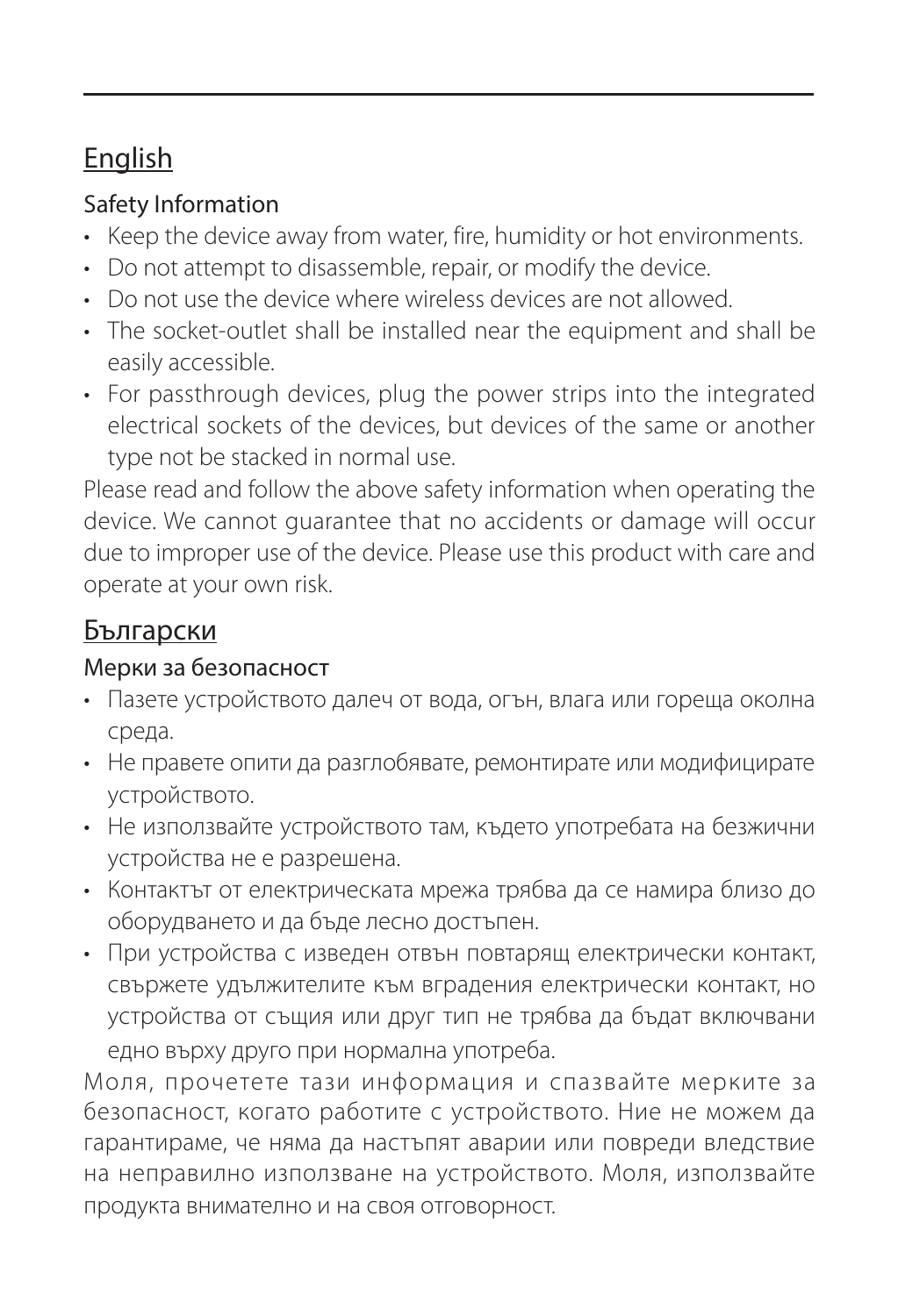### Čeština

#### Bezpečnostní informace

- Nevystavujte zařízení vodě, ohni, vlhkosti nebo horkému prostředí.
- Nepokoušejte se zařízení rozebírat, opravovat nebo modifikovat.
- Nepoužívejte zařízení v místech, kde je zakázáno používat bezdrátová zařízení.
- Zásuvka musí být nainstalována poblíž zařízení a musí být snadno přístupná.
- V případě průchozích zařízení připojte napájecí vodiče do integrovaných elektrických zásuvek zařízení, ale zařízení stejného nebo jiného typu při normálním použití neskládejte na sebe.

Prosíme, čtěte a postupujte podle bezpečnostních informacích uvedených nahoře během používání zařízení. Nemůžeme zaručit absenci nehod nebo poškození při nesprávném užívání zařízení. Prosíme, používejte toto zařízení opatrně a na vlastní nebezpečí.

### Eesti

#### Ohutusalane teave

- Hoidke seadet veest, tulest, niiskusest või kuumast keskkonnast eemal.
- Ärge üritage seadet lahti monteerida, parandada ega modifitseerida.
- Ärge kasutage seadet kohtades, kus mobiilseadmed pole lubatud.
- Pistikupesa tuleb paigaldada seadme lähedusse ja see peab olema hõlpsasti ligipääsetav.

Seadme kasutamiseks lugege läbi ja järgige ülaltoodud ohutusalast teavet. Me ei saa garanteerida, et seadme valesti kasutamine ei põhjustaks õnnetusi ega kahjustusi. Kasutage seda toodet hoolikalt ja omal vastutusel.

### Hrvatski

#### Sigurnosne napomene

- Držite uređaj dalje od vode, vatre, vlage i vruće okoline.
- Nemojte pokušavati rastaviti, popravljati ili mijenjati uređaj.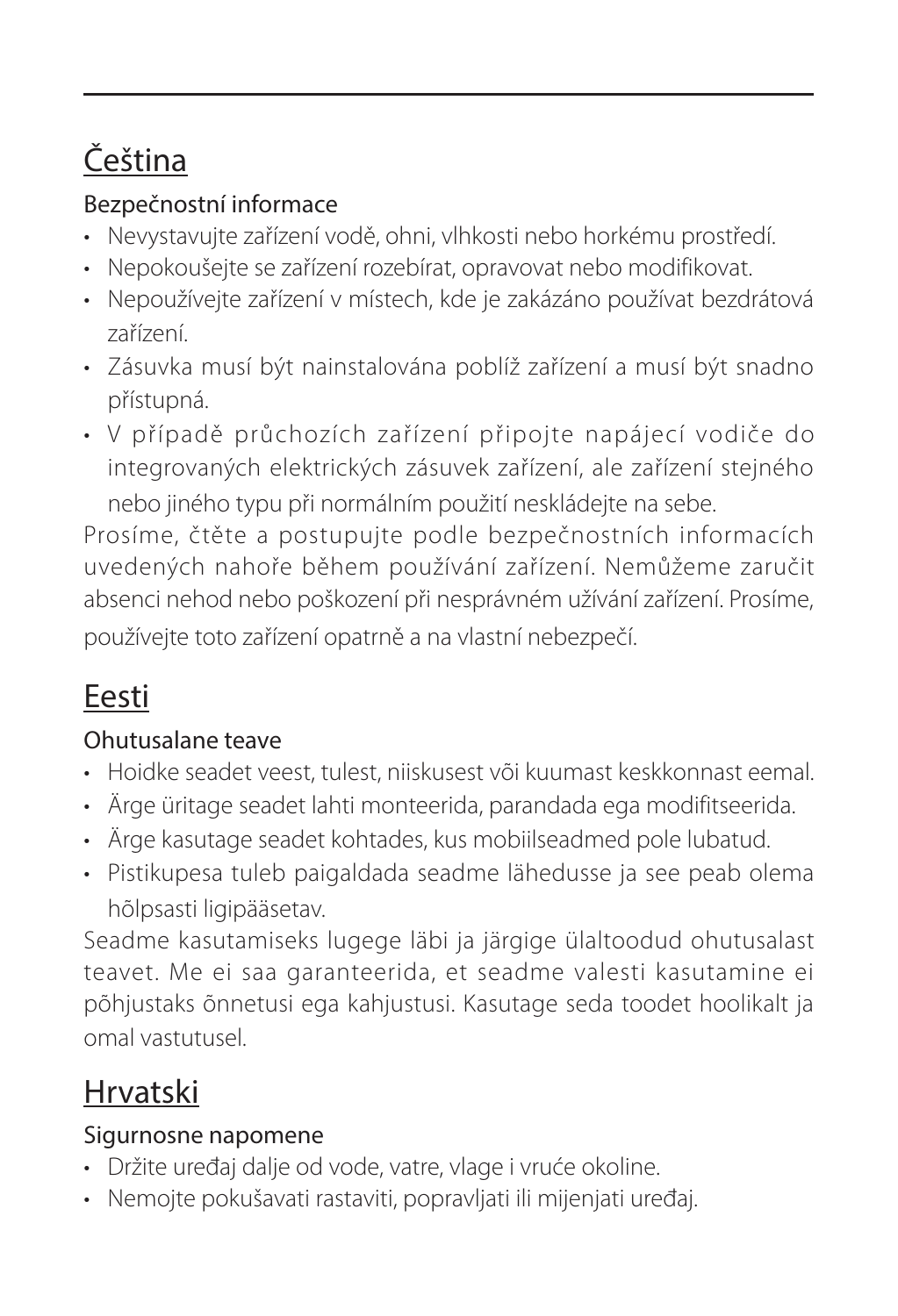- Nemojte upotrebljavati uređaj na mjestima na kojima bežični uređaji nisu dozvoljeni.
- Utičnica se treba postaviti u blizini opreme i treba biti lako dostupna.
- Za prolazne uređaje priključite produžni kabel s više utičnica u integrirane električne utičnice na uređajima, no prilikom uobičajene uporabe ne smiju se istovremeno priključivati uređaji iste ili različite vrste.

Kada upotrebljavate uređaj, pročitajte i slijedite prethodno navedene sigurnosne napomene. Ne jamčimo da neće doći do nesreća ili oštećenja zbog nepravilne uporabe uređaja. Rukujte pažljivo ovim uređajem i upotrebljavajte ga na vlastitu odgovornost.

#### Latviešu

#### Drošības informācija

- Ierīci nedrīkst pakļaut ūdens, uguns, mitruma vai karstas vides ietekmei.
- Nemēģiniet izjaukt, remontēt vai pārveidot ierīci.
- Nelietojiet ierīci vietās, kur bezvadu ierīču lietošana ir aizliegta.
- Ligzda-izeja ir jāuzstāda pie aprīkojuma, un tai ir jābūt viegli pieejamai.
- Caurvades ierīcēm pievienojiet barošanas līnijas iebūvētajās ierīču elektrības ligzdās, bet parastas lietošanas gaitā viena vai atšķirīga veida ierīces nedrīkst likt vienu uz otras.

Lietojot ierīci, lūdzu, izlasiet un ņemiet vērā iepriekš aprakstītās instrukcijas. Mēs nevaram garantēt aizsardzību pret traumām vai bojājumiem ierīces nepareizas lietošanas gadījumā. Lūdzu, lietojiet ierīci rūpīgi un esiet gatavi uzņemties atbildību par savu rīcību.

#### **Lietuvių**

#### Atsargumo priemonės

- Laikykite įrenginį kuo toliau nuo vandens, ugnies, drėgmės ir karštų paviršių.
- Draudžiama patiems įrenginį ardyti, modifikuoti ar bandyti taisyti.
- Nenaudokite įrenginį tose vietose, kur belaidžiai prietaisai yra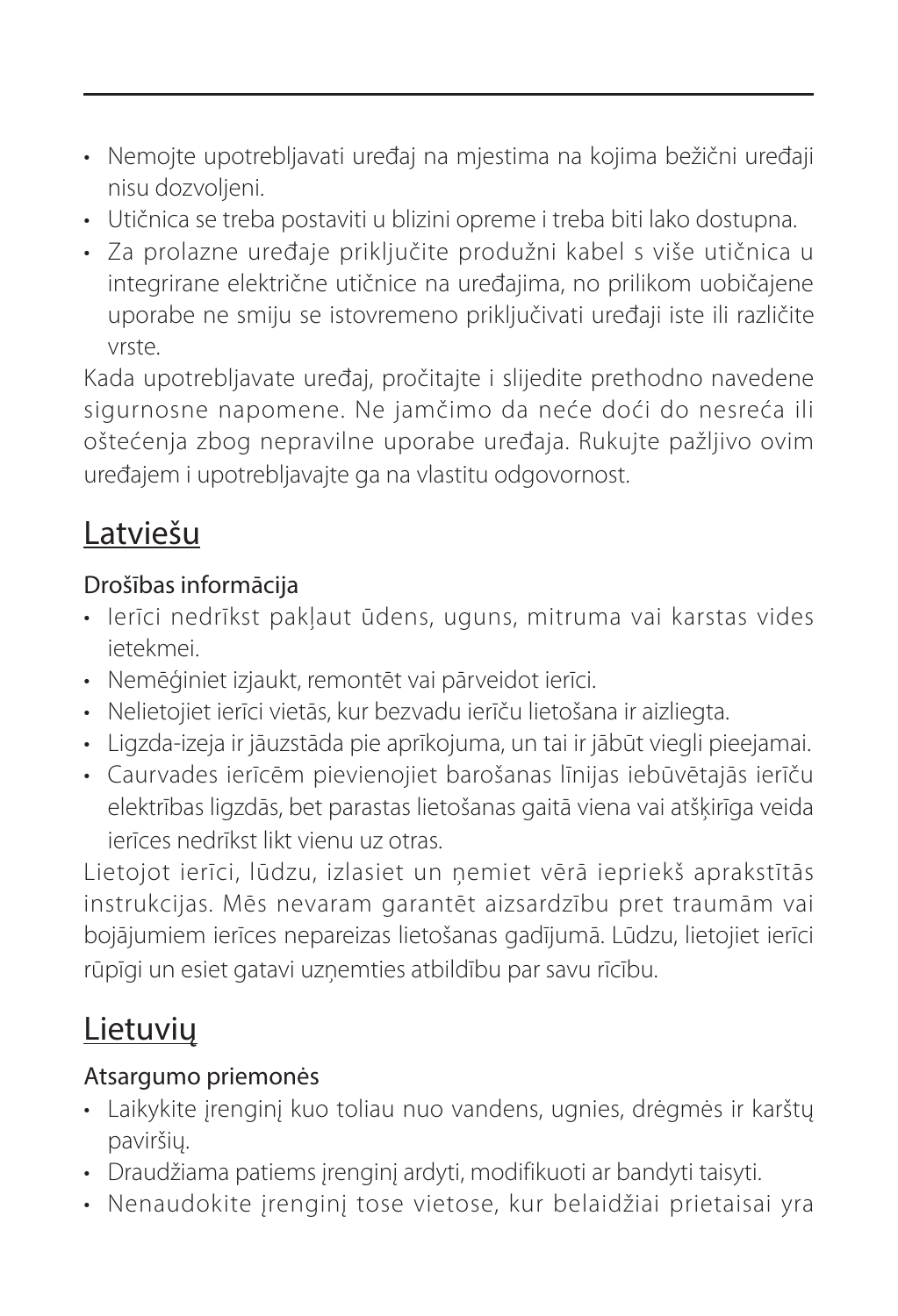uždrausti.

- Elektros lizdas turi būti netoli nuo įrenginio ir lengvai pasiekiamas.
- Irenginiai su tomis pačiomis lizdomis arba kitokio tipo, jie neturėtų būti tiesiogiai prijungti vienas prie kito.

Susipažinkite su atsargumo priemonėmis ir jų laikykitės naudojant šį prietaisą. Mes negalime garantuoti, kad produktas nebus sugadintas dėl netinkamo naudojimo. Naudokite atsargiai prietaisą atsargiai ir savo pačių rizika.

#### Magyar

#### Biztonsági Információk

- Tartsa távol a készüléket víztől, tűztől, nedvességtől vagy forró környezettől!
- Ne próbálja meg szétszerelni, javítani vagy módosítani a készüléket!
- Ne használja a készüléket olyan helyen, ahol az nem engedélyezett!
- A fali konnektor a készülékhez közel és könnyen hozzáférhető helyen legyen.
- Az adatforgalmat átengedő eszközöknél csatlakoztassa az elektromos elosztót az eszközök beépített elektromos csatlakozójába, de az azonos vagy más típusú eszközök nem halmozhatóak ily módon rendes használatra.

Kérjük, olvassa el, és kövesse a fenti biztonsági információkat a készülék használata során. Az előírások be nem tartása, és a fentiektől eltérő használat balesetet vagy károsodást okozhatnak, amiért nem vállalunk felelősséget. Kérjük, kellő vigyázatossággal és saját felelősségére használja a készüléket.

### Polski

#### Środki ostrożności

- Trzymaj urządzenie z dala od wody, ognia, wilgoci i wysokich temperatur.
- Nie demontuj, nie naprawiaj i nie modyfikuj urządzenia na własną rękę.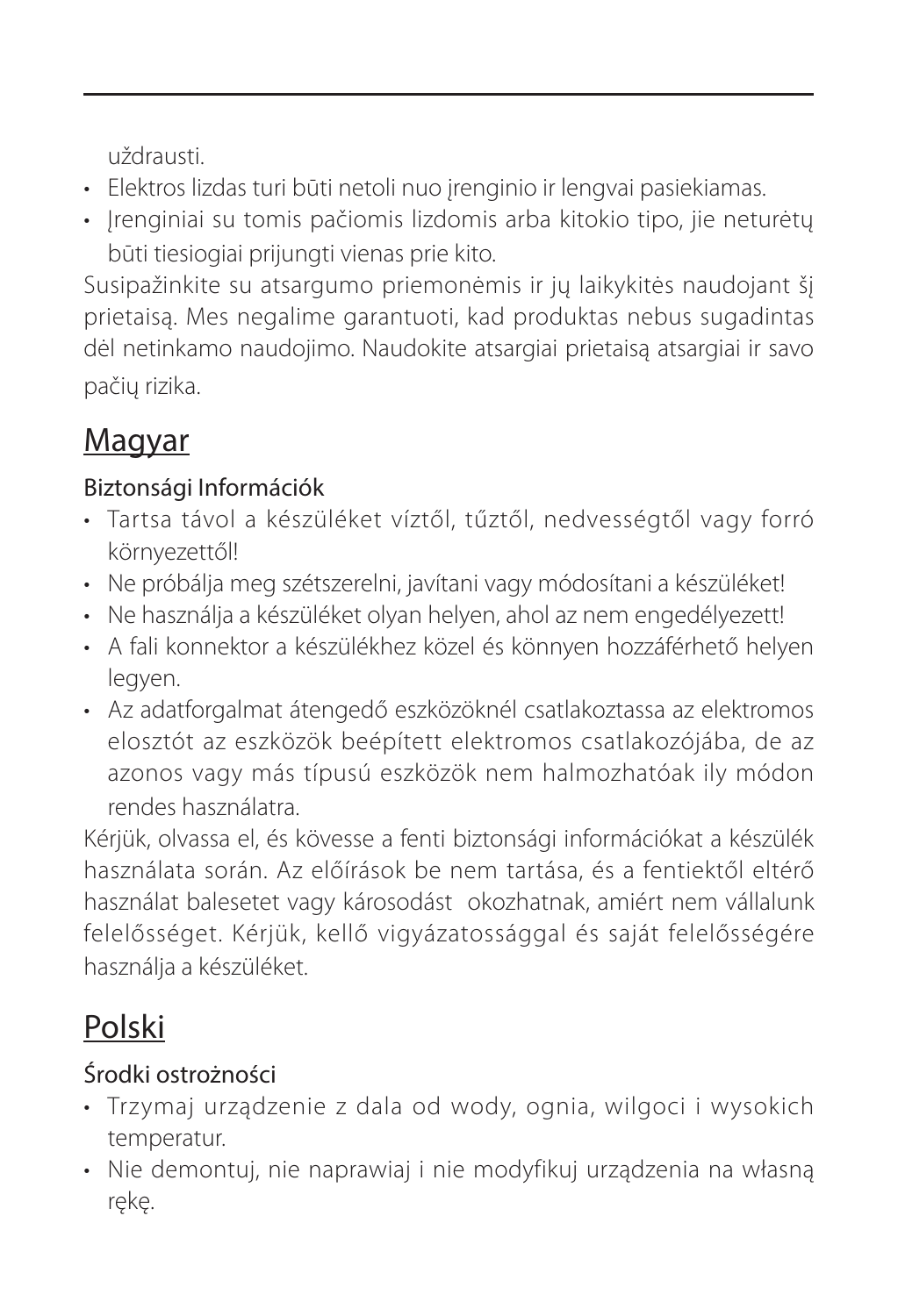- Nie korzystaj z urządzenia w miejscach, w których urządzenia bezprzewodowe są zabronione.
- Gniazdko powinno znajdować się w pobliżu sprzętu, który z niego korzysta oraz w miejscu łatwo dostępnym dla użytkownika.
- Urządzenia z gniazdkiem tego samego lub innego typu nie powinny być ze sobą bezpośrednio łączone.

Zapoznaj się z powyższymi środkami ostrożności i zastosuj się do nich, gdy korzystasz z urządzenia. Nie możemy zagwarantować, że produkt nie ulegnie uszkodzeniu w wyniku nieprawidłowego użytkowania. Korzystaj z urządzenia z rozwagą i na własną odpowiedzialność.

#### Русский язык

#### РУКОВОДСТВО по безопасному использованию

- Для безопасной работы устройств их необходимо устанавливать и использовать в строгом соответствии с поставляемой в комплекте инструкцией и общепринятыми правилами техники безопасности.
- Ознакомьтесь со всеми предупреждениями, указанными на маркировке устройства, в инструкциях по эксплуатации, а также в гарантийном талоне, чтобы избежать неправильного использования, которое может привести к поломке устройства, а также во избежание поражения электрическим током.
- Компания-изготовитель оставляет за собой право изменять настоящий документ без предварительного уведомления.

#### Сведения об ограничениях в использовании с учетом предназначения для работы в жилых, коммерческих и производственных зонах.

• Оборудование предназначено для использования в жилых, коммерческих и производственных зонах без воздействия опасных и вредных производственных факторов.

#### Правила и условия монтажа технического средства, его подключения к электрической сети и другим техническим средствам, пуска, регулирования и введения в эксплуатацию.

• Устройство должно устанавливаться и эксплуатироваться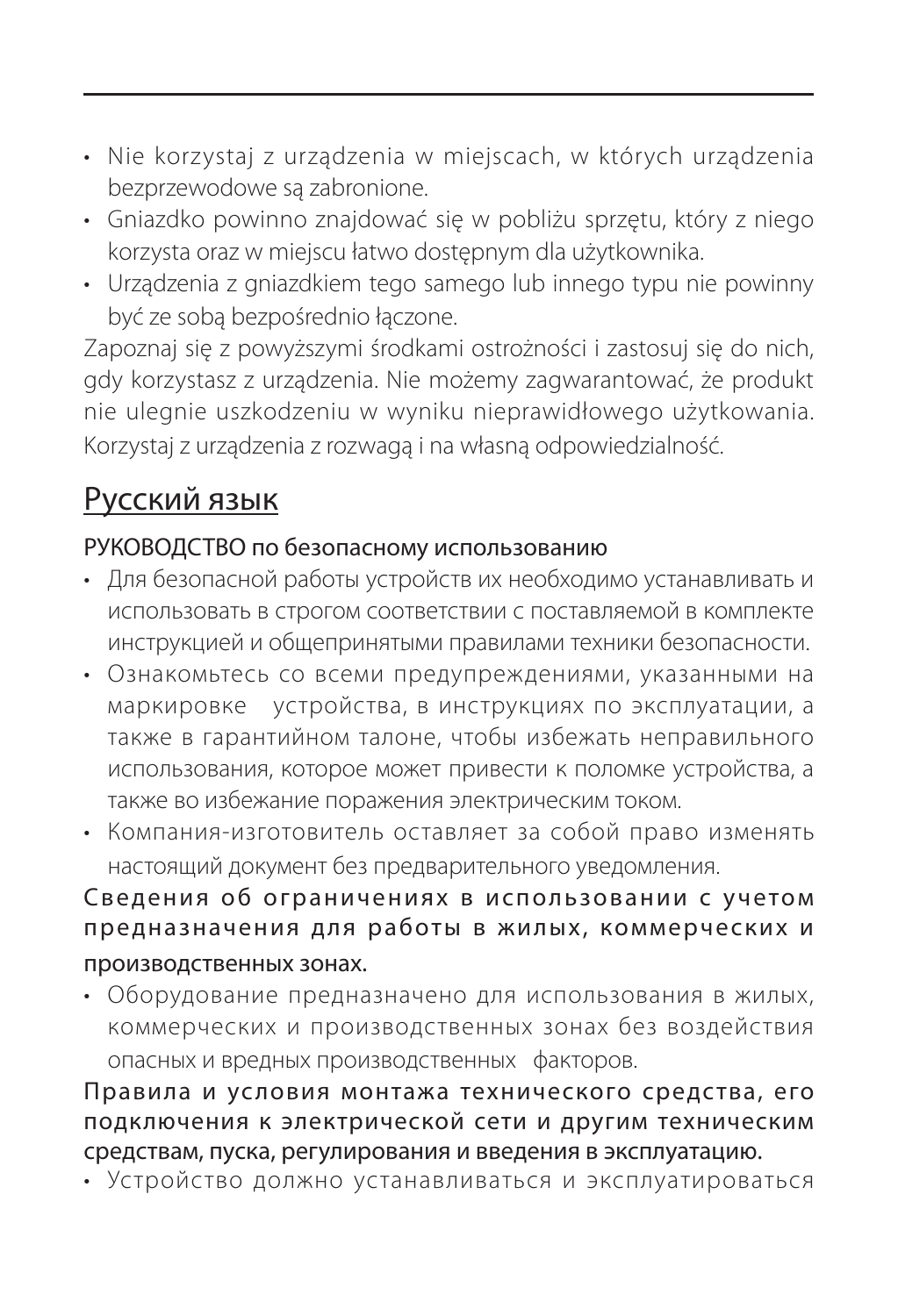согласно инструкциям, описанным в руководстве по установке и эксплуатации оборудования.

#### Правила и условия хранения, перевозки, реализации и утилизации

- Влажность воздуха при эксплуатации: 10%-90%, без образования конденсата Влажность воздуха при хранении: 5%-90%, без образования конденсата Рабочая температура: 0°C~40°C
- Допустимая температура для оборудования, используемого вне помещения, если предусмотрено параметрами оборудования: -30°C~70°C
- Температура хранения: -40°C~70°C
- Оборудование должно храниться в помещении в заводской упаковке.
- Транспортировка оборудования должна производиться в заводской упаковке в крытых транспортных средствах любым видом транспорта.
- Во избежание нанесения вреда окружающей среде необходимо отделять устройство от обычных отходов и утилизировать его наиболее безопасным способом — например, сдавать в специальные пункты утилизации. Изучите информацию о процедуре передачи оборудования на утилизацию в вашем регионе.

#### Информация о мерах, которые следует предпринять при обнаружении неисправности технического средства

- В случае обнаружения неисправности устройства необходимо обратиться к Продавцу, у которого был приобретен Товар. Товар должен быть возвращен Продавцу в полной комплектации и в оригинальной упаковке.
- При необходимости ремонта товара по гарантии вы можете обратиться в авторизованные сервисные центры компании MERCUSYS.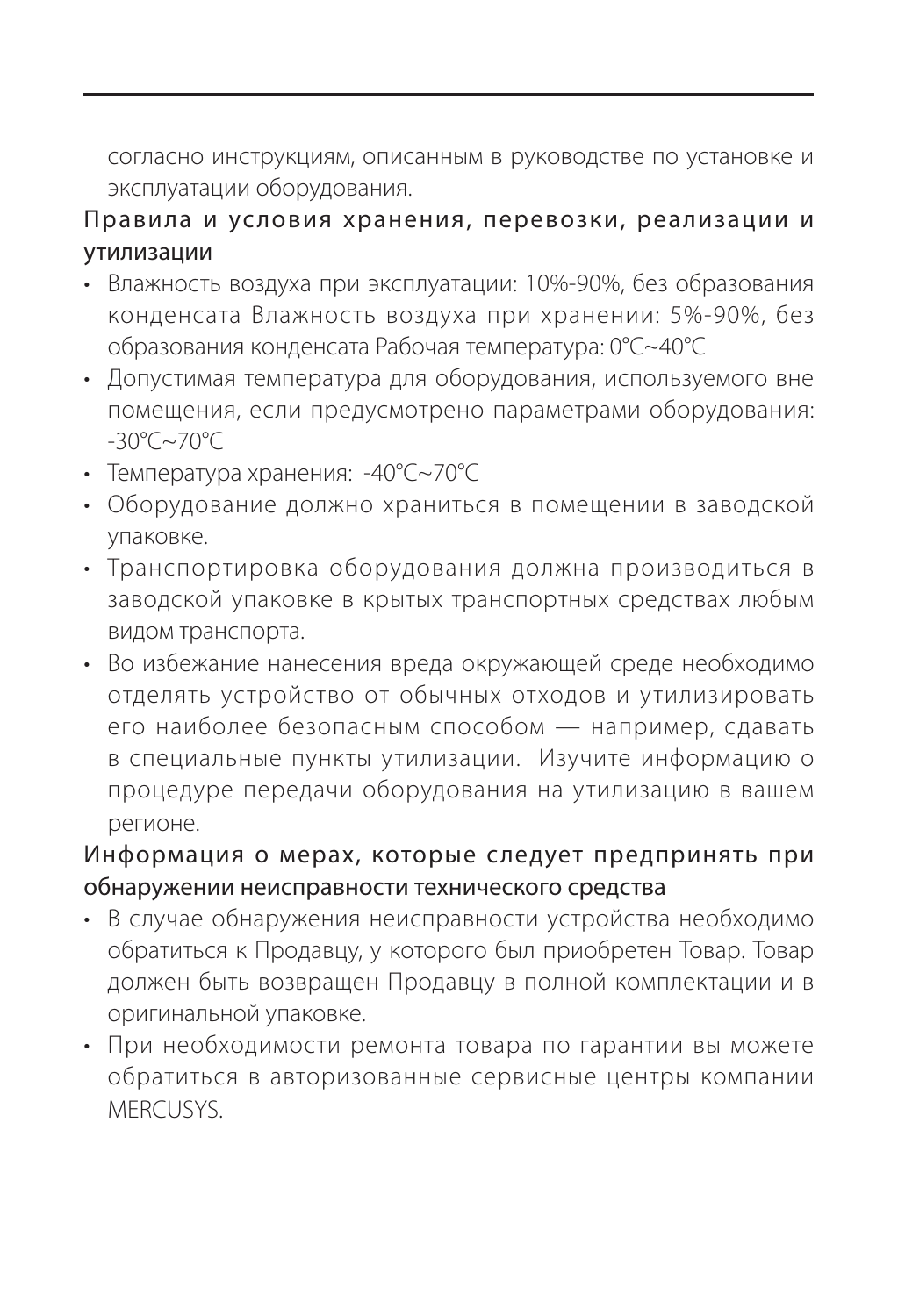### Română

#### Informații de siguranță

- Feriți echipamentul de apă, foc, umiditate și de temperaturi înalte.
- Nu încercați să demontați, reparați sau să modificați echipamentul.
- Nu utilizați echipamentul în locații în care dispozitivele wireless nu sunt permise.
- Priza de alimentare trebuie să fie instalată în apropierea echipamentului și să fie ușor accesibilă.
- În cazul dispozitivelor cu priză electrică integrată, poți conecta un prelungitor electric în această priză, dar nu este recomandată alimentarea electrică între dispozitive de același tip sau similare.

Vă rugăm să citiți și să respectați instrucțiunile de siguranță de mai sus în timpul utilizării echipamentului. Nu putem garanta că nu vor surveni accidente sau pagube din cauza utilizării necorespunzătoare a echipamentului. Vă rugăm să folosiți acest produs cu grijă și să îl utilizați pe propriul risc.

#### Slovenčina

#### Bezpečnostné informácie

- Zariadenie udržujte v bezpečnej vzdialenosti od vody, ohňa, vlhkosti alebo horúceho prostredia.
- Nepokúšajte sa rozoberať, opravovať alebo upravovať zariadenie.
- Zariadenie nepoužívajte tam, kde používanie bezdrôtových zariadení nie je povolené.
- Sieťovú zásuvku je potrebné nainštalovať v blízkosti zariadenia tak, aby bola ľahko dostupná.
- Pre prechádzajúce zariadenia, zapojte zásuvkové pásy do integrovaných elektrických zásuviek zariadení, ale zariadenia toho istého alebo iného typu nemajú byť pri normálnom používaní položené na sebe.

Pri používaní zariadenia dodržujte vyššie uvedené pokyny. V prípade nesprávneho používania zariadenia nemôžeme zaručiť, že nedôjde k zraneniu lebo sa zariadenie nepoškodí. S týmto výrobkom zaobchádzajte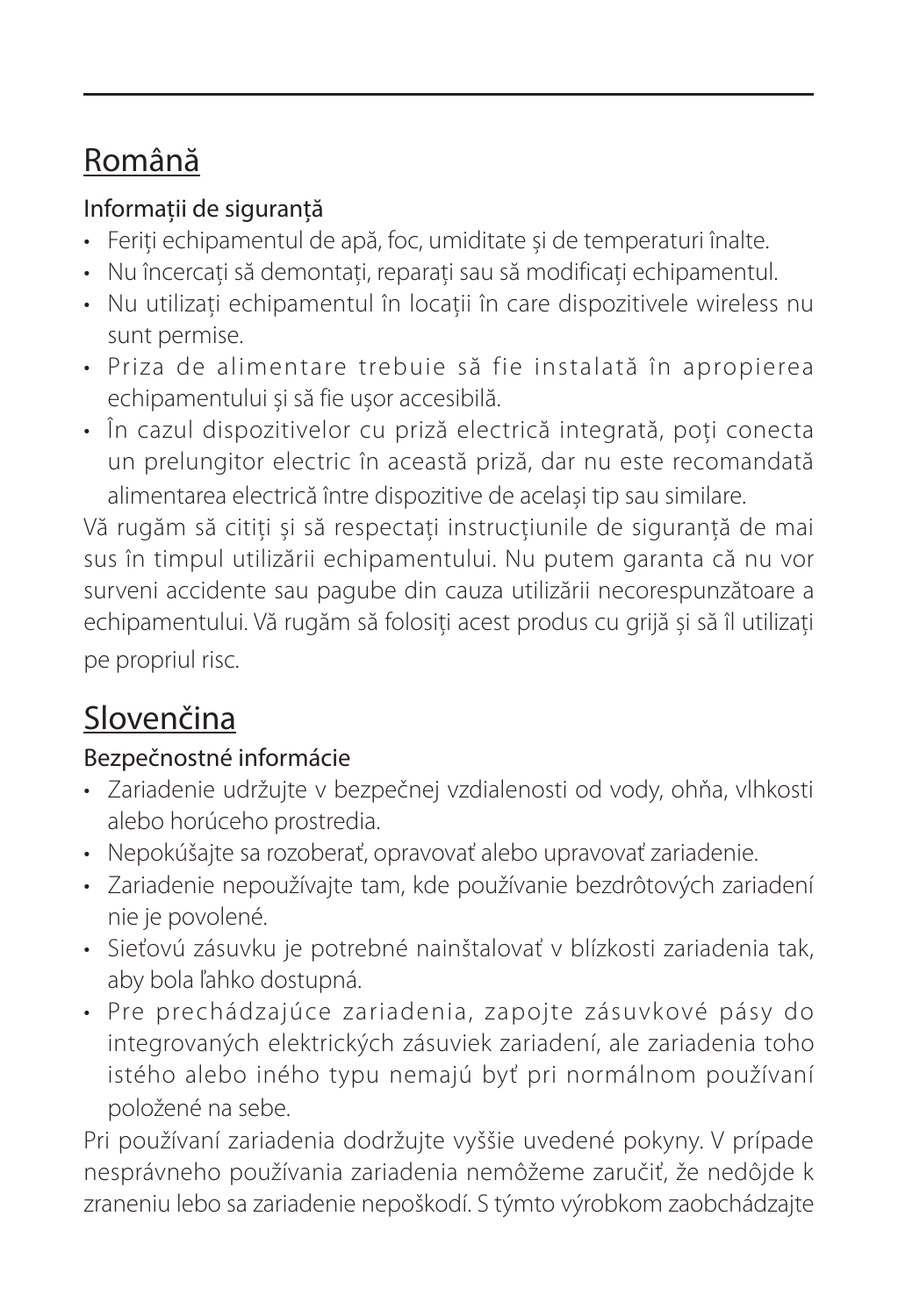opatrne a používate ho na svoje vlastné nebezpečie.

#### Srpski jezik/Српски језик

#### Bezbednosne informacije

- Nemojte držati uređaj u blizini vode, vatre, vlažnog ili vrućeg prostora.
- Nemojte pokušavati da rasklopite, popravite ili izmenite uređaj.
- Nemojte koristiti uređaj na mestima gde nije dozvoljena upotreba bežičnih uređaja.
- Strujna utičnica treba da je blizu uređaja i lako dostupna.
- Za prolazne uređaje, uključite produžni kabl u utičnicu na uređaju, ali nemojte koristiti mnogo uređaja istovremeno.

Molimo vas da pročitate i pridržavate se gore navedenih bezbednosnih informacija kada koristite uređaj. U slučaju nepravilne upotrebe uređaja, može doći do nezgoda ili štete. Molimo vas da pažljivo koristite ovaj uređaj i da rukujete njime na sopstvenu odgovornost.

#### Українська мова

#### Інформація щодо безпеки

- Не допускайте перебування пристрою біля води, вогню, вологого середовища чи середовища з високими температурами.
- Не намагайтесь самостійно розібрати, ремонтувати чи модифікувати пристрій.
- Не використовуйте пристрій, там де заборонено використання безпровідних пристроїв.
- Розетка має бути встановлена у легкодоступному місці та одночасно поряд з обладнанням.
- Для пристроїв ретрансляції: підключіть подовжувачі у вбудовані електричні роз'єми пристроїв, але зауважте, що для нормальної роботи не можна об'єднувати пристрої різних типів.

Будь ласка, уважно прочитайте та дотримуйтесь вищевказаної інформації з техніки безпеки, при користуванні пристроєм. Ми не можемо гарантувати, що неналежне чи неправильне використання